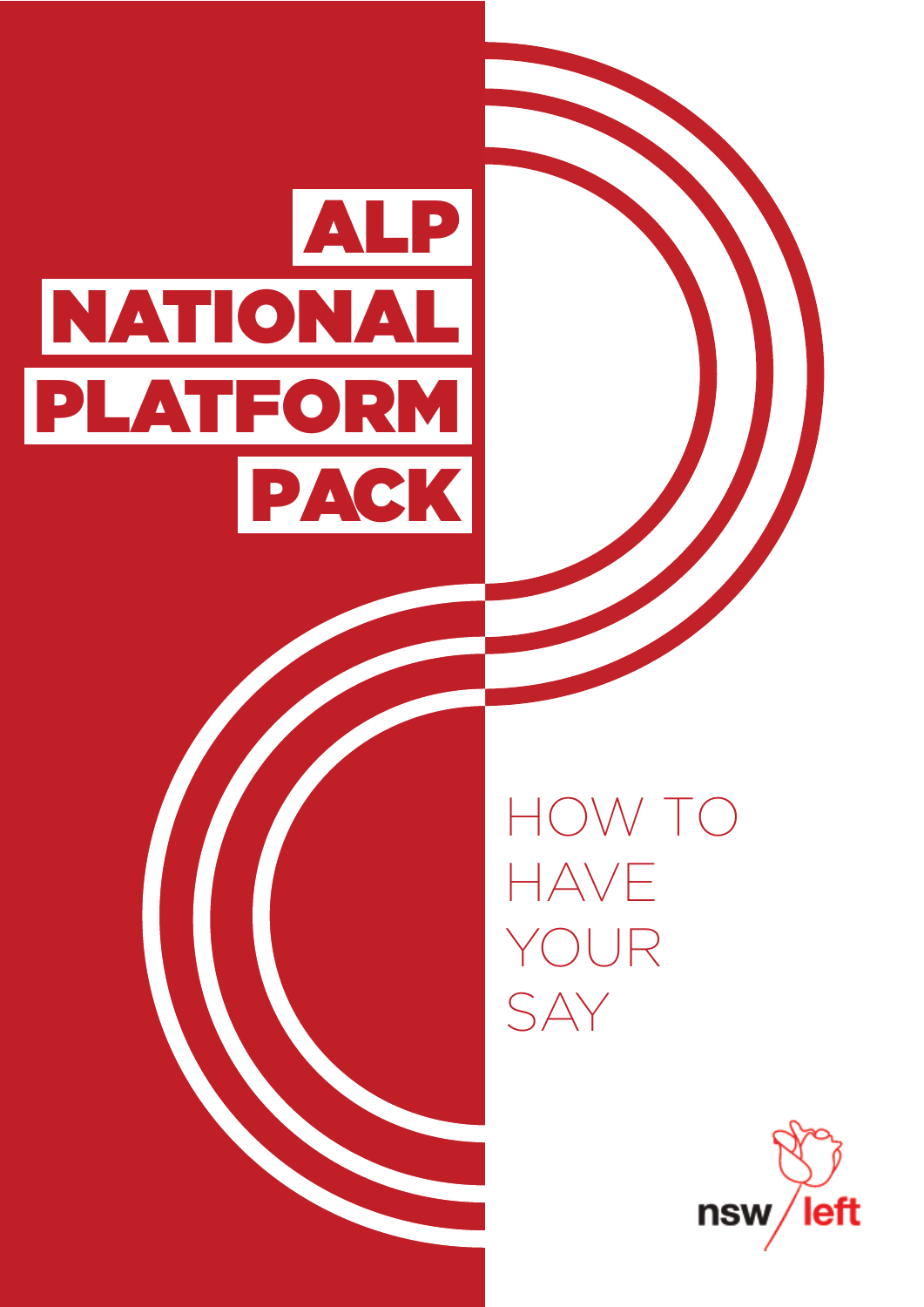# HOW TO HAVE YOUR SAY ON ALP NATIONAL PLATFORM

Labor's National Platform provides members and supporters in the community with a clear statement of Labor's beliefs, values and program for government and outlines the key priorities for Labor.

Usually, the Platform is determined through the national Conference process, however, COVID-19 has meant the party has to take a different approach.

The National Platform contains hard fought for commitments that rank and file members, unions and action groups have secured over many years.

Right now, rank and file Labor members have an opportunity to have a say on what is included in the next National Platform.

It is important that rank and file members get to have a genuine say in the platform, which means you should make a submission and tell the National Policy Forum what changes you want to see.

There is so much in platform of huge importance, and it is up to you what you include in your submission.

In this pack we have tried to make it as straightforward as possible for you to make a submission. We've included a guide to making a submission and an index to help you more easily find the issues you care about. We will keep NSW Left members updated with any upcoming forums on these issues, as well as share with you key priorities and analysis from action groups such as LEAN, Labor for Refugees, LEAN and Labor for Choice. Make sure you don't miss out - sign up here: https://www.nswlaborleft.com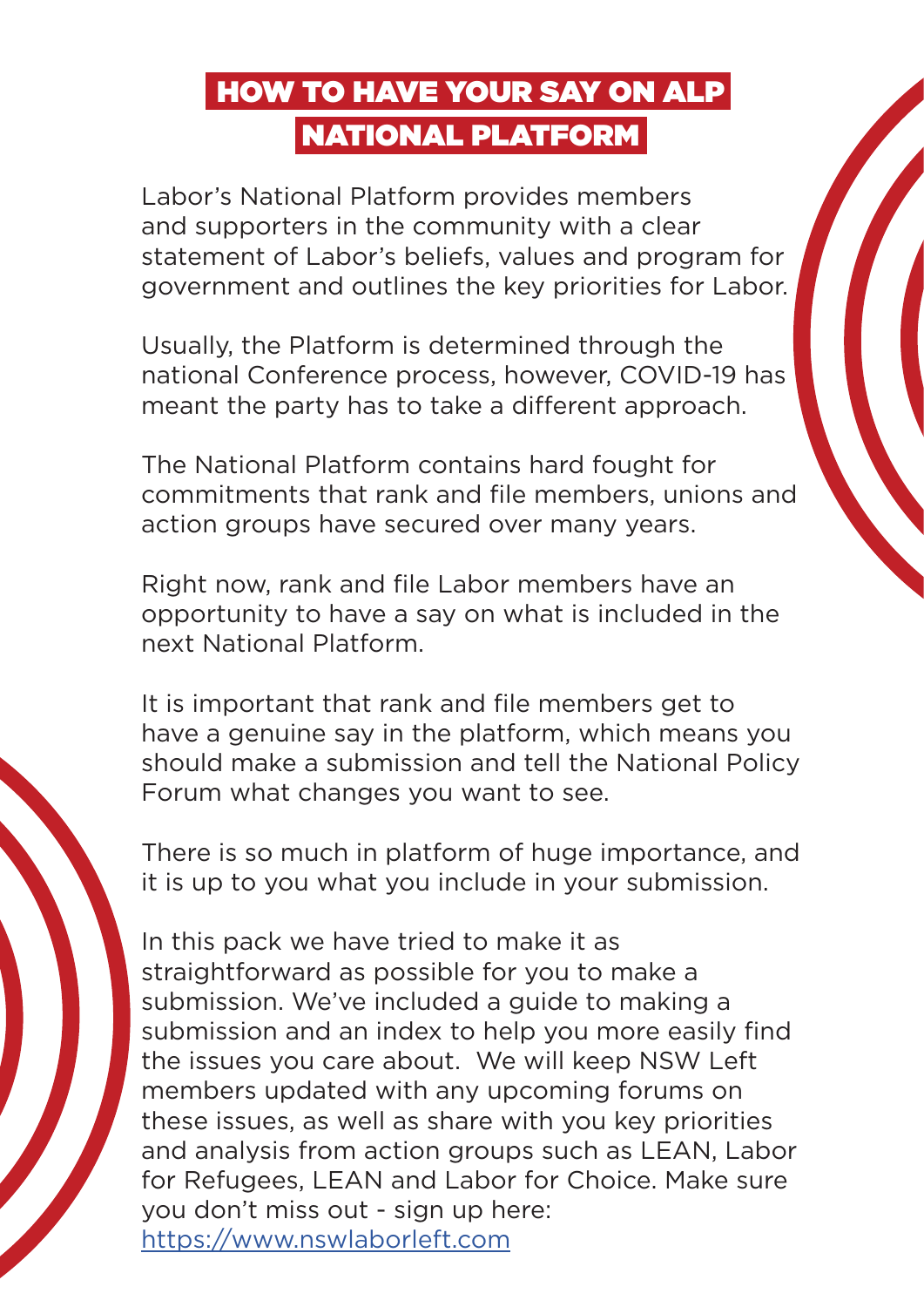#### WHAT IS THIS ALL ABOUT?

There has recently been a review of the National Platform, as a direct result of the Federal Election Review recommendation that it should be reviewed and focus on values and principles, with the development of policy detail and the timing of releasing policies being the responsibility of the shadow ministry and leadership group. The Federal Election Review said the platform should remain bold but be streamlined and simplified.

The Federal Election Review also recommended a National Conference be held by the end of 2020. However, due to coronavirus the conference has been postponed.

The National Policy Forum, made up of elected rank and file members and union representation, will be reviewing the redrafted platform. As part of this process members have been provided (on 28 September) with a copy of the draft platform and an opportunity to make a submission by 30th November.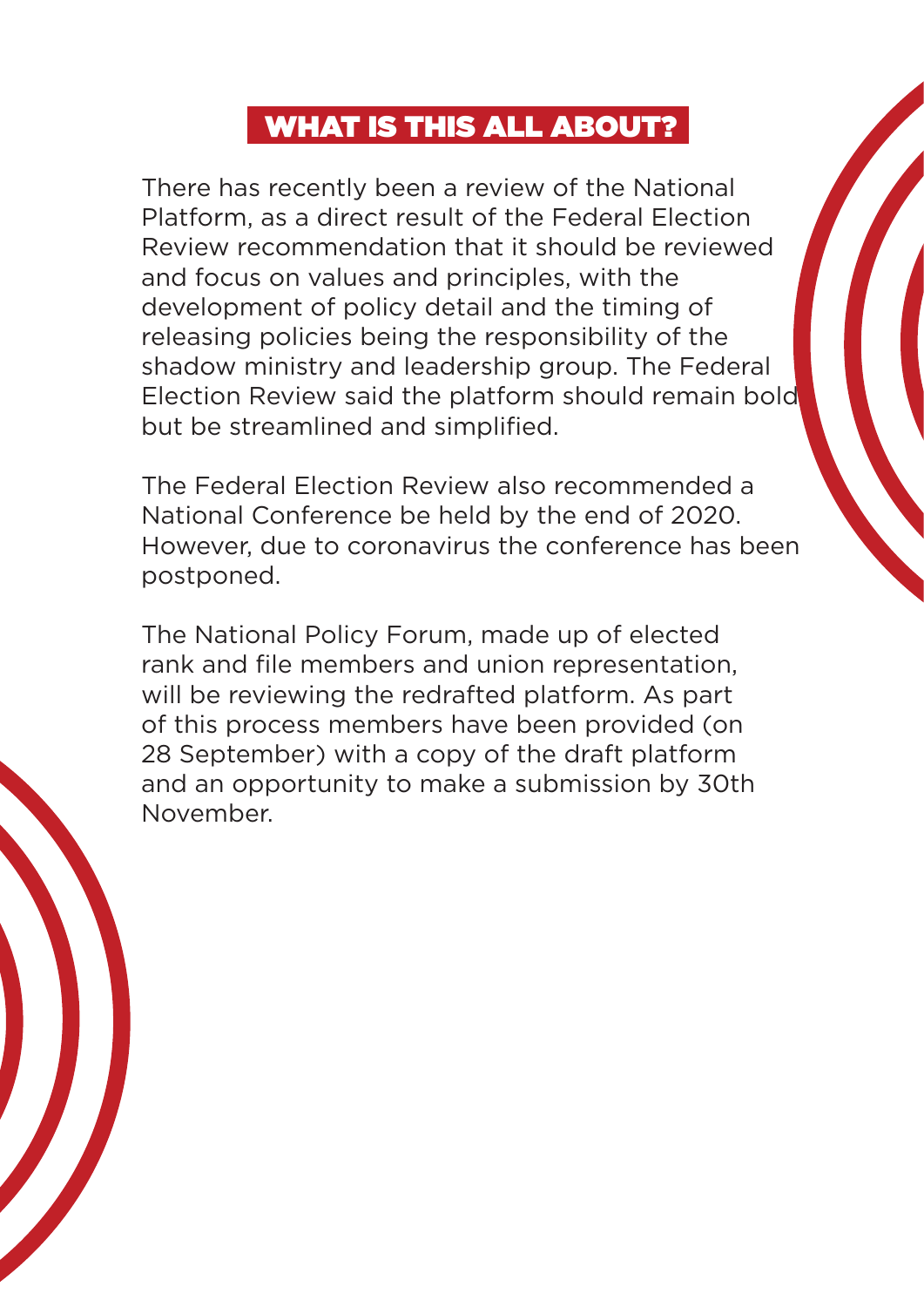#### HOW TO MAKE A SUBMISSION

It's important that rank and file members have your say on the content of the ALP National Platform. You can read the draft platform here:

http://bit.ly/alpdraftplatform, and make a submission until 30th November online here: http://bit.ly/submissionalp

Want to look at the 2018 national platform and compare the current draft to it? The 2018 National Platform can be found here: https://www.alp.org.au/about/national-platform/

Submissions must be less than 5MB in size, and in Microsoft Word, PDF or audio formats.

Keep it concise and be very clear which section or paragraph you are referring to and what change you want to see. If you require assistance making a

### SUGGESTIONS FOR WHAT TO INCLUDE IN YOUR SUBMISSION:

Which chapters, headings, or statements in detail your submission refers to?

Who you are and your branch or local area?

The specific paragraphs or sections of the platform that need to change and why?

Any stories or evidence to support what you are asking for?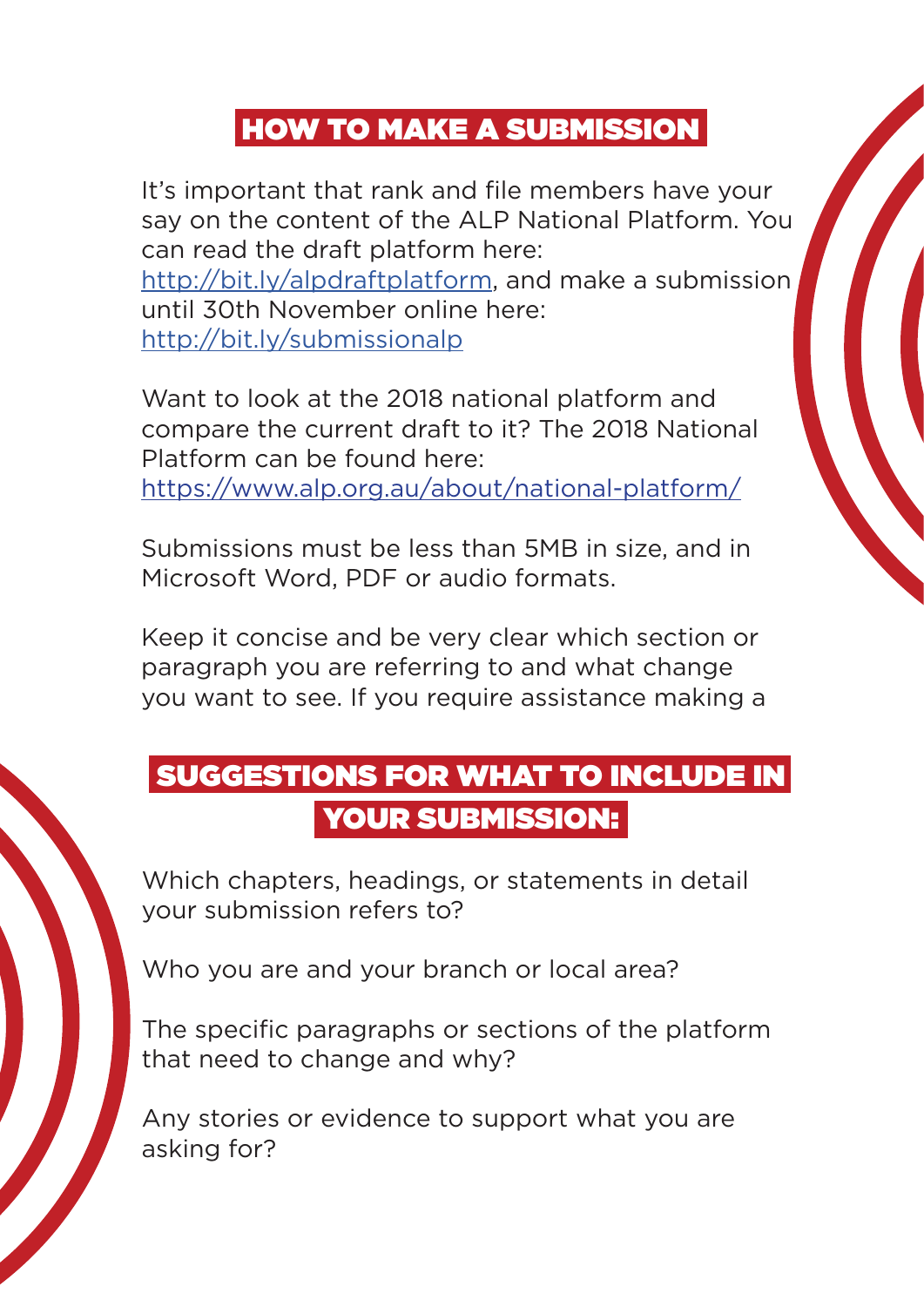## ALP NATIONAL PLATFORM CONSULTATION DRAFT - INDEX

**This index is designed to help you decode the Consultation Draft of the ALP National Platform and find the issues you care about. The Platform consists of seven platform chapters and a series of Statements in Detail.**

Issues are often referred to in multiple chapters and statements, making it difficult to pinpoint the policies you would like to provide feedback on.

We've indexed the most commonly raised issues below.

When looking for issues in the **platform chapters**, we've provided the relevant clause and page number. The sub-chapter titles are also bolded in red.

When looking for issues in the **statements in detail**, we've used the key below. Don't worry, we've also provided the page numbers for each reference to keep locating the issue you are looking for simple!

**SIDT:** Statements in Detail Trade (pp71-79) **SIDU:** Statements in Detail Uranium (pp.80-81) **SIDPU:** Statements in Detail Productivity Commission (p.81) **SIDS:** Statements in Detail Shipping (pp.81-82) **SIDSSA:** Statements in Detail Second Sydney Airport (p.82) **SIDPS:** Statements in Detail Public Sector Industrial Relations (pp.82-83) **SIDE:** Statements in Detail National Environmental Law (pp.83-85) **SIDSRH:** Statements in Detail Sexual and Reproductive Health (p.85) **SIDTR:** Statements in Detail Territories (p.85) **SIDP:** Statements in Detail Privacy (pp.85-86) **SIDN:** Statements in Detail Nuclear Disarmament (pp.86-87) **SIDM:** Statements in Detail: A nation built on migration (pp.87-91) **SIDAH:** Statements in Detail: Australia's humanitarian intake, settlement services and refugee assessment (pp.91-94) **SIDAB:** Statements in Detail: Australia's Border and Immigration Detention (pp.94-96)

We've also included some prompts in case your issue is listed under another topic.

#### **This index is just a starting point!**

If what you are looking for isn't listed here, it may still be in the consultation draft - if you can't find what you're looking for, we recommend you download the document and do a word search for the key words.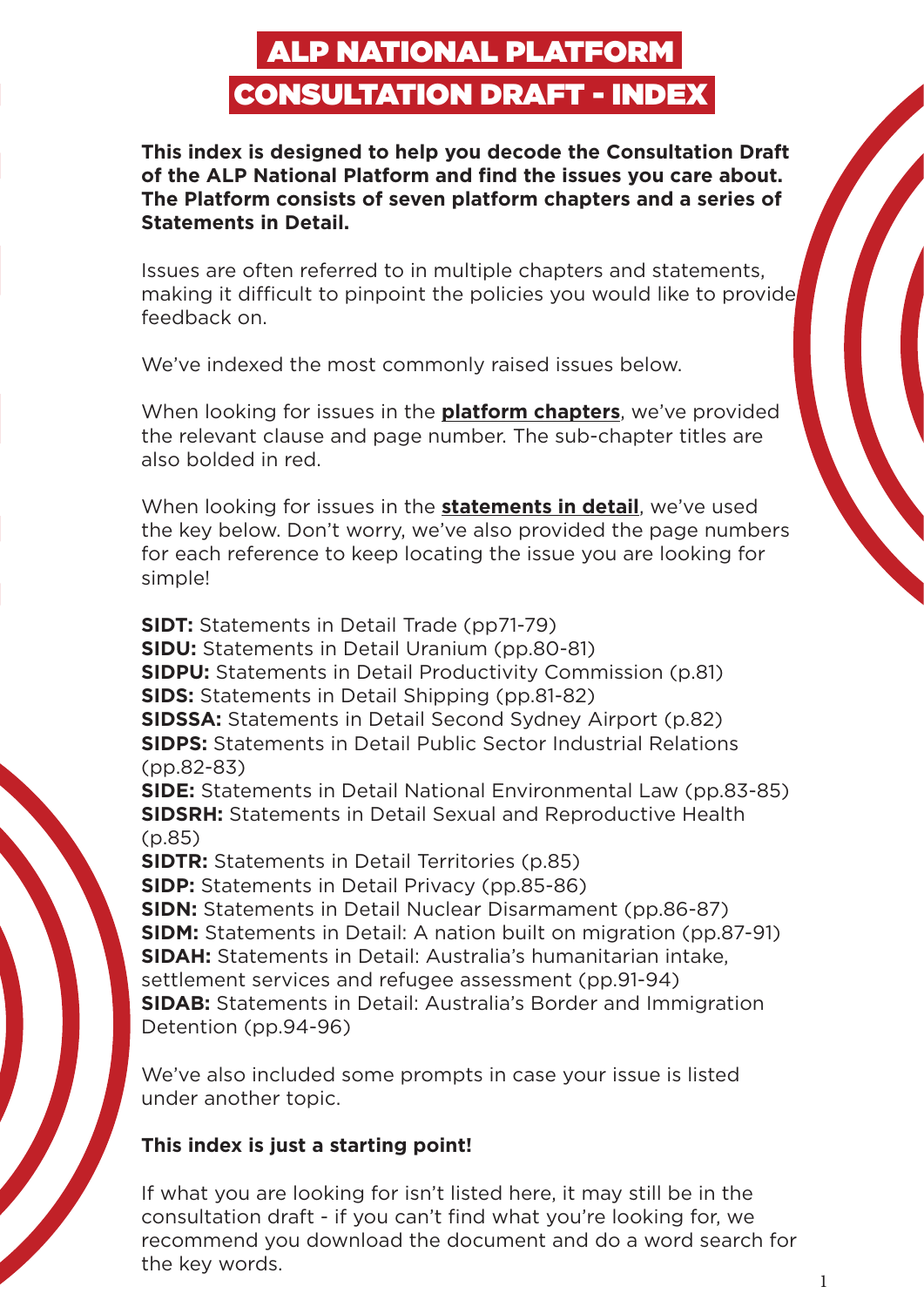| <b>ISSUE</b>                                                                                                                                                                                                                                                                                                                                                                                                                                                                                                         | <b>CLAUSE</b>                                                                                                             | <b>PAGE</b>                                                                      |
|----------------------------------------------------------------------------------------------------------------------------------------------------------------------------------------------------------------------------------------------------------------------------------------------------------------------------------------------------------------------------------------------------------------------------------------------------------------------------------------------------------------------|---------------------------------------------------------------------------------------------------------------------------|----------------------------------------------------------------------------------|
| <b>ABC: AUSTRALIAN BROADCASTING COMMISSION</b>                                                                                                                                                                                                                                                                                                                                                                                                                                                                       |                                                                                                                           |                                                                                  |
| Australian content<br><b>ABC funding</b><br>$\sim$<br><b>ABC</b> independence<br>ABC and SBS - oppose privatisation<br>* see also media, communications, arts                                                                                                                                                                                                                                                                                                                                                        | 6.26(c)<br>6.26(b)<br>6.26<br>$6.26$ (aii)                                                                                | 60<br>60<br>59-60<br>59                                                          |
| <b>ACTIVE TRANSPORT (cycling and walking)</b>                                                                                                                                                                                                                                                                                                                                                                                                                                                                        | 1.52                                                                                                                      | 12                                                                               |
| <b>AFFORDABLE HOUSING</b>                                                                                                                                                                                                                                                                                                                                                                                                                                                                                            |                                                                                                                           |                                                                                  |
| <b>Access to affordable housing</b><br>Challenges<br>Closing the Gap: First Nations housing<br>$\blacksquare$<br>First home buyers<br>$\blacksquare$<br>Homelessness<br><b>Rights for renters</b><br>Social and affordable housing<br><b>AGED CARE</b><br><b>High quality aged care services</b><br>Aged care workforce strategy<br>Community and home care services<br>$\blacksquare$<br>Consumer choice<br>Culturally appropriate aged care<br>$\overline{\phantom{a}}$<br>Dementia<br><b>Digital connectivity</b> | 4.76-4.80<br>4.76<br>5.19(j)<br>4.77<br>4.79<br>4.78<br>4.80<br>4.43-4.52<br>4.51<br>4.46<br>4.44<br>4.50<br>4.52<br>4.47 | 48<br>48<br>52<br>48<br>48<br>48<br>48<br>45<br>45<br>45<br>45<br>45<br>45<br>45 |
| <b>Quality safeguards</b><br>Regional services<br>Resident focused care<br>Rights to aged care<br>Transparency and accountability                                                                                                                                                                                                                                                                                                                                                                                    | 4.44<br>4.48<br>4.49<br>4.43<br>4.45                                                                                      | 45<br>45<br>45<br>45<br>45                                                       |
| * see also health, older Australians                                                                                                                                                                                                                                                                                                                                                                                                                                                                                 |                                                                                                                           |                                                                                  |
| <b>AGE PENSION</b><br>Labor history<br>Rate<br><b>Retirement incomes</b><br>Support for<br>* see also older Australians, social security, superannuation                                                                                                                                                                                                                                                                                                                                                             | 4.70<br>1.81<br>4.40<br>4.71                                                                                              | 47<br>15<br>44<br>47                                                             |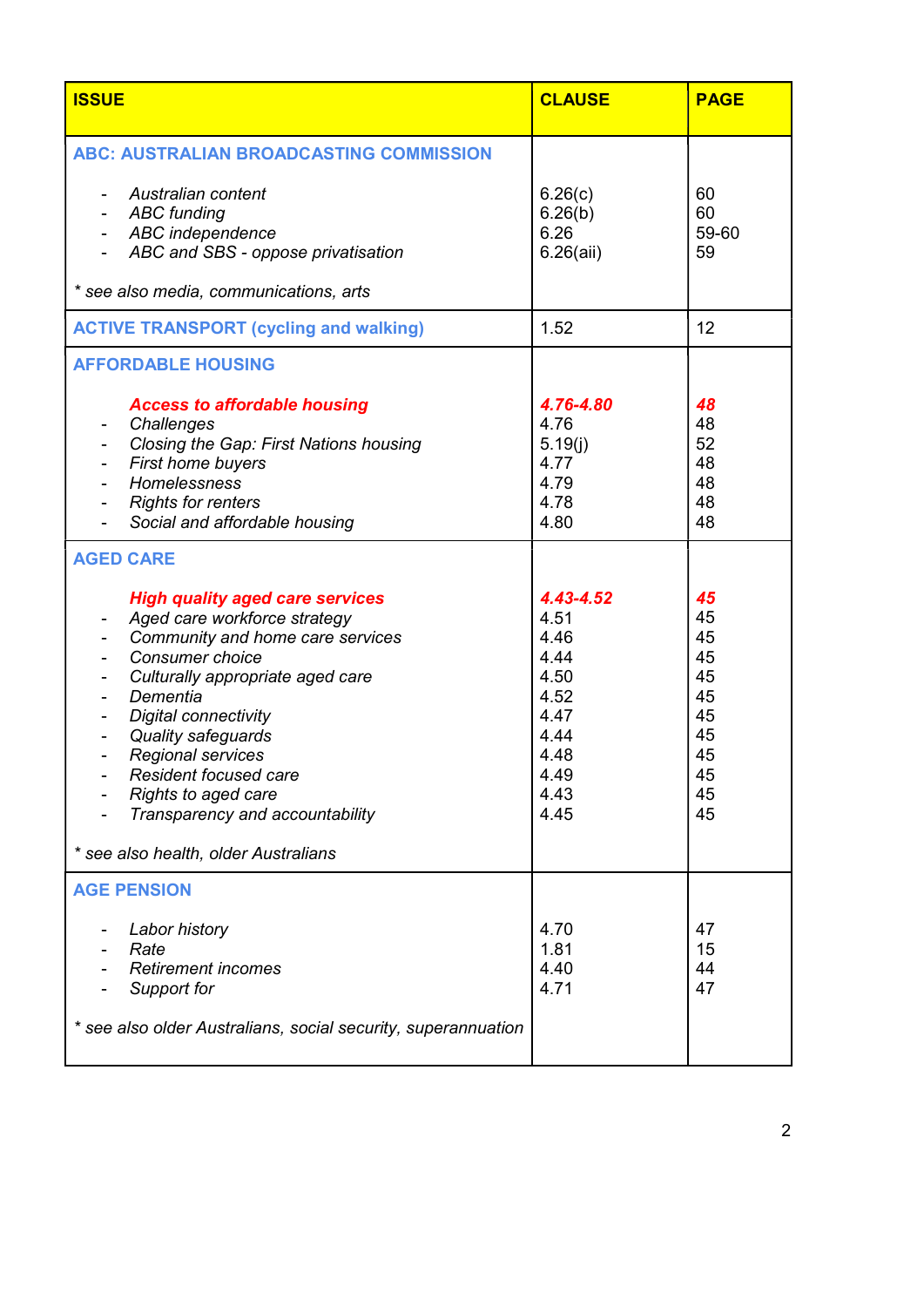| <b>AGRICULTURE</b>                                                                                                                                                                                                                                                                    |                                                                           |                                            |
|---------------------------------------------------------------------------------------------------------------------------------------------------------------------------------------------------------------------------------------------------------------------------------------|---------------------------------------------------------------------------|--------------------------------------------|
| A better future for farmers<br>Cairns Group, agricultural subsidies<br>Importance of<br>Invasive species<br>Landcare funding<br><b>Migrant worker exploitation</b><br>$\blacksquare$<br><b>Murray Darling Basin</b><br>* see also regional development, animal welfare,<br>employment | 1.108<br>SIDT:14(b)<br>1.108(d)<br>1.44<br>1.45, 3.6<br>SIDM:8<br>3.63    | 18<br>73<br>18<br>36<br>37, 38<br>88<br>38 |
| <b>ANIMAL WELFARE</b>                                                                                                                                                                                                                                                                 |                                                                           |                                            |
| <b>Humane animal welfare</b><br>Animal cruelty an illegal export<br>Endangered species and trade<br>Humane treatment of animals<br>* See also agriculture, environment, trade                                                                                                         | 4.85<br>3.52<br>3.52<br>4.85                                              | 49<br>37<br>37<br>49                       |
| <b>ARTS</b>                                                                                                                                                                                                                                                                           |                                                                           |                                            |
| A creative culture: arts and entertainment<br><b>ABC and SBS</b><br>And diplomacy<br><b>First Nations</b><br>Free trade, intellectual property<br><b>Protections for arts workers</b><br>Value of                                                                                     | 1.118-1.121<br>6.26<br>1.119<br>1.120<br><b>SIDT:40</b><br>1.121<br>1.118 | 20<br>59-60<br>20<br>20<br>79<br>20<br>20  |
| <b>ASBESTOS BAN</b>                                                                                                                                                                                                                                                                   |                                                                           |                                            |
| Asbestos Ban<br>Asian Development bank, asbestos                                                                                                                                                                                                                                      | 2.44<br><b>SIDT:45</b>                                                    | 26<br>79                                   |
| <b>AUSTRALIA POST</b>                                                                                                                                                                                                                                                                 |                                                                           |                                            |
| Public ownership and resourcing<br>As emergency service                                                                                                                                                                                                                               | 1.37<br>1.38                                                              | 10<br>10                                   |
| <b>AVIATION</b>                                                                                                                                                                                                                                                                       |                                                                           |                                            |
| <b>Statement in Detail: Second Sydney Airport</b><br>Airports and impacts on residents<br>Aviation jobs<br>Aviation safety<br><b>Aviation White Paper</b>                                                                                                                             | <b>SIDSSA:1</b><br>1.57<br>1.56<br>1.55<br>1.54                           | 82<br>12<br>12<br>12<br>12                 |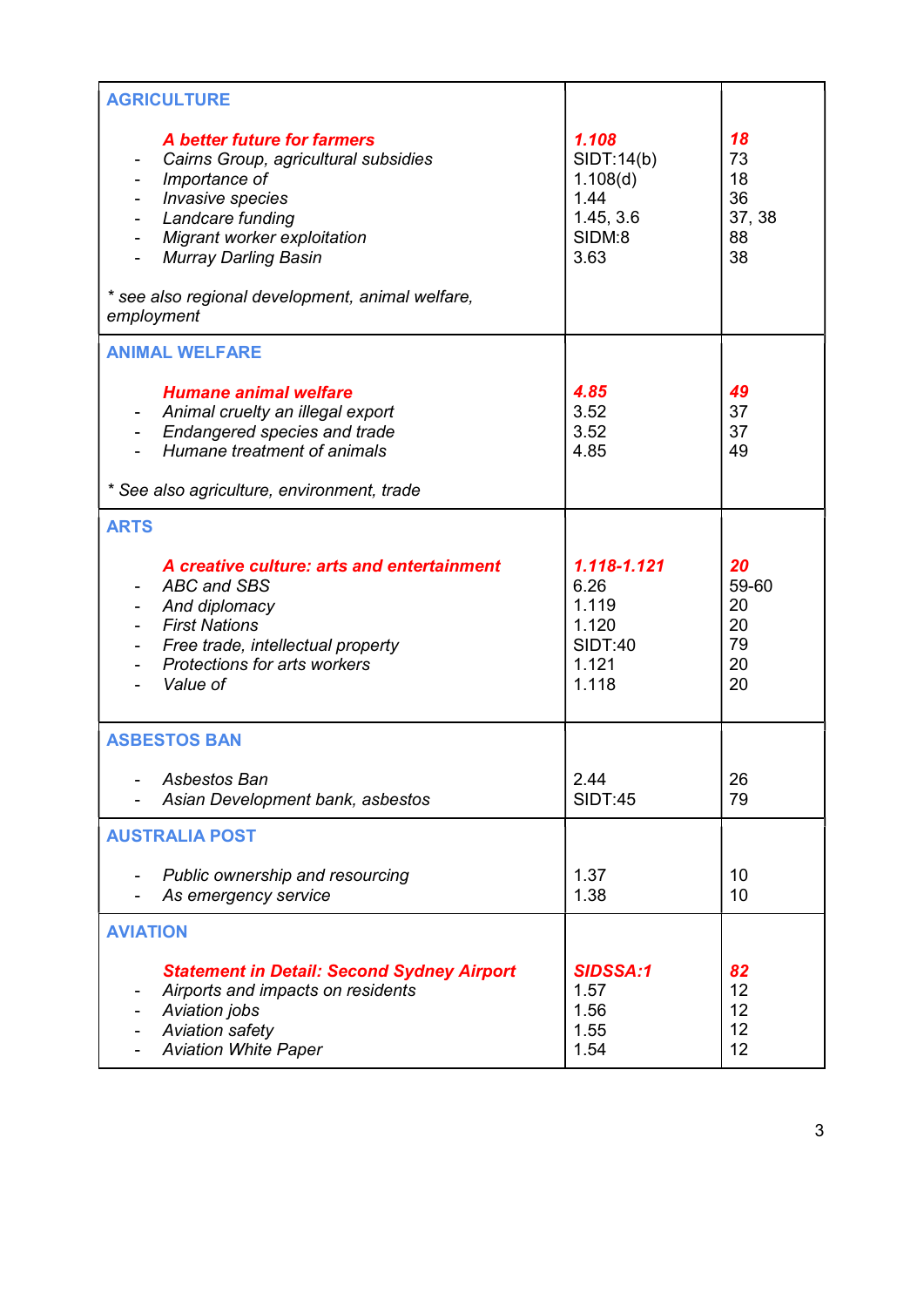| Kingsford Smith, cap and curfew<br><b>Second Sydney Airport</b>                                                                                                                                                                                                                                                                                                                                                                                                                                                 | SIDSSA:1<br>SIDSSA:1                                                                                                                           | 82<br>82                                                                                   |
|-----------------------------------------------------------------------------------------------------------------------------------------------------------------------------------------------------------------------------------------------------------------------------------------------------------------------------------------------------------------------------------------------------------------------------------------------------------------------------------------------------------------|------------------------------------------------------------------------------------------------------------------------------------------------|--------------------------------------------------------------------------------------------|
| * see also transport, infrastructure                                                                                                                                                                                                                                                                                                                                                                                                                                                                            |                                                                                                                                                |                                                                                            |
| <b>CARERS</b>                                                                                                                                                                                                                                                                                                                                                                                                                                                                                                   |                                                                                                                                                |                                                                                            |
| <b>Carer Payment</b><br>Costs to carers<br>Flexible work arrangements<br>Growth in services sector<br><b>Rights of carers</b><br>Transition to work<br>* see also disability inclusion, social security, older<br><b>Australians</b>                                                                                                                                                                                                                                                                            | 4.67<br>4.65<br>2.10(f)<br>1.105<br>4.64<br>4.66                                                                                               | 47<br>47<br>22<br>18<br>47<br>47                                                           |
| <b>CHILDCARE AND EARLY CHILDHOOD EDUCATION</b>                                                                                                                                                                                                                                                                                                                                                                                                                                                                  |                                                                                                                                                |                                                                                            |
| An excellent start: early childhood education<br>Early intervention<br>To support life and work balance<br>Training for workforce<br>$\blacksquare$<br>Universal access (2 years before school)<br>* see also education, families                                                                                                                                                                                                                                                                               | $2.56 - 2.58$<br>2.56<br>2.10(e)<br>2.58<br>2.57                                                                                               | 28<br>28<br>22<br>28<br>28                                                                 |
| <b>CLIMATE CHANGE</b>                                                                                                                                                                                                                                                                                                                                                                                                                                                                                           |                                                                                                                                                |                                                                                            |
| <b>Climate change and the environment (CH3)</b><br><b>Active climate change and environmental</b><br>diplomacy<br>Accepted science<br>Adaptation                                                                                                                                                                                                                                                                                                                                                                | $3.1 - 3.69$<br>7.38-7.40<br>3.7<br>3.16                                                                                                       | 32-39<br>67-68<br>32<br>33                                                                 |
| Australian Renewable Energy Agency                                                                                                                                                                                                                                                                                                                                                                                                                                                                              | 3.17                                                                                                                                           | 33                                                                                         |
| Carbon offsets<br>Clean economy jobs, just transition<br>$\overline{\phantom{0}}$<br>Clean Energy Finance Corp<br>$\overline{\phantom{0}}$<br>Climate refugees, Pacific islands<br>-<br>Climate risk<br>Climate targets<br>Collaborative multi-sector approach<br>Economic opportunities<br>And Emergency management<br>-<br><b>And First Nations people</b><br>First Nations participation in low carbon economy<br>۰<br>Foreign aid<br>Foreign diplomacy<br>Generational responsibility<br>As Health priority | 3.59<br>3.13, 3.15<br>3.17<br><b>SIDM:28</b><br>3.18<br>3.1, 3.11<br>3.12<br>3.6<br>7.36<br>3.4, 3.9<br>3.47<br>7.41(b)<br>7.38<br>3.7<br>4.10 | 38<br>33<br>33<br>90<br>33<br>32, 33<br>33<br>32<br>67<br>32<br>37<br>68<br>67<br>32<br>41 |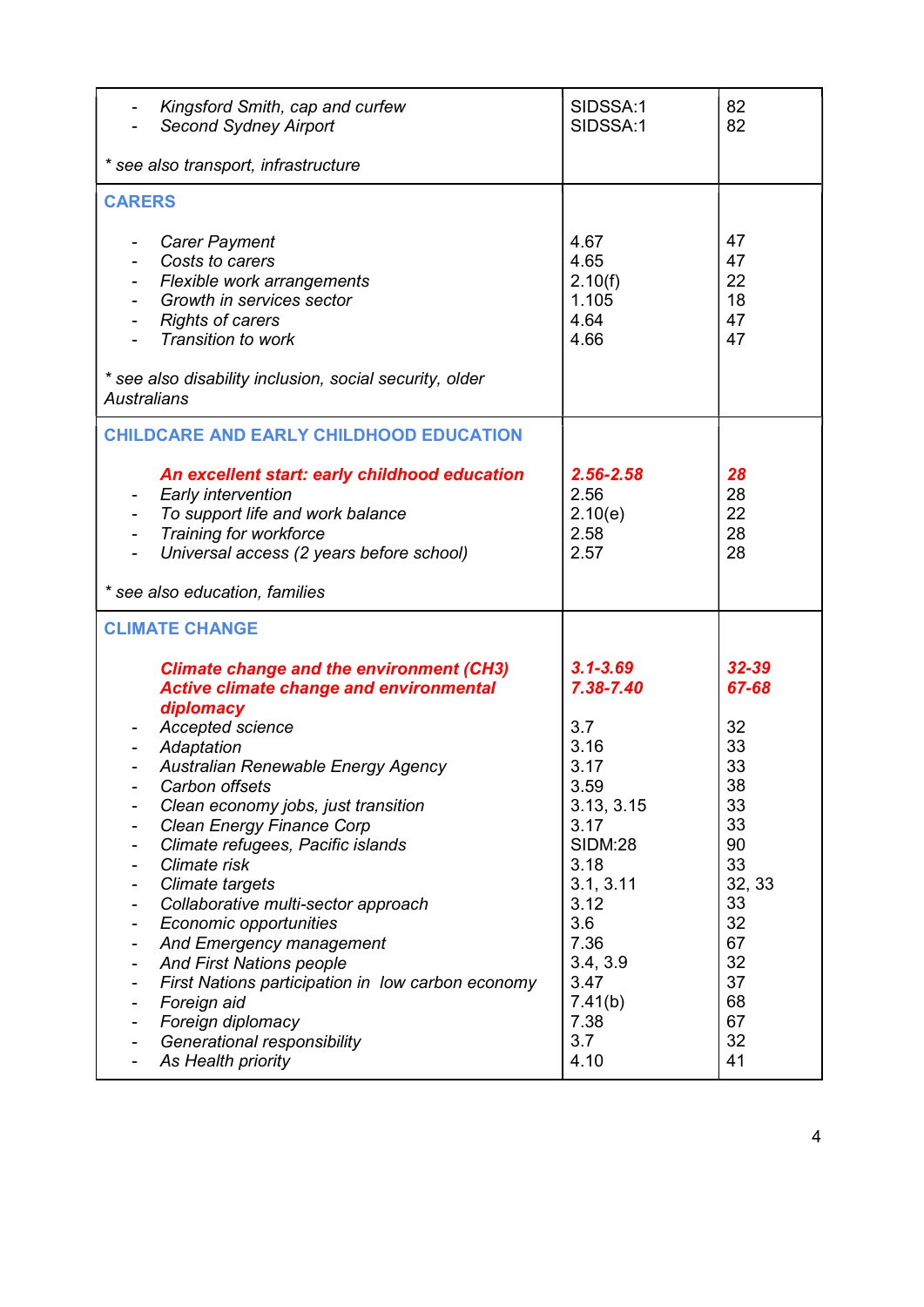| Industry transition<br>And infrastructure priorities<br>۰<br>Land sequestration<br>$\qquad \qquad \blacksquare$<br>Low emission technologies<br>$\qquad \qquad \blacksquare$<br><b>Murray Darling Basin</b><br>Pacific nations, impacts on<br>Paris Accord<br><b>Science</b><br>Technology agnosticism<br>And Trade<br>And vocational training<br>Working with industry<br>* see also energy, environment                                                                                                                                            | 3.14<br>1.46<br>3.59<br>1.109(c)<br>3.65<br>7.38<br>3.6, 3.11, 3.18,<br>7.38(a)<br>3.5<br>3.10<br>7.25<br>1.68(d)<br>1.19 | 33<br>11<br>38<br>19<br>39<br>67<br>32, 33, 67<br>32<br>33<br>66<br>30<br>8 |
|------------------------------------------------------------------------------------------------------------------------------------------------------------------------------------------------------------------------------------------------------------------------------------------------------------------------------------------------------------------------------------------------------------------------------------------------------------------------------------------------------------------------------------------------------|---------------------------------------------------------------------------------------------------------------------------|-----------------------------------------------------------------------------|
| <b>COMMUNICATIONS</b>                                                                                                                                                                                                                                                                                                                                                                                                                                                                                                                                |                                                                                                                           |                                                                             |
| Australian content<br><b>ABC</b> funding<br>ABC independence<br>$\qquad \qquad \blacksquare$<br>ABC and SBS - oppose privatisation<br>$\overline{\phantom{0}}$<br>Digital connectivity for older Australians<br>$\qquad \qquad \blacksquare$<br>Free trade, intellectual property<br>$\blacksquare$<br>Independent media<br>$\qquad \qquad \blacksquare$<br>Mobile technologies, regional coverage<br><b>National Broadband Network</b><br><b>Protections for arts workers</b><br>* see also arts, internet, media, mobile technologies,<br>privacy. | 6.26(c)<br>6.26(b)<br>6.26<br>$6.26$ (aii)<br>4.47<br><b>SIDT:40</b><br>6.26<br>1.36<br>1.34<br>1.121                     | 60<br>60<br>59-60<br>59<br>45<br>79<br>59-60<br>10<br>10<br>20              |
| <b>COMMUNITY SECTOR</b>                                                                                                                                                                                                                                                                                                                                                                                                                                                                                                                              |                                                                                                                           |                                                                             |
| <b>Support for community sector</b><br>Cooperatives<br>Foreign aid, principles<br>Funding, support and tenders<br><b>Partnerships with Government</b><br>Reducing red tape for community sector<br><b>Rights to advocate</b><br>Support for sector<br>* see also social security                                                                                                                                                                                                                                                                     | 4.81-4.84<br>1.95<br>7.42<br>4.84<br>4.83<br>4.82<br>4.82, 6.27<br>4.81                                                   | 48-49<br>16<br>68<br>49<br>49<br>48-49<br>48,60<br>48                       |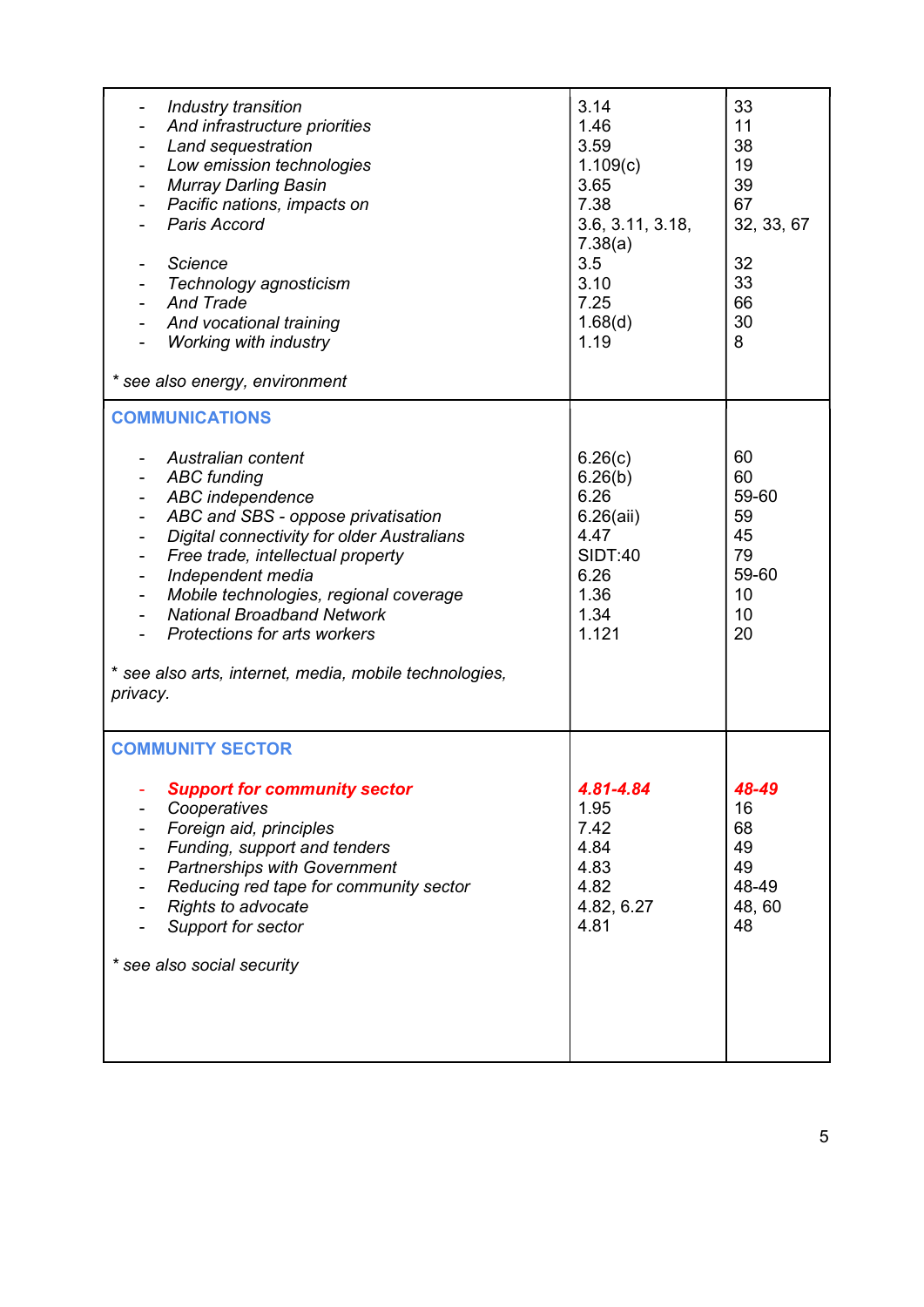| <b>DEFENCE</b>                                                                                                                                                                                                                                                                                                                                                                                                                                                                                                                                                                                                                                                                                                                                                                                                                                                                                                                  |                                                                                                                                                                                                                                                                      |                                                                                                                                                                              |
|---------------------------------------------------------------------------------------------------------------------------------------------------------------------------------------------------------------------------------------------------------------------------------------------------------------------------------------------------------------------------------------------------------------------------------------------------------------------------------------------------------------------------------------------------------------------------------------------------------------------------------------------------------------------------------------------------------------------------------------------------------------------------------------------------------------------------------------------------------------------------------------------------------------------------------|----------------------------------------------------------------------------------------------------------------------------------------------------------------------------------------------------------------------------------------------------------------------|------------------------------------------------------------------------------------------------------------------------------------------------------------------------------|
| <b>Defenders of Australia's sovereignty</b><br><b>Self-reliant defence and peacemaking</b><br>Airspace, use of by foreign agents<br>Alliances<br><b>ANZUS</b><br>Asia-Pacific<br>Australian ports, use of<br>Australian War memorial<br><b>Border security</b><br>Cyber security<br>$\overline{a}$<br>Defence cooperation<br>$\blacksquare$<br>Defence force personnel<br>$\overline{a}$<br>Defence force personnel, pay<br>Defence force personnel, OH&S and compensation<br>Defence force personnel, post-service support<br>Defence materiel<br>Defence spending<br>Education<br><b>Geopolitical priorities</b><br>Liberties vs powers<br>$\overline{\phantom{a}}$<br>Nuclear powered vehicles<br>Nuclear weapons<br>Powers for defence, police, emergency services<br>Reserve<br>Self-reliance<br>Terrorism<br>Women in conflict zones, civilians<br>* see also foreign aid, foreign affairs, nuclear disarmament,<br>peace | $7.3 - 7.6$<br>$7.15 - 7.20$<br>7.20(b)<br>7.18<br>7.8<br>7.2<br>7.20(a)<br>7.49<br>7.5, 7.50<br>7.6<br>7.19<br>7.15, 7.44-7.49<br>7.45<br>7.47<br>7.48<br>7.17<br>7.16<br>7.49<br>7.2<br>7.4<br>7.20(d)<br>7.20(c), 7.34<br>7.3, 7.4<br>7.46<br>7.15<br>7.3<br>7.30 | 63<br>64-65<br>65<br>65<br>64<br>63<br>65<br>69<br>63, 69<br>63<br>65<br>64,69<br>69<br>69<br>69<br>65<br>65<br>69<br>63<br>63<br>65<br>65, 67<br>63<br>69<br>64<br>63<br>66 |
| <b>DEMOCRATIC REFORM</b>                                                                                                                                                                                                                                                                                                                                                                                                                                                                                                                                                                                                                                                                                                                                                                                                                                                                                                        |                                                                                                                                                                                                                                                                      |                                                                                                                                                                              |
| <b>Strong democratic and public institutions</b><br><b>Modernising the Australian Constitution</b><br><b>A Modern Federation</b><br>An electoral system we can all trust<br><b>Healthy public debate</b><br>Advocacy by not-for-profit in public debate<br>$\overline{\phantom{a}}$<br><b>Australian Constitutional Commission</b><br><b>Australian Electoral Commission</b><br>Campaign finance reform<br>Constitutional reform<br>Corruption<br>Democratic and public institutions, strength<br>Democratic participation<br>Fixed four year terms<br>$\overline{\phantom{a}}$<br>Foreign interference                                                                                                                                                                                                                                                                                                                         | $6.1 - 6.5$<br>$6.6 - 6.10$<br>$6.11 - 6.14$<br>$6.19 - 6.25$<br>$6.26 - 6.29$<br>6.27<br>6.6, 6.10<br>6.22<br>6.19, 6.20<br>6.6<br>6.3<br>6.1, 6.2<br>6.19, 6.24<br>6.9<br>6.5, 6.23                                                                                | 57<br>57-58<br>58<br>59<br>59-60<br>60<br>58<br>59<br>59<br>57<br>57<br>57<br>59<br>58<br>57, 59                                                                             |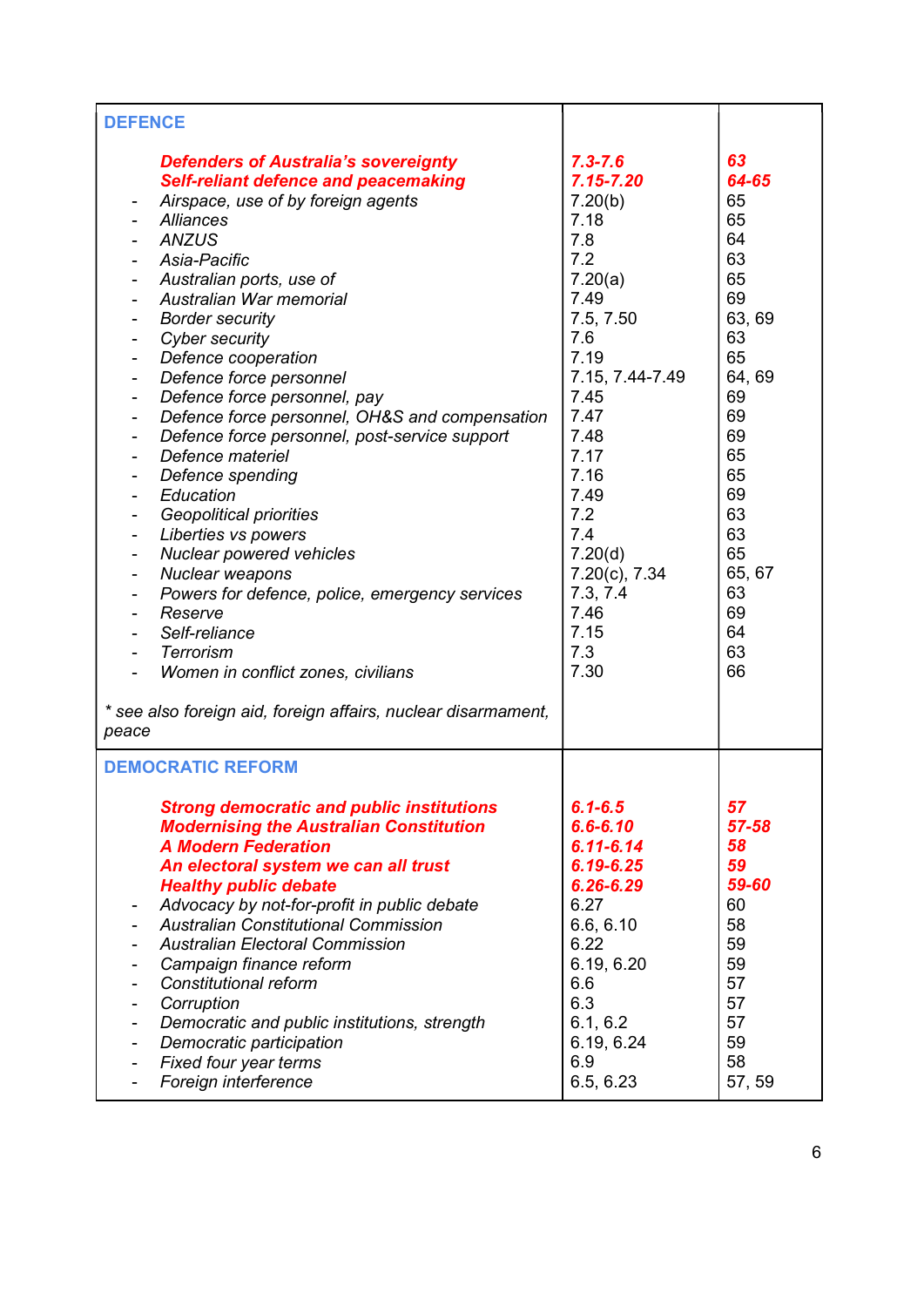| Foreign affairs, principles<br>۰<br>Free trade agreements, democratic principles<br>Free trade agreements, transparency                                                                                                                                                                                                                                                                                                                                                                                                                                                                                                                                                                                                                                                                                                                                                                                   | 7.26, 7.41(e)<br><b>SIDT:33</b><br>SIDT:12;<br>SIDT:17(a-f);<br><b>SIDT:18</b>                                                                                                                  | 66,68<br>77<br>72, 73, 74                                                                                                            |
|-----------------------------------------------------------------------------------------------------------------------------------------------------------------------------------------------------------------------------------------------------------------------------------------------------------------------------------------------------------------------------------------------------------------------------------------------------------------------------------------------------------------------------------------------------------------------------------------------------------------------------------------------------------------------------------------------------------------------------------------------------------------------------------------------------------------------------------------------------------------------------------------------------------|-------------------------------------------------------------------------------------------------------------------------------------------------------------------------------------------------|--------------------------------------------------------------------------------------------------------------------------------------|
| <b>Freedom of Information Laws</b><br>Improve women's representation<br>Independent media<br>۰<br>Liberties vs powers of agencies<br>$\overline{\phantom{a}}$<br>Local government; support and recognition<br>$\blacksquare$<br><b>Ministerial Code of Conduct</b><br>$\overline{\phantom{a}}$<br>Modernise the Federation; cooperation<br>$\blacksquare$<br><b>National Integrity Commission</b><br>۰<br>Participation of young people<br>Privacy<br><b>Racial Discrimination Act</b><br>Representation of CALD communities<br>$\blacksquare$<br>Republic<br>$\blacksquare$<br><b>Territories</b><br>$\overline{\phantom{a}}$<br>Truth in political advertising<br>۰<br>Uluru Statement of the Heart; recognition<br>$\blacksquare$<br><b>Whistleblower protections</b>                                                                                                                                  | 6.4(c)<br>5.25<br>6.26<br>7.4<br>6.9, 6.13<br>6.4(d)<br>6.11, 6.12<br>6.4(a)<br>5.40<br>6.29, 7.4; SIDP(1-<br>7)<br>6.28<br>5.35(a)<br>6.8<br>SIDTR: 1<br>6.21<br>6.7<br>6.4(b)                 | 57<br>53<br>59-60<br>63<br>58<br>57<br>58<br>57<br>50<br>60, 63, 85-<br>86<br>60<br>54<br>58<br>85<br>59<br>58<br>57                 |
| * see also public sector, justice, diversity and inclusion                                                                                                                                                                                                                                                                                                                                                                                                                                                                                                                                                                                                                                                                                                                                                                                                                                                |                                                                                                                                                                                                 |                                                                                                                                      |
| <b>DISABILITY INCLUSION</b><br><b>Supporting Australians with disability</b><br>Abuse in care<br>$\blacksquare$<br>Collaborative approach<br>$\blacksquare$<br><b>Disability Discrimination Commissioner</b><br>$\blacksquare$<br><b>Disability Support Pension</b><br>$\overline{\phantom{a}}$<br>Employment<br>Foreign affairs, principles<br>Inclusion in mainstream services<br>and infrastructure priorities<br><b>National Disability Insurance Scheme - history</b><br>۰<br>NDIS - choice<br>NDIS - commitment to full implementation<br>۰<br>NDIS - disability sector workforce<br>-<br><b>NDIS</b> - research<br>۰<br><b>National Disability Strategy</b><br>-<br>National Injury Insurance Scheme<br>۰<br>Public sector employment<br><b>Rights of carers</b><br>Rights of people with disability<br><b>Schools funding</b><br>Workplaces<br>* see also carers, health, diversity and inclusion | 4.53-4.67<br>4.55<br>4.56<br>5.48<br>4.67<br>2.32<br>7.41(f)<br>4.54<br>1.46<br>4.57<br>4.59<br>4.58<br>4.60<br>4.61<br>4.63<br>4.62<br>$6.17;$ SIDPS: $1(x)$<br>4.64<br>4.53<br>2.60(c)<br>2.9 | 46-47<br>46<br>46<br>56<br>47<br>24<br>68<br>46<br>11<br>46<br>46<br>46<br>46<br>46<br>47<br>46-47<br>59, 83<br>47<br>46<br>29<br>22 |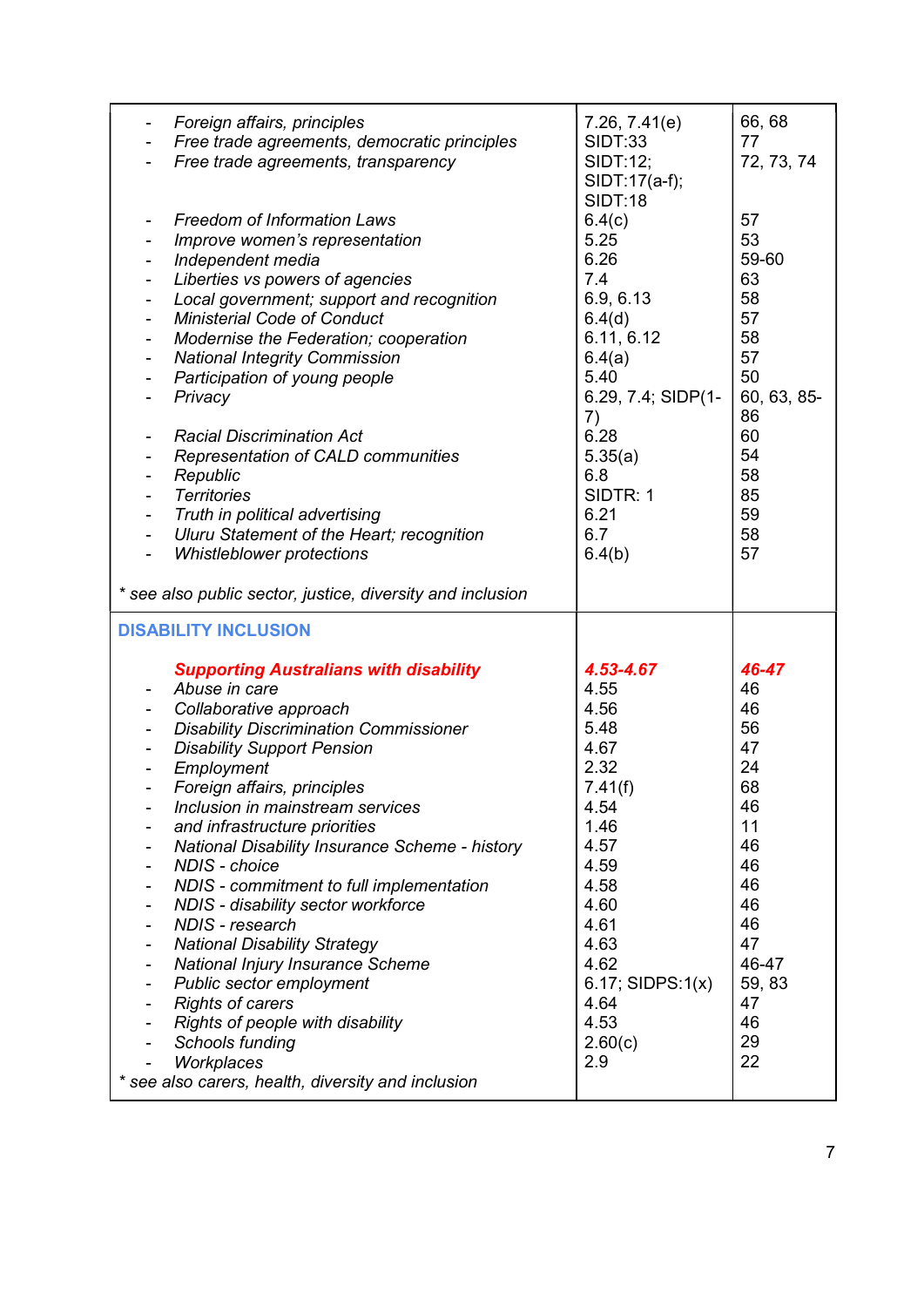| DIVERSITY, INCLUSION AND EQUALITY                                                                                                                                                                                                                                                                                                                                                                                                                                                                                                                                                                                                                                                                                                                                                                                                                      |                                                                                                                                                                                          |                                                                                                                                                 |
|--------------------------------------------------------------------------------------------------------------------------------------------------------------------------------------------------------------------------------------------------------------------------------------------------------------------------------------------------------------------------------------------------------------------------------------------------------------------------------------------------------------------------------------------------------------------------------------------------------------------------------------------------------------------------------------------------------------------------------------------------------------------------------------------------------------------------------------------------------|------------------------------------------------------------------------------------------------------------------------------------------------------------------------------------------|-------------------------------------------------------------------------------------------------------------------------------------------------|
| <b>Labor's opposition to discrimination</b><br>Age discrimination<br>-<br>Anti-discrimination<br>$\blacksquare$<br>Anti-discrimination - harmonisation<br>Australian Human Rights Commission<br>Culturally appropriate aged care<br>In defence force personnel<br>$\frac{1}{2}$<br><b>Disability Discrimination Commissioner</b><br>$\qquad \qquad \blacksquare$<br>Diversity in workplaces<br>$\qquad \qquad \blacksquare$<br>Discrimination in workplaces<br>$\qquad \qquad \blacksquare$<br><b>Human Rights Framework</b><br>$\frac{1}{2}$<br>Socially inclusive workplaces<br>$\blacksquare$<br><b>Universal Declaration of Human Rights</b><br>$\blacksquare$<br>UN Declaration on the Rights of Indigenous Peoples<br>$\blacksquare$<br>* see also disability inclusion, First Nations, gender equality<br>and women, LGBTIQ+, older Australians | 5.44-5.48<br>5.47<br>5.44, 5.46<br>4.45<br>5.6<br>4.50<br>7.45<br>5.48<br>2.8<br>2.19<br>5.5<br>2.19<br>5.2; 5.3<br>5.9                                                                  | 57-58<br>56<br>55, 56<br>56<br>50<br>45<br>69<br>56<br>22<br>23<br>50<br>23<br>50<br>50                                                         |
| <b>DOMESTIC AND FAMILY VIOLENCE</b>                                                                                                                                                                                                                                                                                                                                                                                                                                                                                                                                                                                                                                                                                                                                                                                                                    |                                                                                                                                                                                          |                                                                                                                                                 |
| Add Domestic Violence and Leave to National<br><b>Employment Services</b><br>Closing the Gap: domestic and family violence<br>$\blacksquare$<br>Foreign affairs, principles<br>$\blacksquare$<br>Labor commitment to ending<br><b>Public sector</b><br>* see also families, social security, gender and women                                                                                                                                                                                                                                                                                                                                                                                                                                                                                                                                          | 1.14<br>5.19(b)<br>7.41(g)<br>5.27<br>SIDPS:1(c)                                                                                                                                         | 23<br>52<br>68<br>53<br>82                                                                                                                      |
| <b>ECONOMY</b>                                                                                                                                                                                                                                                                                                                                                                                                                                                                                                                                                                                                                                                                                                                                                                                                                                         |                                                                                                                                                                                          |                                                                                                                                                 |
| <b>Inclusive and sustainable growth</b><br><b>Prudent fiscal and monetary policy</b><br><b>Security, resilience and opportunity</b><br>A smart, strong and diverse economy<br>A strong, fair and well regulated financial sector<br>Ageing population as asset<br>Balanced budget on average over economic cycle<br>Covid recovery<br>Four pillar banking policy<br>And climate change<br>Defence spending<br>-<br>And environment<br>Economic growth<br>-<br>Fintech<br>Industry collaboration<br>Opportunity<br><b>Procurement Policy</b>                                                                                                                                                                                                                                                                                                            | $1.16 - 1.23$<br>$1.11 - 1.15$<br>$1.1 - 1.10$<br>$1.24 - 1.33$<br>$1.75 - 1.79$<br>4.38<br>1.12<br>1.1, 1.3<br>1.75<br>3.6<br>7.16<br>3.28<br>1.16<br>1.78<br>1.97-1.99<br>4.1<br>1.103 | $7 - 8$<br>7<br>$6 - 7$<br>$8 - 10$<br>$14 - 15$<br>44<br>$\overline{7}$<br>6<br>14<br>32<br>65<br>35<br>$\overline{7}$<br>14<br>17<br>40<br>17 |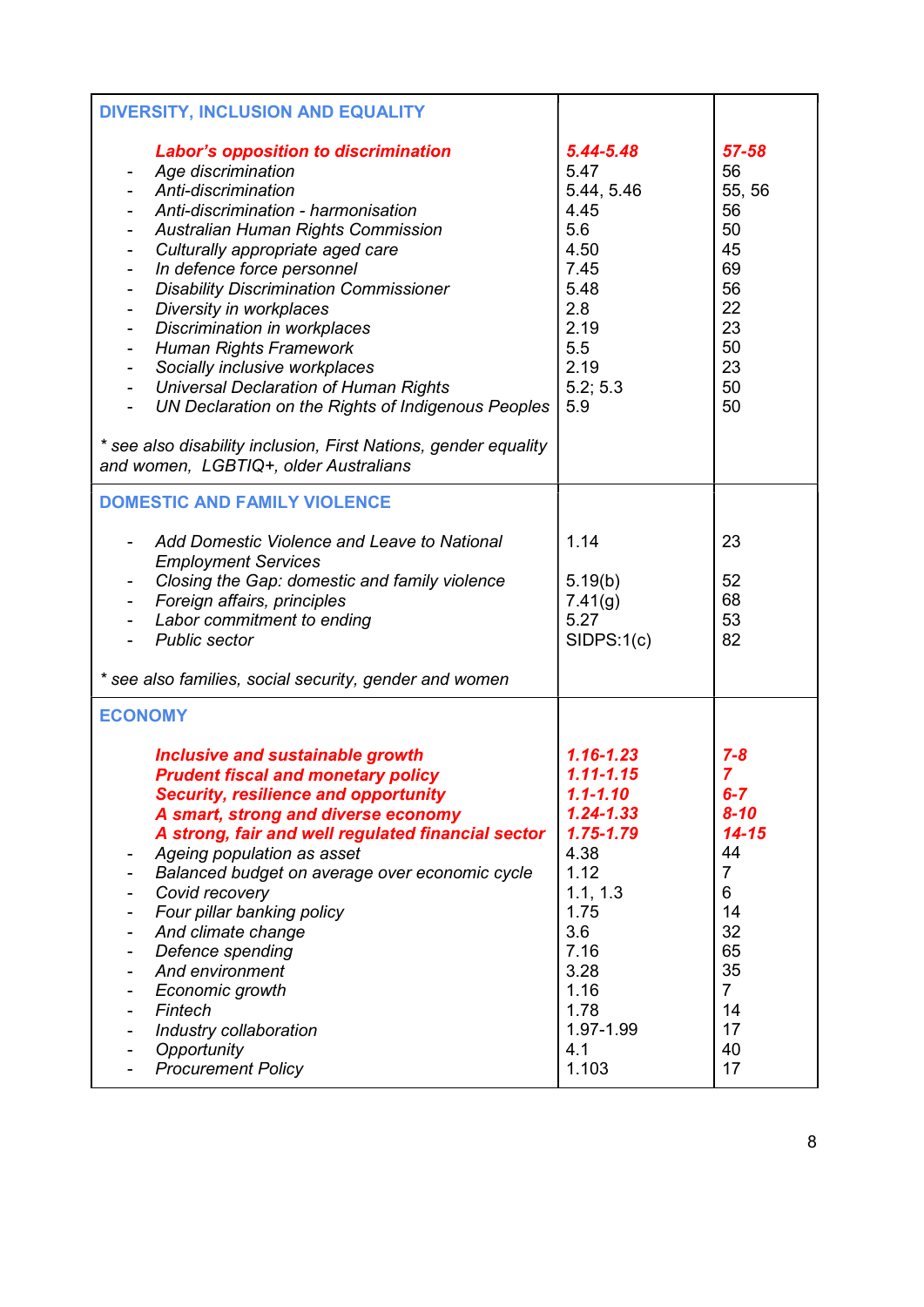| Prosperity<br>Reserve Bank independence<br><b>Review of Productivity Commission</b>                                                                                                                                                                                                                                                                                                                                                                                                                                                                        | 4.2<br>1.11<br>SIDPC:1                                                                                                                                      | 40<br>$\overline{7}$<br>81                                                                                         |
|------------------------------------------------------------------------------------------------------------------------------------------------------------------------------------------------------------------------------------------------------------------------------------------------------------------------------------------------------------------------------------------------------------------------------------------------------------------------------------------------------------------------------------------------------------|-------------------------------------------------------------------------------------------------------------------------------------------------------------|--------------------------------------------------------------------------------------------------------------------|
| * see also Employment, Infrastructure, Manufacturing,<br>Small Business, Taxation, Trade                                                                                                                                                                                                                                                                                                                                                                                                                                                                   |                                                                                                                                                             |                                                                                                                    |
| <b>EDUCATION AND TRAINING</b>                                                                                                                                                                                                                                                                                                                                                                                                                                                                                                                              |                                                                                                                                                             |                                                                                                                    |
| <b>Education and training: a ticket to opportunity</b><br><b>Quality Schooling for anyone</b><br><b>Benefits of</b><br><b>Coalition Government failure</b><br>Closing the Gap: Education<br>On Defence<br>Education at all stages of life<br>For agriculture industries<br>LGBTIQ+ inclusion<br>National curriculum and assessment standards<br><b>Needs based funding</b><br>-<br>Non-government schools funding<br>-<br>Public schools and fair access<br>Schools funding<br>$\blacksquare$<br><b>Smart Nation</b><br>Teaching standards and development | $2.53 - 2.55$<br>$2.59 - 2.65$<br>2.54<br>2.55<br>5.19(f)<br>7.49<br>2.72<br>1.108(g)<br>5.31<br>2.62; 2.63<br>2.61<br>2.65<br>2.59<br>2.60<br>1.10<br>2.64 | $27 - 28$<br>28-29<br>28<br>28<br>52<br>69<br>30<br>18<br>53<br>29<br>29<br>29<br>28<br>29<br>$\overline{7}$<br>29 |
| * see also university, vocational training and childcare                                                                                                                                                                                                                                                                                                                                                                                                                                                                                                   |                                                                                                                                                             |                                                                                                                    |
| <b>EMERGENCY MANAGEMENT</b><br><b>Emergency management: playing our part</b><br>Climate change and natural disasters<br>Global health responses<br><b>Principles</b><br>See also climate change, environment                                                                                                                                                                                                                                                                                                                                               | 7.35-7.37<br>7.36<br>7.37<br>7.35                                                                                                                           | 67<br>67<br>67<br>67                                                                                               |
| <b>EMPLOYMENT</b>                                                                                                                                                                                                                                                                                                                                                                                                                                                                                                                                          |                                                                                                                                                             |                                                                                                                    |
| <b>Building full employment and higher workforce</b><br>participation<br>Carers - transition to work<br>Changing nature of<br><b>Fair Entitlements Guarantee</b><br>Fair wages<br><b>First Nations: Closing the Gap</b><br>Fly in Fly out workers (FIFO)<br>-<br>Free trade, labour standards                                                                                                                                                                                                                                                              | $2.5 - 2.10$<br>4.66<br>2.2<br>2.38<br>2.4<br>2.7; 5.19(g)<br>2.30<br>SIDT:3; SIDT:25-<br>26;<br>SIDT: 37-39                                                | $21 - 22$<br>47<br>21<br>25<br>21<br>22, 52<br>24<br>71, 76, 78-<br>79                                             |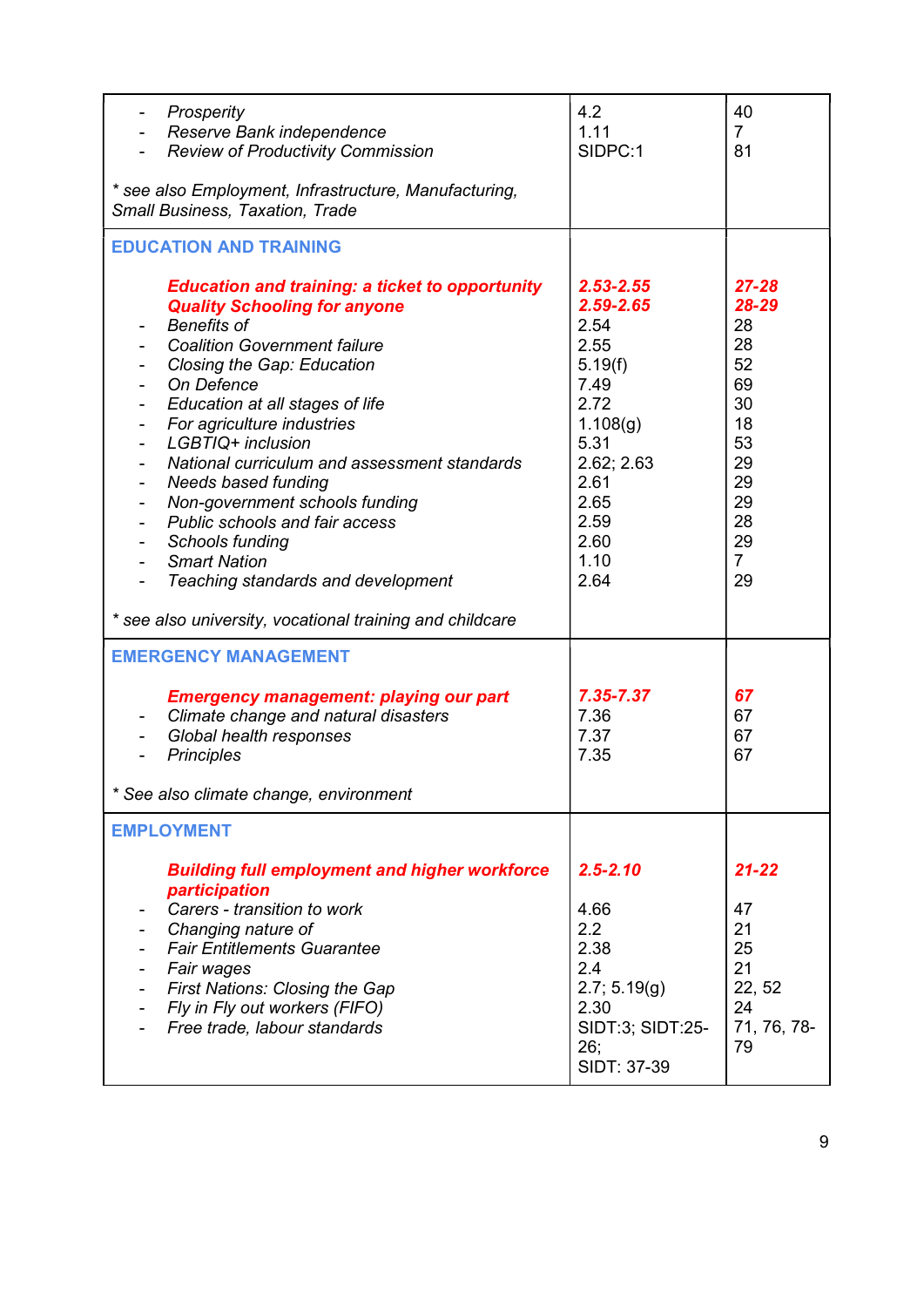| Full employment<br>-<br>Just transition<br><b>Internships</b><br>$\overline{\phantom{0}}$<br><b>Migrant workers</b><br>Modern slavery<br>NDIS as employment generator<br>NDIS - disability sector workforce<br>-<br>Older workers participation<br>$\blacksquare$<br><b>Preservation arrangements</b><br>-<br>and Temporary Migration<br>-<br>Regional procurement<br>-<br>Secure employment and wellbeing<br>-<br>Service networks and mutual obligations<br>-<br>Support for job seekers<br>-<br>Underemployment<br>-<br>Wage theft<br>Women<br>* see economy, industrial relations, public service, unions | 1.17, 1.4, 2.3<br>1.13, 1.15<br>2.36<br>SIDM:6-9; 30<br><b>SIDT:24</b><br>4.58<br>4.60<br>4.41<br>2.31<br>1.70<br>1.62<br>2.29<br>2.6<br>4.73, 4.74<br>2.5<br>2.35<br>2.8; 5.24 | 6, 7, 21<br>33<br>25<br>87-88, 90<br>76<br>46<br>46<br>44<br>24<br>14<br>13<br>24<br>22<br>47-48<br>21<br>25<br>22; 53 |
|---------------------------------------------------------------------------------------------------------------------------------------------------------------------------------------------------------------------------------------------------------------------------------------------------------------------------------------------------------------------------------------------------------------------------------------------------------------------------------------------------------------------------------------------------------------------------------------------------------------|---------------------------------------------------------------------------------------------------------------------------------------------------------------------------------|------------------------------------------------------------------------------------------------------------------------|
| <b>ENERGY</b>                                                                                                                                                                                                                                                                                                                                                                                                                                                                                                                                                                                                 |                                                                                                                                                                                 |                                                                                                                        |
| A national energy policy<br>Coal seam gas<br><b>Coalition failure</b><br>Ecological development of energy resources<br>Export gas production<br>First Nations communities energy transition<br><b>Fuel security</b><br>Gas development<br>-<br>Gas development - Australia's energy security<br>$\blacksquare$<br>Household affordability<br>$\blacksquare$<br>Modernisation<br>National energy market<br>New low pollution energy - research<br>$\blacksquare$<br>Renewable energy<br>Renewable energy equal access<br>Renewable Energy Zones<br>* see also climate change, environment, resources           | $3.19 - 3.27$<br>3.22<br>3.21<br>1.109(a)<br>1.109(g)<br>3.47(c)<br>3.27<br>3.22<br>3.23<br>3.25<br>3.19<br>1.109(f)<br>3.26<br>3.1<br>3.20<br>3.24                             | 34<br>34<br>34<br>19<br>19<br>37<br>34<br>34<br>34<br>34<br>34<br>19<br>34<br>32<br>34<br>34                           |
| <b>ENVIRONMENT AND HERITAGE</b>                                                                                                                                                                                                                                                                                                                                                                                                                                                                                                                                                                               |                                                                                                                                                                                 |                                                                                                                        |
| <b>Caring for land, rivers and oceans</b><br><b>Stronger environmental protections</b><br><b>Statements in Detail: National environment law</b><br>Air pollution<br><b>Antarctic Treaty System</b>                                                                                                                                                                                                                                                                                                                                                                                                            | 3.59<br>3.28-3.58<br><b>SIDE:1-4</b><br>3.57<br>7.38(b)                                                                                                                         | 38<br>$35 - 38$<br>83-85<br>38<br>67                                                                                   |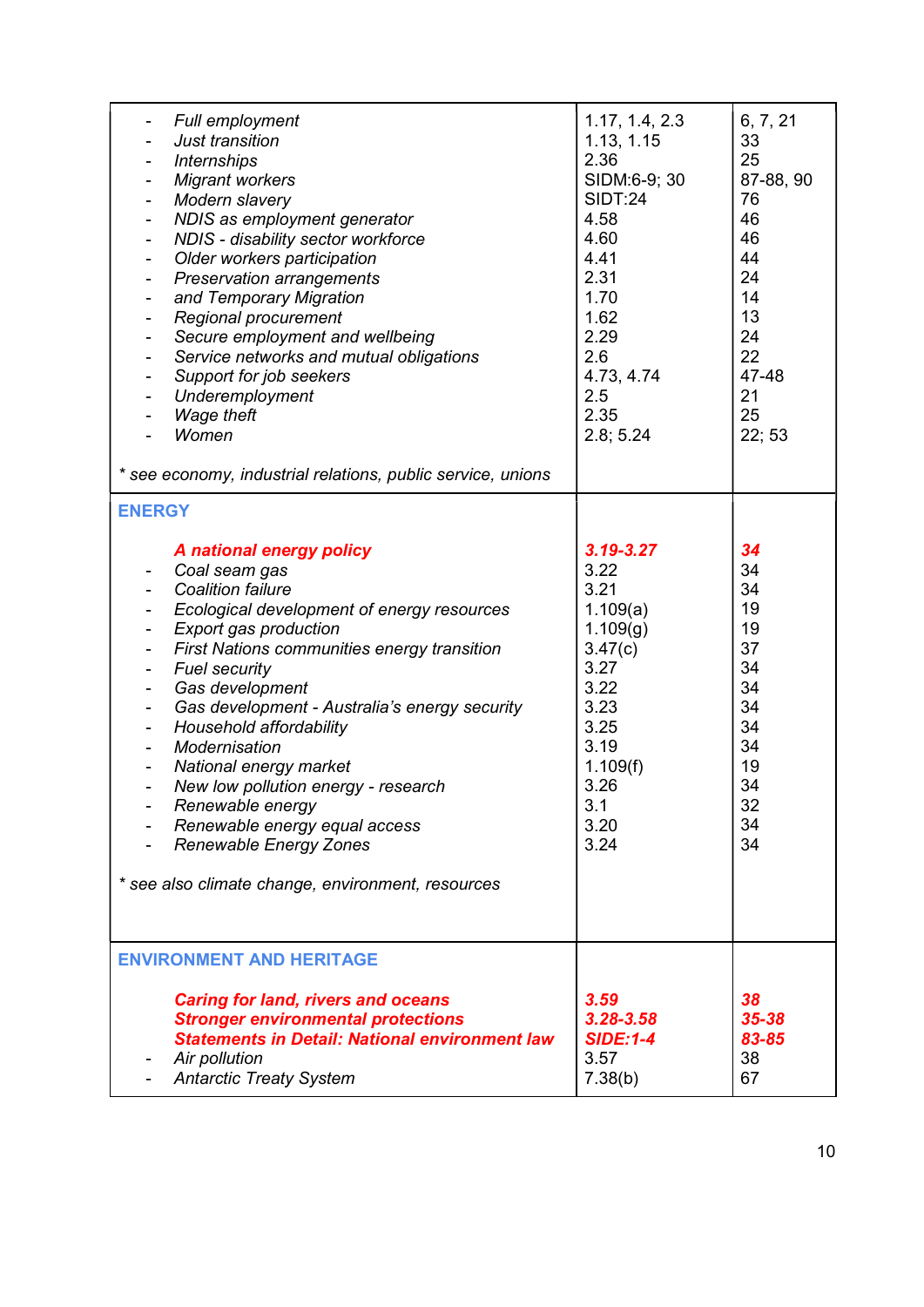| <b>FAMILIES</b>          | <b>Nurturing our children</b><br><b>Adoption practices</b><br><b>Assisted Reproductive Technologies</b><br>Child labour | 4.30-4.37<br>4.35<br>4.37<br>7.28; SIDT:25 | 43-44<br>44<br>44<br>66,76 |
|--------------------------|-------------------------------------------------------------------------------------------------------------------------|--------------------------------------------|----------------------------|
|                          | * see also climate change, water management                                                                             |                                            |                            |
|                          | Kimberley                                                                                                               | 3.39(a)                                    | 36                         |
|                          | Cape York                                                                                                               | 3.38                                       | 36                         |
|                          | <b>World Heritage listing</b>                                                                                           |                                            |                            |
|                          | World Heritage Area protections                                                                                         | 3.35, 3.39                                 | 35,36                      |
|                          | Whaling                                                                                                                 | $3.69(c)$ , $7.39$                         | 39,68                      |
|                          | hazardous materials                                                                                                     | 3.56                                       | 38                         |
|                          | <b>Plastics</b>                                                                                                         | 3.54                                       | 38                         |
|                          | Waste                                                                                                                   |                                            |                            |
|                          | <b>Volunteers</b>                                                                                                       | 3.58                                       | 38                         |
| $\overline{\phantom{0}}$ | Vegetation mapping and funding                                                                                          | 3.43, 3.46                                 | 36-37                      |
| $\blacksquare$           | <b>Threatened species</b>                                                                                               | 3.42(a)                                    | 36                         |
| $\blacksquare$           | Regulation                                                                                                              | SIDE:1(e)                                  | 84                         |
| $\overline{\phantom{a}}$ | Pollution                                                                                                               | 3.55                                       | 38                         |
| ۰                        | Plastic pollution                                                                                                       | 3.54                                       | 38                         |
|                          | Oceans, foreign diplomacy                                                                                               | $7.38(c)$ , $7.38(d)$                      | 68                         |
|                          | Nuclear waste                                                                                                           | SIDU:6                                     | 81                         |
| $\blacksquare$           | <b>National parks</b>                                                                                                   | 3.41; SIDE:4                               | 36, 85                     |
| $\blacksquare$           | <b>National Environment Plans</b>                                                                                       | SIDE:1(h)                                  | 84                         |
| $\blacksquare$           | <b>Marine protections</b>                                                                                               | 3.54, 3.68, 3.41                           | 38, 39                     |
|                          | Land clearing                                                                                                           | 3.34, 3.42(b);<br>SIDE:4                   |                            |
| $\blacksquare$           |                                                                                                                         |                                            | 35,36,85                   |
| $\blacksquare$           | Landcare funding                                                                                                        | 3.45, 3.60                                 | 37, 38                     |
| -                        | Invasive species                                                                                                        | 3.44                                       | 36                         |
|                          | International obligations                                                                                               | 3.33; SIDE:3                               | 35, 84                     |
|                          | infrastructure investment                                                                                               | 1.46                                       | 11                         |
|                          | <b>Protections</b><br>$\sim$                                                                                            | 3.40                                       | 36                         |
|                          | <b>Great Barrier Reef</b>                                                                                               |                                            |                            |
| $\blacksquare$           | Governance, transparency                                                                                                | $3.30,$ SIDE: $1(d)$                       | 35, 84                     |
| $\blacksquare$           | Free trade, environmental protections                                                                                   | <b>SIDT:43</b>                             | 79                         |
|                          | Heritage properties<br>$\sim 100$<br>Participation, knowledge, rights                                                   | 3.47, SIDE:1(b)                            | 37, 84                     |
|                          | Custodianship                                                                                                           | 3.4, 3.32(a)<br>3.36, 3.37                 | 35, 36                     |
|                          |                                                                                                                         |                                            | 32                         |
|                          | <b>Environmental protection laws</b><br><b>First Nations</b>                                                            |                                            |                            |
| $\blacksquare$           | <b>Environmental Protection Agency</b>                                                                                  | 3.32                                       | 35                         |
| $\blacksquare$           | Environmental jobs                                                                                                      | SIDE:1(c)                                  | 84                         |
| $\blacksquare$           |                                                                                                                         | SIDE:1(f)                                  | 84                         |
| $\blacksquare$           | Commonwealth responsibility<br><b>Economic benefit</b>                                                                  | 1.20, 3.28                                 | 8,35                       |
| ۰                        |                                                                                                                         | 3.31; SIDE:1                               | 35, 83                     |
|                          | <b>Built heritage protections</b>                                                                                       | 3.29                                       | 35                         |
|                          | <b>Biodiversity protection</b>                                                                                          | 3.29, 3.32(d);<br>SIDE:1(g)                | 35, 84                     |
|                          | <b>Australian Environment Act</b>                                                                                       | SIDE:2(a)                                  | 83-84                      |
|                          |                                                                                                                         |                                            |                            |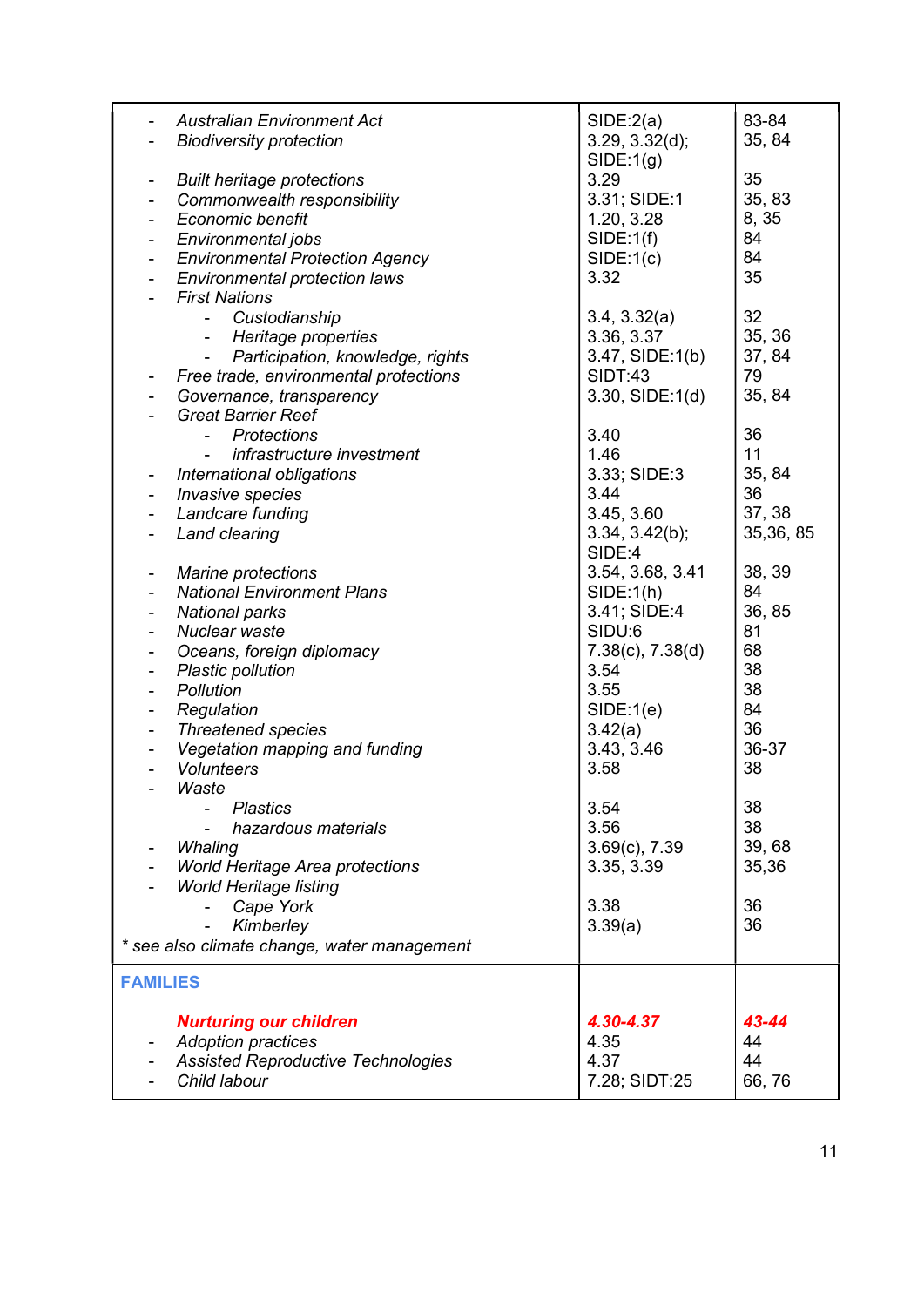| Children at risk<br>Children at risk - internet<br>Child poverty<br>۰<br>Closing the Gap: families<br><b>Family Court</b><br>٠<br>Family law and children<br>٠<br>Family support services<br>$\blacksquare$<br><b>First Nations child protection</b><br>Forced marriage<br>Health<br>Institutional abuse of children, National Redress<br><b>Scheme</b><br><b>National Children's Commissioner</b><br>$\overline{\phantom{a}}$ | 4.31<br>4.36<br>4.31<br>5.19(a)<br>6.47<br>5.39; 6.43-6.47<br>4.33<br>4.32; 5.19(c)<br>5.28<br>4.10<br>4.34<br>4.39(e) | 43<br>44<br>43<br>52<br>62<br>55, 62<br>43-44<br>43, 52<br>53<br>41<br>44<br>55 |
|--------------------------------------------------------------------------------------------------------------------------------------------------------------------------------------------------------------------------------------------------------------------------------------------------------------------------------------------------------------------------------------------------------------------------------|------------------------------------------------------------------------------------------------------------------------|---------------------------------------------------------------------------------|
| Poverty and social security<br>$\blacksquare$<br>Support for<br>$\blacksquare$<br>26 weeks paid parental leave<br>$\blacksquare$<br>Paid parental leave and partner pay<br>$\qquad \qquad \blacksquare$<br><b>Targeted financial support</b>                                                                                                                                                                                   | 4.72<br>2.10(a)<br>2.10(d)<br>4.30<br>4.30                                                                             | 47<br>22<br>22<br>43<br>43                                                      |
| * See also health, gender and women, social security                                                                                                                                                                                                                                                                                                                                                                           |                                                                                                                        |                                                                                 |
| <b>FIRST NATIONS PEOPLE</b>                                                                                                                                                                                                                                                                                                                                                                                                    |                                                                                                                        |                                                                                 |
| <b>Equality for First Nations People</b><br>Aboriginal Land Rights (Northern Territory)<br>۰<br>Acknowledgement of First Nations people<br>٠<br>Arts and culture<br>۰<br>Child protection<br>And climate change<br>And climate change, foreign diplomacy<br>Closing the Gap, commitment to<br>Community development program<br>Constitutional recognition; Uluru Statement from the<br>Heart                                   | $5.7 - 5.21$<br>5.15<br>5.7; 5.12<br>1.120<br>4.32<br>3.4, 3.9<br>7.38<br>5.9; 5.19; 6.39<br>2.7; 5.19(h)<br>6.7       | 50-52<br>51<br>50, 51<br>20<br>43<br>32<br>67<br>50, 52, 61<br>22, 52<br>58     |
| <b>Culture and language</b><br>$\blacksquare$<br>Economic opportunities<br>And employment services support<br>Environmental protection laws<br>Foreign affairs principles<br>Health<br>Health workforce<br>Heritage properties<br>Homelessness<br>and infrastructure priorities<br>Land management<br>Land rights                                                                                                              | 5.17<br>1.22<br>2.6<br>3.32(a)<br>7.1<br>4.12<br>4.12<br>3.36, 3.37<br>4.79<br>1.46<br>3.47(d)                         | 51<br>8<br>22<br>35<br>63<br>41<br>41<br>35, 36<br>48<br>11<br>37               |
| and Native Title<br>Right to live on traditional lands<br>LGBTIQ+ support<br>Makarrata                                                                                                                                                                                                                                                                                                                                         | 5.13; 5.19(j)<br>5.16<br>5.30(c)<br>5.11                                                                               | 51, 52<br>51<br>53<br>51                                                        |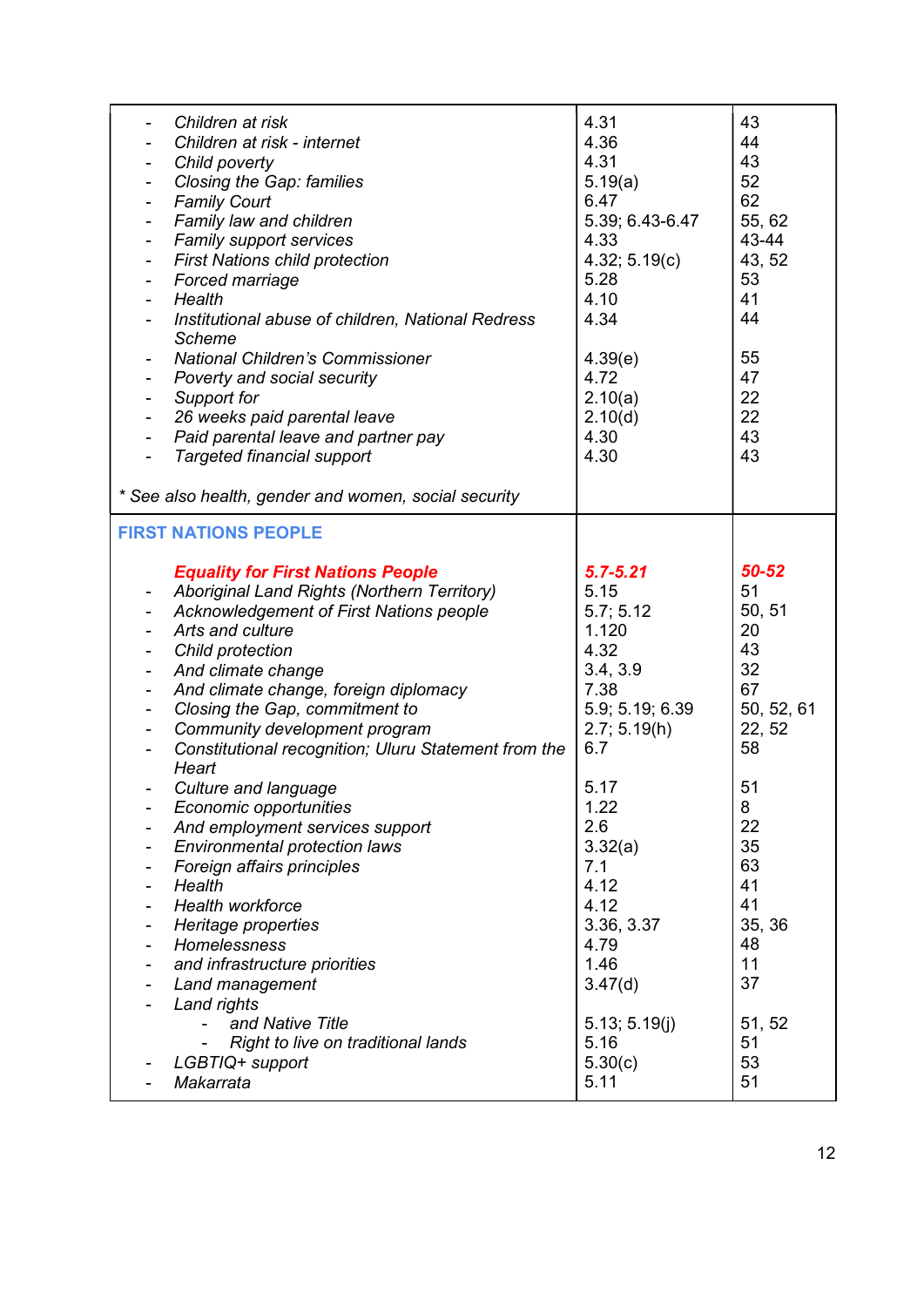| <b>Murray Darling Basin</b><br>and Northern Australia<br>Participation in environmental programs<br>Procurement policy<br>$\overline{\phantom{a}}$<br><b>Public institutions</b><br>$\blacksquare$<br>Public service employment<br>Reconciliation, commitment to<br><b>Reconciliation Action Plan</b><br>Resource management<br>Right to self-determination<br>Right to self-determination; service delivery<br>Schools funding<br>Social and affordable housing<br>Sport<br><b>Stolen Generation: Apology</b><br>Superannuation<br>Tourism<br>Treaty<br>UN Declaration on Rights of Indigenous Affairs<br>Uranium<br><b>World Heritage listing</b><br>Cape York<br>$\overline{\phantom{0}}$<br>Kimberley<br>$\blacksquare$<br><b>First Nations Protections</b><br>* see also democratic reform, diversity and inclusion<br><b>FISHING</b><br>Fishing, foreign diplomacy<br>Overfishing and super trawlers<br>* see also agriculture and resources | 3.62, 3.64<br>1.65<br>3.47<br>1.103<br>6.2(c)<br>6.17; SIDPS:1(v-<br>w)<br>5.8; 5.12<br>5.21<br>1.110<br>5.8; 5.9<br>5.18<br>2.60(d)<br>4.80<br>4.19(k)<br>5.20<br>1.88<br>1.113<br>5.10; 5.12<br>7.29<br>SIDU1(d)<br>4.38<br>4.39(a)<br>4.39<br>7.38(d)<br>3.41(b) | 38<br>13<br>37<br>17<br>57<br>59, 83<br>50, 51<br>52<br>19<br>50<br>51<br>29<br>48<br>52<br>52<br>$15 - 16$<br>19<br>50, 51<br>66<br>80<br>36<br>36<br>36<br>68<br>39 |
|----------------------------------------------------------------------------------------------------------------------------------------------------------------------------------------------------------------------------------------------------------------------------------------------------------------------------------------------------------------------------------------------------------------------------------------------------------------------------------------------------------------------------------------------------------------------------------------------------------------------------------------------------------------------------------------------------------------------------------------------------------------------------------------------------------------------------------------------------------------------------------------------------------------------------------------------------|---------------------------------------------------------------------------------------------------------------------------------------------------------------------------------------------------------------------------------------------------------------------|-----------------------------------------------------------------------------------------------------------------------------------------------------------------------|
| <b>FOREIGN AID</b>                                                                                                                                                                                                                                                                                                                                                                                                                                                                                                                                                                                                                                                                                                                                                                                                                                                                                                                                 |                                                                                                                                                                                                                                                                     |                                                                                                                                                                       |
| Using our aid to promote prosperity<br>Agriculture, forests, fishing<br>۰<br>Climate change<br>۰<br>Collaboration with not-for-profit sector<br><b>Disability</b><br>Free trade, aid for trade<br><b>Funding targets</b><br>Governance<br><b>Infrastructure</b><br>Labour standards<br>Principles<br>۰<br>Refugees, reduce push factors<br>Water and sanitation<br>* see also defence, foreign affairs, peace                                                                                                                                                                                                                                                                                                                                                                                                                                                                                                                                      | 7.40-7.42<br>7.41(c)<br>7.41(b)<br>7.42<br>7.41(f)<br><b>SIDT:41</b><br>7.40<br>7.41(e)<br>7.41(a)<br>SIDT:26<br>7.40<br><b>SIDM:29</b><br>7.41(d)                                                                                                                  | 68<br>68<br>68<br>68<br>68<br>79<br>68<br>68<br>68<br>76<br>68<br>90<br>68                                                                                            |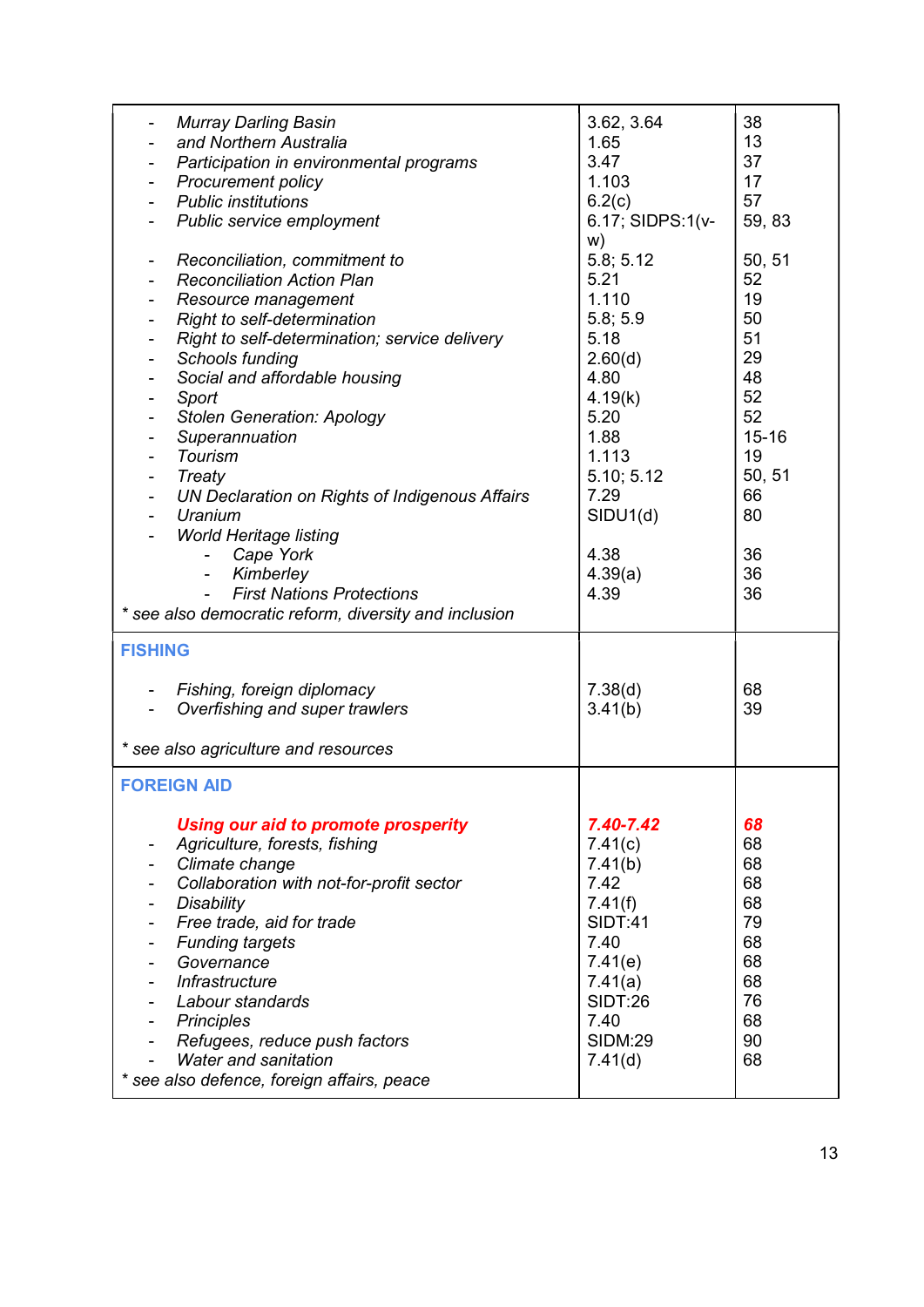| <b>FOREIGN AFFAIRS</b>                                                                                                                                                                                                                                                                                                                                                                                                                                                                                                                                                                                                                                                                                                                                                                                                                                                                                                                                                                                                                                                                                                                                                                                                                                                                                                                                                                                                                                                                                                                                                                                            |                                                                                                                                                                                                                                                                                                                                                                                                                                             |                                                                                                                                                                                                                                                                                |
|-------------------------------------------------------------------------------------------------------------------------------------------------------------------------------------------------------------------------------------------------------------------------------------------------------------------------------------------------------------------------------------------------------------------------------------------------------------------------------------------------------------------------------------------------------------------------------------------------------------------------------------------------------------------------------------------------------------------------------------------------------------------------------------------------------------------------------------------------------------------------------------------------------------------------------------------------------------------------------------------------------------------------------------------------------------------------------------------------------------------------------------------------------------------------------------------------------------------------------------------------------------------------------------------------------------------------------------------------------------------------------------------------------------------------------------------------------------------------------------------------------------------------------------------------------------------------------------------------------------------|---------------------------------------------------------------------------------------------------------------------------------------------------------------------------------------------------------------------------------------------------------------------------------------------------------------------------------------------------------------------------------------------------------------------------------------------|--------------------------------------------------------------------------------------------------------------------------------------------------------------------------------------------------------------------------------------------------------------------------------|
| <b>Continuing Australia's foreign policy traditions</b><br>An enduring friend and ally<br>Partners for peace and prosperity in our region<br><b>Supporting the international rules based order</b><br><b>Protecting Australians overseas</b><br><b>Antarctic Treaty System</b><br>٠<br><b>ASEAN</b><br>$\blacksquare$<br>Child labour<br>China<br>$\blacksquare$<br>Climate change diplomacy<br>$\qquad \qquad \blacksquare$<br>Consular responsibilities<br>$\blacksquare$<br>Death penalty<br>$\blacksquare$<br><b>Emergency management</b><br>۰<br><b>Environmental obligations</b><br>$\qquad \qquad \blacksquare$<br>Fishing<br>$\blacksquare$<br><b>Global health crises</b><br>$\blacksquare$<br>Human rights<br>$\blacksquare$<br>Indonesia<br>$\qquad \qquad \blacksquare$<br>Indo-Pacific<br>$\blacksquare$<br><b>International Criminal Court</b><br>$\blacksquare$<br><b>Islamic Cooperation</b><br>$\blacksquare$<br>Israeli-Palestinian conflict<br>$\overline{\phantom{a}}$<br>Labor principles<br>Languages in schools<br>$\qquad \qquad \blacksquare$<br>Multiculturalism, opportunities for foreign affairs<br>$\overline{\phantom{a}}$<br>Multilateralism<br>Nuclear disarmament<br>$\blacksquare$<br>Oceans<br>-<br>Pacific Islands<br>$\blacksquare$<br>Palestine<br>$\overline{\phantom{a}}$<br>Torture<br>Trade agreements and foreign affairs<br>Trade unions<br><b>United Nations</b><br>UN Declaration of Indigenous Peoples<br><b>US Alliance</b><br>Whaling<br>Women<br><b>World Trade Organisation</b><br>* see also defence, foreign aid, peace, nuclear proliferation<br>and trade | $7.1 - 7.2$<br>$7.7 - 7.14$<br>7.21<br>7.22-7.33<br>7.43<br>7.38(b)<br>7.10, 7.20(b)<br>7.28<br>7.9<br>7.36, 7.38<br>7.43<br>7.31<br>7.36<br>SIDE:3<br>7.38(d)<br>7.37<br>7.26<br>7.11<br>7.10, 7.18, 7.21<br>7.33<br>7.13<br>7.14<br>$7.1 - 7.2$<br>7.12<br>7.7<br>7.22<br>SIDU:5<br>7.38(c)<br>7.21(c), 7.30<br>7.14<br>7.31<br>7.22-7.25<br>7.27<br>7.17, 7.22, 7.29,<br>7.32<br>7.29<br>7.8, 7.21(e);<br>SIDN:3<br>7.39<br>7.30<br>7.22 | 63<br>64<br>65<br>65-66<br>68<br>67<br>64, 65<br>66<br>64<br>67,68<br>68<br>66<br>67<br>84<br>68<br>67<br>66<br>64<br>64, 65<br>67<br>64<br>64<br>63<br>64<br>63<br>66<br>81<br>68<br>65,66<br>64<br>66<br>66<br>66<br>65, 66, 67<br>66<br>64, 65, 86-<br>87<br>68<br>66<br>66 |
|                                                                                                                                                                                                                                                                                                                                                                                                                                                                                                                                                                                                                                                                                                                                                                                                                                                                                                                                                                                                                                                                                                                                                                                                                                                                                                                                                                                                                                                                                                                                                                                                                   |                                                                                                                                                                                                                                                                                                                                                                                                                                             |                                                                                                                                                                                                                                                                                |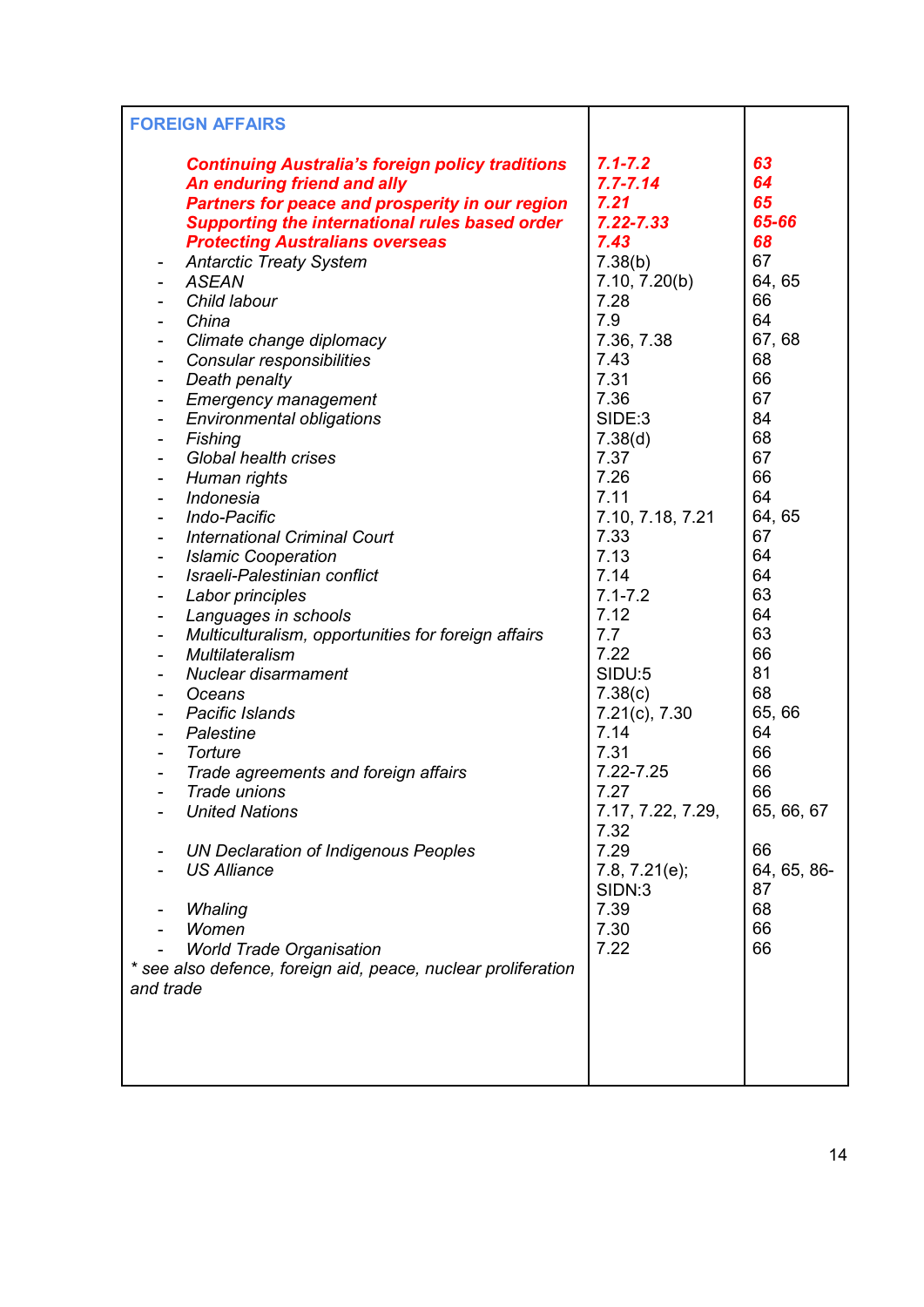| <b>FOREIGN INVESTMENT</b>                                                                                                                                                                                                                                                                                                                                                                                                                                                                                                                                                                                                                                                                                                                        |                                                                                                                                                           |                                                                                                                 |
|--------------------------------------------------------------------------------------------------------------------------------------------------------------------------------------------------------------------------------------------------------------------------------------------------------------------------------------------------------------------------------------------------------------------------------------------------------------------------------------------------------------------------------------------------------------------------------------------------------------------------------------------------------------------------------------------------------------------------------------------------|-----------------------------------------------------------------------------------------------------------------------------------------------------------|-----------------------------------------------------------------------------------------------------------------|
| <b>National interest test</b>                                                                                                                                                                                                                                                                                                                                                                                                                                                                                                                                                                                                                                                                                                                    | 1.96                                                                                                                                                      | 16                                                                                                              |
| <b>FORESTS</b>                                                                                                                                                                                                                                                                                                                                                                                                                                                                                                                                                                                                                                                                                                                                   |                                                                                                                                                           |                                                                                                                 |
| <b>Forest certification</b><br>Illegal forestry, trade protections<br>Sustainable management<br>Tasmanian forest management<br>Union reps on foreign forest certification schemes<br>* see also resources, environment                                                                                                                                                                                                                                                                                                                                                                                                                                                                                                                           | 3.50<br><b>SIDT:27</b><br>3.48<br>3.49<br>3.51                                                                                                            | 37<br>76<br>37<br>37<br>37                                                                                      |
| <b>GENDER EQUALITY AND WOMEN</b>                                                                                                                                                                                                                                                                                                                                                                                                                                                                                                                                                                                                                                                                                                                 |                                                                                                                                                           |                                                                                                                 |
| <b>Gender equality and women's rights</b><br>Commitment to gender equality<br>Domestic and family violence<br>Employment<br>Equal pay<br>Forced marriage<br>$\qquad \qquad \blacksquare$<br>Foreign aid, principles<br>-<br>In Foreign Affairs<br>$\blacksquare$<br><b>Gender Equality Strategy</b><br>$\qquad \qquad \blacksquare$<br>Gender pay gap<br>$\overline{\phantom{a}}$<br>Homelessness<br>$\overline{\phantom{a}}$<br>Importance of<br>Representation and leadership<br>Superannuation board composition<br>Superannuation gender gap<br>Superannuation and women<br>Support in workplaces<br>Workforce participation<br>* see also democratic reform, diversity and inclusion,<br>families, employment, domestic and family violence | 5.22-5.28<br>5.22<br>5.27<br>2.8<br>2.17<br>5.28<br>7.41(g)<br>7.30<br>5.26<br>2.16; 5.23<br>4.79<br>5.23<br>5.25<br>1.91<br>1.88<br>2.18<br>2.10<br>5.24 | 52-53<br>52<br>53<br>22<br>23<br>53<br>68<br>66<br>53<br>23, 53<br>48<br>53<br>53<br>16<br>15<br>23<br>22<br>53 |
| <b>GIG ECONOMY</b>                                                                                                                                                                                                                                                                                                                                                                                                                                                                                                                                                                                                                                                                                                                               |                                                                                                                                                           |                                                                                                                 |
| and Fair Work Act<br>Labour hire<br><b>Workplace relations</b>                                                                                                                                                                                                                                                                                                                                                                                                                                                                                                                                                                                                                                                                                   | 2.28<br>2.25<br>1.30                                                                                                                                      | 24<br>24<br>9                                                                                                   |
| * see also employment, unions                                                                                                                                                                                                                                                                                                                                                                                                                                                                                                                                                                                                                                                                                                                    |                                                                                                                                                           |                                                                                                                 |
| <b>GOVERNMENT SERVICES</b>                                                                                                                                                                                                                                                                                                                                                                                                                                                                                                                                                                                                                                                                                                                       |                                                                                                                                                           |                                                                                                                 |
| <b>Fair and equal government services</b><br>People focused services<br>* see also public sector, social security                                                                                                                                                                                                                                                                                                                                                                                                                                                                                                                                                                                                                                | 4.86<br>4.86                                                                                                                                              | 49<br>49                                                                                                        |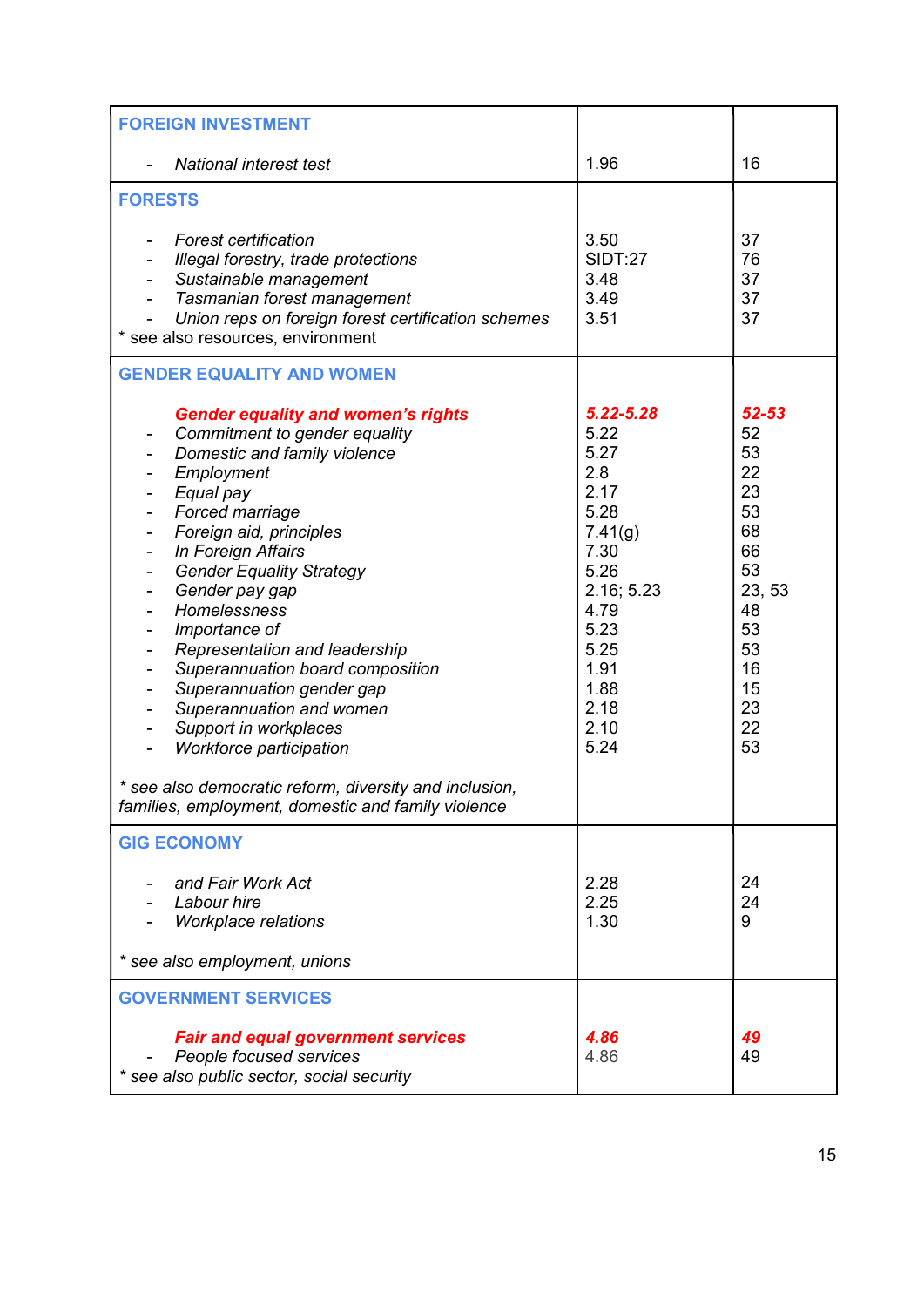| <b>GREAT BARRIER REEF</b>                                                                                                                                                                                                                                                                                                                                                                                                                                                                                                                                                                                                                                                                                                                                                                                                                                                                                                                                                                                                                           |                                                                                                                                                                                                                                                                  |                                                                                                                                                                             |
|-----------------------------------------------------------------------------------------------------------------------------------------------------------------------------------------------------------------------------------------------------------------------------------------------------------------------------------------------------------------------------------------------------------------------------------------------------------------------------------------------------------------------------------------------------------------------------------------------------------------------------------------------------------------------------------------------------------------------------------------------------------------------------------------------------------------------------------------------------------------------------------------------------------------------------------------------------------------------------------------------------------------------------------------------------|------------------------------------------------------------------------------------------------------------------------------------------------------------------------------------------------------------------------------------------------------------------|-----------------------------------------------------------------------------------------------------------------------------------------------------------------------------|
| and infrastructure priorities<br><b>Great Barrier Reef protections</b><br>Marine protections and oceans<br>* see also climate change, environment, tourism                                                                                                                                                                                                                                                                                                                                                                                                                                                                                                                                                                                                                                                                                                                                                                                                                                                                                          | 1.46<br>3.40<br>3.68                                                                                                                                                                                                                                             | 11<br>36<br>39                                                                                                                                                              |
| <b>HEALTH</b>                                                                                                                                                                                                                                                                                                                                                                                                                                                                                                                                                                                                                                                                                                                                                                                                                                                                                                                                                                                                                                       |                                                                                                                                                                                                                                                                  |                                                                                                                                                                             |
| A strong and healthy society (CH4)<br>Health: equity, access and reform<br><b>Equity: Giving every Australian a fair shot at a</b><br>healthy life<br><b>Helping Australians access affordable care</b><br>when they need it                                                                                                                                                                                                                                                                                                                                                                                                                                                                                                                                                                                                                                                                                                                                                                                                                        | $4.1 - 4.86$<br>$4.5 - 4.29$<br>$4.7 - 4.13$<br>4.14-4.22                                                                                                                                                                                                        | 40-49<br>40-42<br>40-41<br>$41 - 42$                                                                                                                                        |
| <b>Reform: Improving Australia's healthcare</b>                                                                                                                                                                                                                                                                                                                                                                                                                                                                                                                                                                                                                                                                                                                                                                                                                                                                                                                                                                                                     | 4.23-4.29                                                                                                                                                                                                                                                        | 42-43                                                                                                                                                                       |
| system for the future<br>Assisted reproductive technologies<br>Challenges for health system<br>Chronic illness<br>Climate change<br>Cloning<br>$\overline{\phantom{0}}$<br>Dental care<br>Digital health record system; data<br>End of life care<br><b>Family health</b><br>First nations health and health workforce<br>First Nations health: Closing the Gap<br>Gay conversion therapies<br>$\overline{\phantom{a}}$<br>Global health responses<br>$\qquad \qquad \blacksquare$<br>GPs and affordable primary care<br>$\qquad \qquad \blacksquare$<br><b>Health prevention</b><br>$\blacksquare$<br>LGBTIQ+ support in health system<br>$\qquad \qquad \blacksquare$<br>Loneliness<br><b>Mental health</b><br>Mental health of health workforce<br>National Injury Insurance Scheme<br>National workforce planning<br><b>Patient centred care</b><br><b>Pharmaceutical Benefits Scheme</b><br>Pharmaceutical Benefits Scheme, free trade<br>Private health care<br><b>Regional health</b><br>Reproductive health<br>Social determinants of health | 4.37<br>4.6<br>4.9<br>4.11<br>4.27<br>4.16<br>4.25; 2.29<br>4.22<br>4.10<br>4.12<br>5.19(e)<br>5.32<br>7.37<br>4.15<br>4.8<br>5.30(c)<br>4.75<br>4.17<br>4.28<br>4.62<br>4.28<br>4.24<br>4.18<br><b>SIDT:32</b><br>4.20<br>4.11, 4.13<br>4.21; SIDSRH:1-3<br>4.7 | 44<br>40<br>41<br>41<br>43<br>41<br>43<br>42<br>41<br>41<br>52<br>54<br>67<br>41<br>40<br>53<br>48<br>42<br>43<br>46-47<br>43<br>43<br>42<br>77<br>42<br>41<br>42, 85<br>40 |
| Specialist care<br>Suicide prevention<br>Universal health care<br>Whole of government approach<br>* see also aged care, carers, families, Medicare                                                                                                                                                                                                                                                                                                                                                                                                                                                                                                                                                                                                                                                                                                                                                                                                                                                                                                  | 4.19<br>4.17<br>4.6, 4.14<br>4.23                                                                                                                                                                                                                                | 42<br>42<br>40, 41<br>42-43                                                                                                                                                 |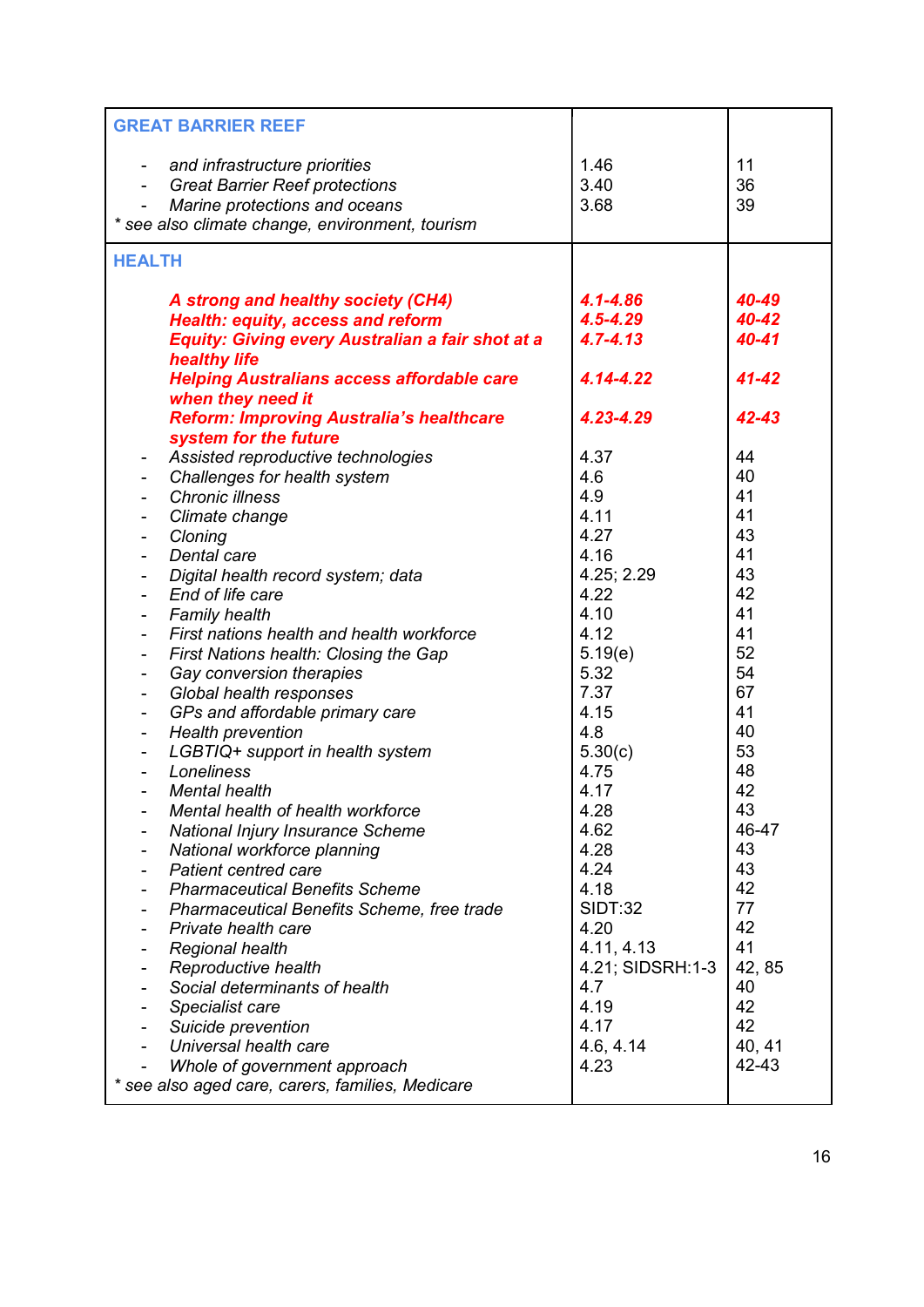| <b>High Speed Rail</b>                                                                                                               | 1.51                           | 14              |
|--------------------------------------------------------------------------------------------------------------------------------------|--------------------------------|-----------------|
| <b>IMMIGRATION</b>                                                                                                                   |                                |                 |
| <b>Building a stronger nation through migration</b><br><b>Strong borders and a strong humanitarian</b><br><i>immigration program</i> | 1.66-1.74<br>7.50-7.53         | $13 - 14$<br>69 |
| <b>Statement in Detail: A nation built on migration</b>                                                                              | <b>SIDM:1-32</b>               | 87-91           |
| <b>Border security</b>                                                                                                               | 7.5, 7.50;<br><b>SIDAB:1-2</b> | 63, 69          |
| Citizenship                                                                                                                          | $5.35(f)$ ; 5.37               | 54; 54-55       |
| Family reunion program                                                                                                               | 5.35(e); SIDM:14               | 54, 88          |
| Humanitarian refugee intake<br>$\qquad \qquad \blacksquare$                                                                          | 7.52                           | 69              |
| Immigration, free trade protections<br>$\qquad \qquad \blacksquare$                                                                  | <b>SIDT:28</b>                 | 76              |
| Immigration intake<br>$\overline{\phantom{a}}$                                                                                       | 1.68                           | 13              |
| <b>Migrant exploitation</b><br>$\blacksquare$                                                                                        | 5.35(g); SIDM:6-9              | 54, 87-88       |
| <b>Migrant participation</b><br>$\blacksquare$                                                                                       | 5.35(b); SIDM:3                | 54, 87          |
| <b>Migrant settlement services</b><br>$\qquad \qquad \blacksquare$                                                                   | 7.53                           | 69              |
| <b>Migration values</b>                                                                                                              | SIDM:4                         | 87              |
| Non-discriminatory migration policy                                                                                                  | 5.35(c); SIDM:4                | 54, 87          |
| Pathways to permanent residency<br>$\qquad \qquad \blacksquare$                                                                      | 1.74                           | 14              |
| People smuggling                                                                                                                     | 1.73, 7.51,                    | 14, 69, 89,     |
|                                                                                                                                      | SIDM:21-25;                    | 94              |
|                                                                                                                                      | SIDAB:7                        |                 |
| <b>Permanent migration</b>                                                                                                           | 1.67                           | 13              |
| Refugees,                                                                                                                            |                                |                 |
| Advocate                                                                                                                             | SIDAB:6                        | 94              |
| Appeals                                                                                                                              | SIDAH:12                       | 92              |
| Children in detention                                                                                                                | SIDAB:11                       | 95              |
| Climate refugees Pacific islands                                                                                                     | <b>SIDM:28</b>                 | 90              |
| <b>Detention centres</b>                                                                                                             | SIDM:17;                       | 88,95-96        |
|                                                                                                                                      | SIDAB:15-19                    |                 |
| <b>Fast track assessment</b>                                                                                                         | SIDAH: 16-17                   | 92              |
| Humanitarian intake                                                                                                                  | SIDAH: 7-8                     | 91              |
| Humanitarian migration program                                                                                                       | SIDAH:4-5                      | 91              |
| international cooperation                                                                                                            | SIDM:11,15, 18                 | 88-89           |
| LGBTIQ+                                                                                                                              | SIDAH:11; 23-24;<br>SIDAB:13   | 92, 93, 95      |
|                                                                                                                                      | SIDAB:8-10; 12                 | 94-95           |
| <b>Mandatory detention</b><br>$\blacksquare$                                                                                         | SIDAB:4                        | 94              |
| Offshore detention<br>Pathways to migration                                                                                          | <b>SIDM:27</b>                 | 89              |
| <b>Processing times</b>                                                                                                              | <b>SIDM:16</b>                 | 90              |
| Protection                                                                                                                           | $5.35(g)$ , $7.52$ ;           | 54, 69, 91      |
|                                                                                                                                      | SIDAH:1                        |                 |
| <b>Policy values</b><br>$\blacksquare$                                                                                               | SIDM:10-13                     | 88              |
| Processing                                                                                                                           | SIDAH:11; 20-22                | 92, 93          |
| <b>Processing times</b>                                                                                                              | SIDAH: 14-15                   | 92              |
| <b>Push factors</b>                                                                                                                  | SIDM:22-23                     | 89              |
| <b>Refugee Convention</b>                                                                                                            | SIDAH: 18-19                   | 95              |
|                                                                                                                                      |                                |                 |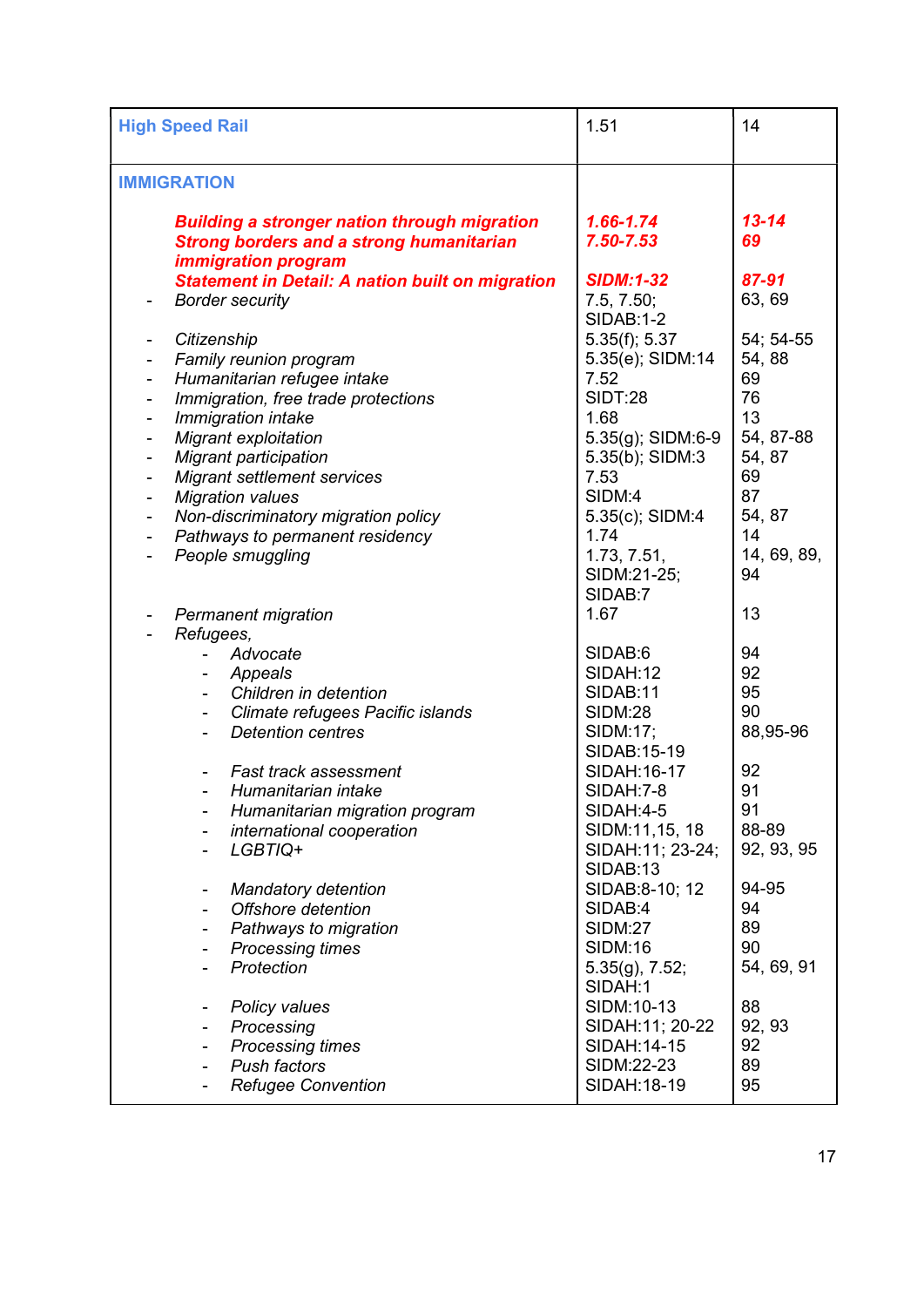| Regional resettlement<br><b>Settlement services</b><br><b>Temporary Protection Visas</b><br>Third party resettlement<br>$\blacksquare$<br><b>Transit countries</b><br>$\blacksquare$<br><b>UNHCR</b><br>Safety at sea<br>Seafarers visa<br>$\overline{\phantom{a}}$<br><b>Special Envoy for Refugees</b><br>Temporary work visas<br>domestic employment<br>Regional Australia<br><b>Protections for workers</b><br>$\blacksquare$<br>Labour market testing and skills<br>assessments<br><b>Worker rights</b><br>$\blacksquare$<br><b>Trans-Tasman Travel Arrangements</b><br>United Nations Global Compact on Migration | SIDAB:14<br>SIDAH:6; 25-29<br>SIDAH: 9-10<br>SIDAH:13;<br>SIDAB:5<br><b>SIDM:26</b><br><b>SIDM:19</b><br>SIDAB:3<br><b>SIDS:1</b><br><b>SIDM:31</b><br>1.69, 1.70<br>1.71<br>1.72<br>SIDT:9; SIDT:28-<br>30<br>2.41<br>SIDM:5<br><b>SIDM:32</b> | 93<br>91, 93-94<br>91-02<br>92,94<br>90<br>89<br>94<br>81-82<br>91<br>13, 14<br>14<br>14<br>72, 76-77<br>26<br>87<br>91 |
|-------------------------------------------------------------------------------------------------------------------------------------------------------------------------------------------------------------------------------------------------------------------------------------------------------------------------------------------------------------------------------------------------------------------------------------------------------------------------------------------------------------------------------------------------------------------------------------------------------------------------|-------------------------------------------------------------------------------------------------------------------------------------------------------------------------------------------------------------------------------------------------|-------------------------------------------------------------------------------------------------------------------------|
| * see also diversity and inclusion, foreign affairs, foreign<br>aid, employment, multiculturalism, refugees                                                                                                                                                                                                                                                                                                                                                                                                                                                                                                             |                                                                                                                                                                                                                                                 |                                                                                                                         |
| <b>INDUSTRIAL RELATIONS</b><br><b>Better Working Conditions</b><br>An economy that works for everyone<br>Australian Building and Construction Commission<br>Casualisation<br>Collective bargaining                                                                                                                                                                                                                                                                                                                                                                                                                      | $2.11 - 41$<br>$2.1 - 2.4$<br>2.51<br>2.24<br>2.48                                                                                                                                                                                              | $22 - 26$<br>21<br>27<br>24                                                                                             |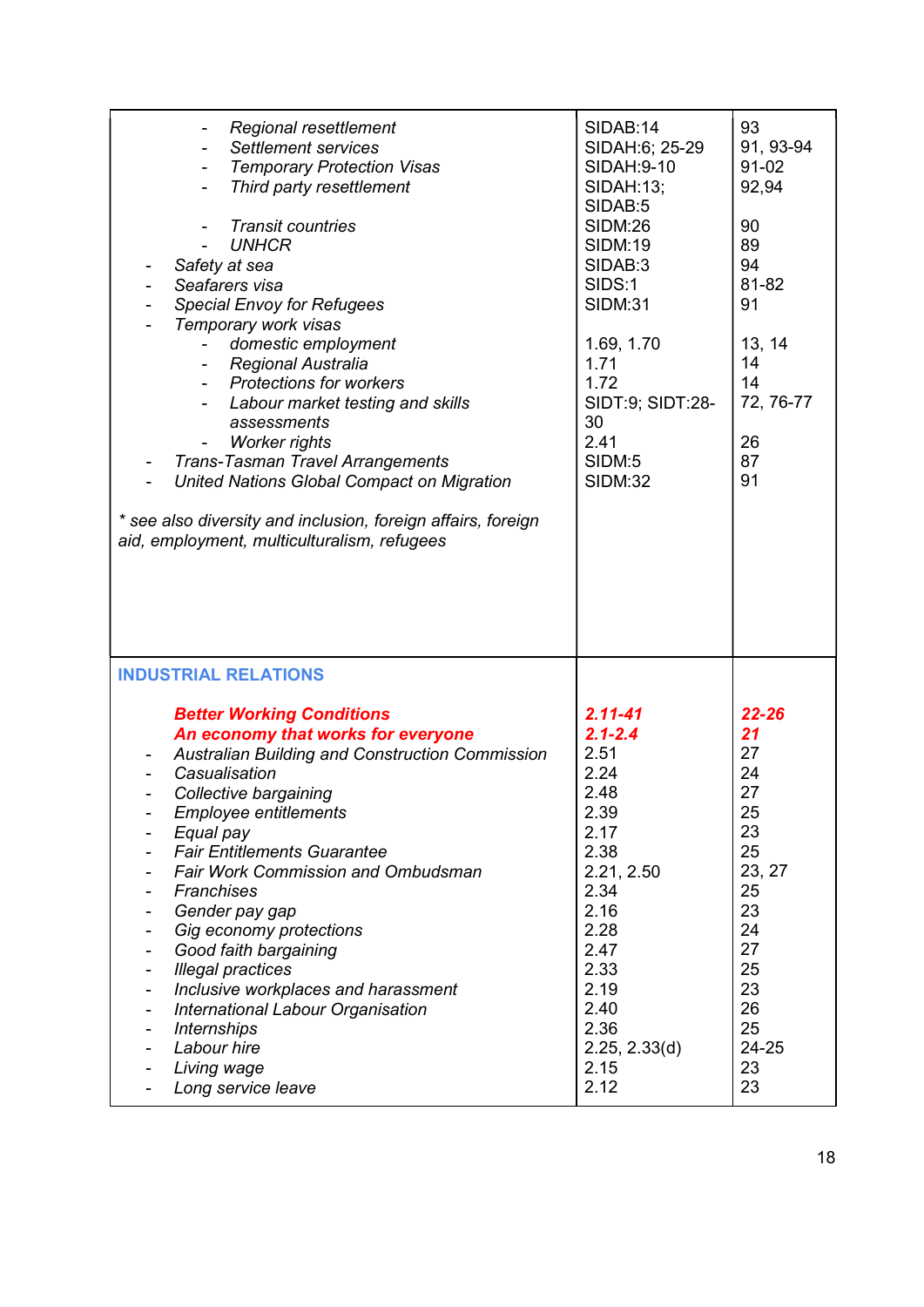| <b>Modern Awards</b><br><b>National Employment Standards</b><br><b>Penalty rates</b><br>Portability of entitlements<br><b>Public holidays</b><br>Public sector agreements<br><b>Registered Organisations Commission</b><br><b>Rights of unions</b><br>Wage theft<br><b>WorkChoices agreements</b><br><b>Working time agreements</b><br>* See also employment, public sector and unions | 2.11<br>2.13<br>2.23<br>2.20<br>2.12<br>2.49<br>2.51<br>2.27<br>2.35<br>2.26<br>2.21 | 22<br>23<br>23<br>23<br>23<br>27<br>27<br>24<br>25<br>24<br>23 |
|----------------------------------------------------------------------------------------------------------------------------------------------------------------------------------------------------------------------------------------------------------------------------------------------------------------------------------------------------------------------------------------|--------------------------------------------------------------------------------------|----------------------------------------------------------------|
| <b>INFRASTRUCTURE</b>                                                                                                                                                                                                                                                                                                                                                                  |                                                                                      |                                                                |
| <b>Investing in infrastructure development</b><br>For agriculture<br>Construction jobs<br>Infrastructure Australia leadership and<br>independence<br>Fair share of infrastructure<br><b>Local Government</b><br>Social and economic justice<br>* see also economy, Regional Australia                                                                                                  | $1.42 - 1.48$<br>1.108(j)<br>1.45<br>1.43<br>1.44<br>1.48<br>1.46<br>1.47            | 11<br>18<br>11<br>11<br>11<br>11<br>11<br>11                   |
| <b>INSTITUTIONAL ABUSE OF CHILDREN</b>                                                                                                                                                                                                                                                                                                                                                 |                                                                                      |                                                                |
| <b>Royal Commission recommendations</b><br><b>National Redress Scheme</b>                                                                                                                                                                                                                                                                                                              | 4.34<br>4.34                                                                         | 44<br>44                                                       |
| * see also families, justice                                                                                                                                                                                                                                                                                                                                                           |                                                                                      |                                                                |
| <b>INTERNET</b><br><b>A better connected Australia</b><br>Child exploitation<br>Cyber security<br><b>Digital connectivity for older Australians</b><br>For agriculture<br><b>National Broadband Network</b><br><b>Privacy framework</b><br>* see also arts, communications, media, privacy                                                                                             | $1.33 - 1.38$<br>4.36<br>7.6<br>4.47<br>1.108(i)<br>1.34<br>6.29                     | 10<br>44<br>63<br>45<br>18<br>10<br>60                         |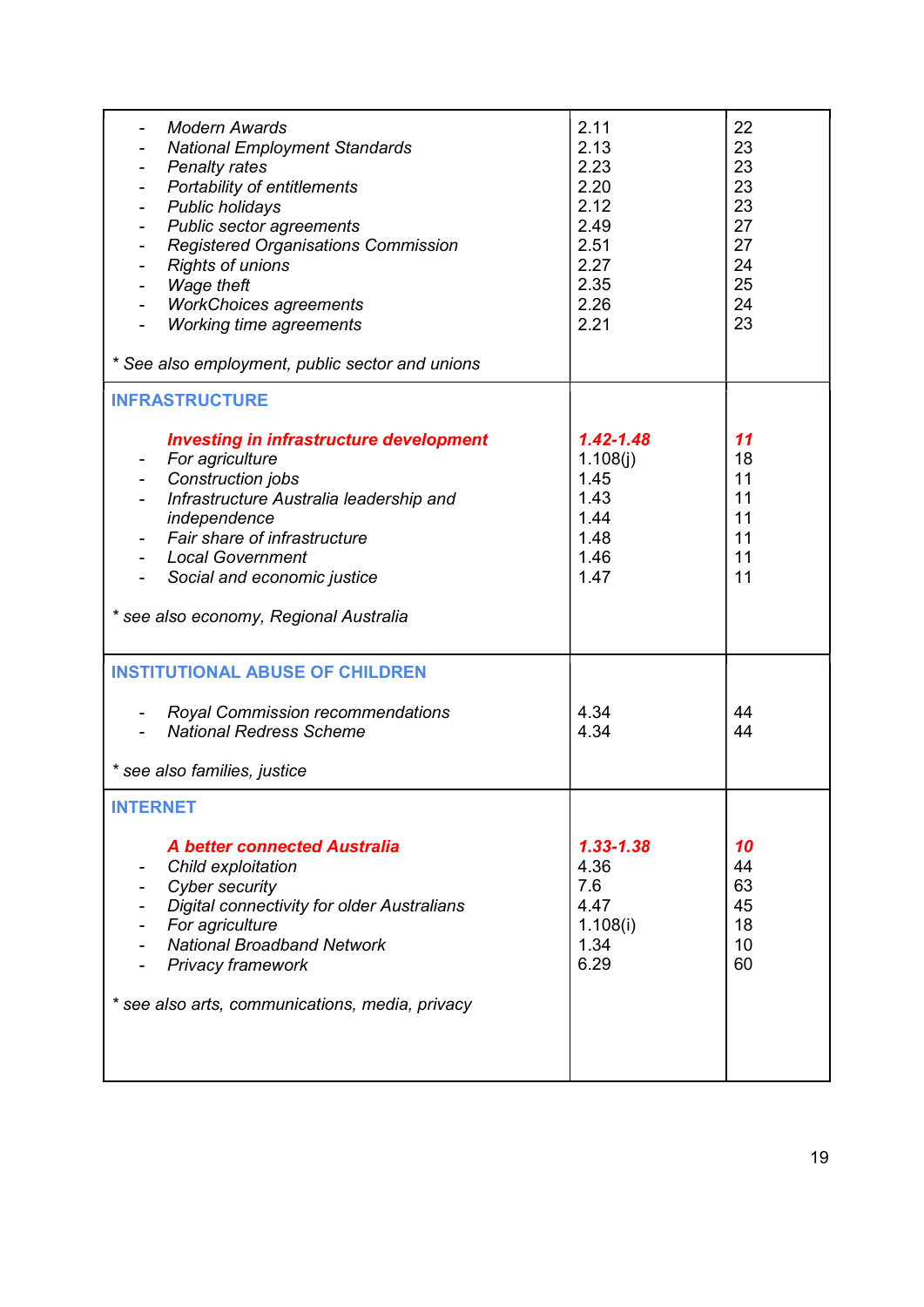| <b>JUSTICE</b>                                                                                                                                                                                                                                                                                                                                                                                                                                                                                                                                                                                                      |                                                                                                                                                                                |                                                                                                                    |
|---------------------------------------------------------------------------------------------------------------------------------------------------------------------------------------------------------------------------------------------------------------------------------------------------------------------------------------------------------------------------------------------------------------------------------------------------------------------------------------------------------------------------------------------------------------------------------------------------------------------|--------------------------------------------------------------------------------------------------------------------------------------------------------------------------------|--------------------------------------------------------------------------------------------------------------------|
| <b>Justice for All</b><br>Access and equity in justice<br>Child victims and offenders<br>Ξ.<br>Closing the Gap: incarceration<br>Commonwealth judicial system<br>Community legal centres - resourcing<br>Community legal centres - right to advocate<br>Diversion, non-custodial sentencing<br>Early intervention<br><b>Family Court</b><br><b>Family law</b><br>Independent judiciary<br>$\overline{\phantom{0}}$<br>Judicial appointment<br>Juvenile crime<br>Law reform<br>Mandatory sentencing - oppose<br>Principles of justice, purpose<br>$\qquad \qquad \blacksquare$<br>Sentencing, treatment of prisoners | 6.30-6.42<br>6.30<br>5.39(c)<br>$5.19(d)$ ; 6.39<br>6.35<br>6.30<br>6.33<br>6.40<br>6.34<br>6,47<br>6.43-6.47<br>6.36<br>6.37<br>5.39(d)<br>6.42<br>6.41<br>6.31, 6.32<br>6.38 | 60-62<br>60<br>55<br>52, 61<br>61<br>60<br>61<br>61<br>61<br>62<br>62<br>61<br>61<br>54<br>62<br>61<br>60-61<br>61 |
| LGBTIQ+                                                                                                                                                                                                                                                                                                                                                                                                                                                                                                                                                                                                             |                                                                                                                                                                                |                                                                                                                    |
| <b>Equal rights for LGBTI+ Australians</b><br>Access to assisted reproductive technology<br><b>Education inclusion</b><br><b>Employment discrimination</b><br>Gay conversion therapy<br>Human rights; Yogyakarta Principles<br><b>International Criminal Court</b><br>Intersex variant protections<br>Legal equality<br>$\qquad \qquad \blacksquare$<br>LGBTIQ+ refugee claims<br>$\overline{\phantom{0}}$<br>Protection from discrimination<br><b>Support services</b><br>Transgender and gender diverse protections<br>* see also diversity and inquisition, gender equality and<br>women                         | 5.29-5.33<br>4.37<br>5.31<br>2.8<br>5.32<br>5.29; 5.33<br>7.33<br>5.30(d)<br>5.30(a)<br><b>SIDAH:11;</b><br>SIDAB:13<br>5.30(b)<br>5.30(c)<br>5.30(e)                          | 53-54<br>44<br>53<br>22<br>54<br>53; 54<br>67<br>53<br>53<br>91,95<br>53<br>53<br>53                               |
| <b>LOCAL GOVERNMENT</b>                                                                                                                                                                                                                                                                                                                                                                                                                                                                                                                                                                                             |                                                                                                                                                                                |                                                                                                                    |
| Constitutional recognition<br>and infrastructure delivery<br>and regional infrastructure<br>* see also democratic reform                                                                                                                                                                                                                                                                                                                                                                                                                                                                                            | 6.9<br>1.48<br>1.62                                                                                                                                                            | 58<br>11<br>13                                                                                                     |
|                                                                                                                                                                                                                                                                                                                                                                                                                                                                                                                                                                                                                     |                                                                                                                                                                                |                                                                                                                    |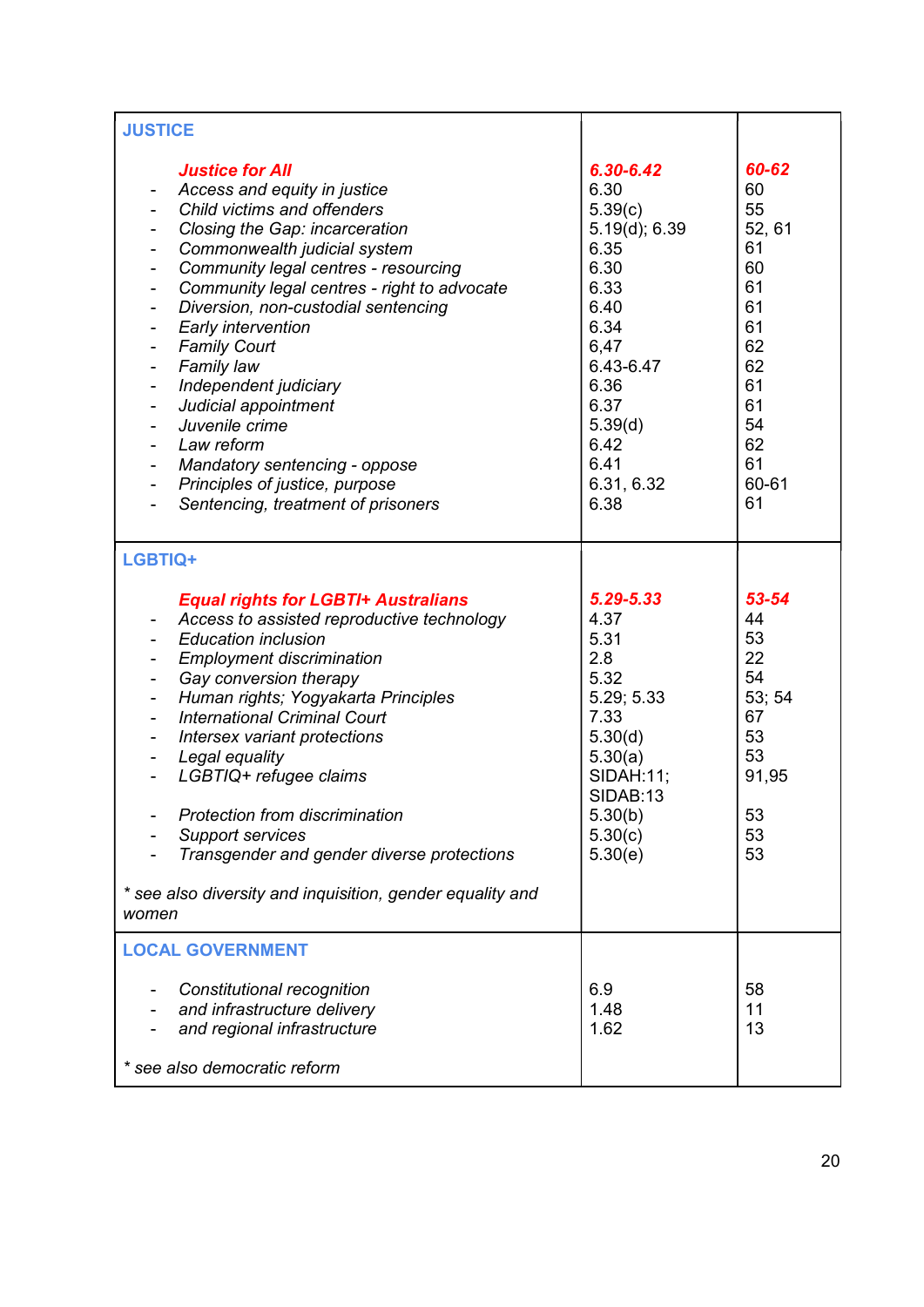| <b>MANUFACTURING</b>                                                                                                                                                                                                                           |                                                                                          |                                                           |
|------------------------------------------------------------------------------------------------------------------------------------------------------------------------------------------------------------------------------------------------|------------------------------------------------------------------------------------------|-----------------------------------------------------------|
| A real future for manufacturing and industry<br>Collaboration<br>Rebuilding<br>Support for<br>* see also employment, economy                                                                                                                   | 1.100-1.103<br>1.101<br>1.100<br>1.102                                                   | 17<br>17<br>17<br>17                                      |
|                                                                                                                                                                                                                                                |                                                                                          |                                                           |
| <b>MEDIA</b><br><b>ABC and SBS</b><br>Free trade, intellectual property<br>Independent media<br>* see also arts, communications, internet                                                                                                      | 6.26<br><b>SIDT:40</b><br>6.26                                                           | 59-60<br>79<br>59-60                                      |
|                                                                                                                                                                                                                                                |                                                                                          |                                                           |
| <b>MEDICARE</b><br>Dental care<br>Labor commitment to<br>Universal health care<br>* see also health, social security, government services                                                                                                      | 4.16<br>4.5<br>4.5, 4.14                                                                 | 41<br>40<br>40-41                                         |
| <b>MENTAL HEALTH</b>                                                                                                                                                                                                                           |                                                                                          |                                                           |
| Focus on mental health<br>- Of carers<br>Of health workforce<br>Loneliness and social isolation<br><b>Rights of carers</b><br>Suicide prevention<br>* Also see health                                                                          | 4.17<br>4.65<br>4.26<br>4.75<br>4.64<br>4.17                                             | 42<br>47<br>43<br>48<br>47<br>42                          |
|                                                                                                                                                                                                                                                |                                                                                          |                                                           |
| <b>MOBILE TECHNOLOGIES</b><br>Regional coverage                                                                                                                                                                                                | 1.36                                                                                     | 10                                                        |
| <b>MULTICULTURALISM</b>                                                                                                                                                                                                                        |                                                                                          |                                                           |
| <b>A</b> multicultural nation<br>Citizenship<br>Family law, culturally sensitive<br>Family reunion program<br>Heritage and customs<br>Importance of multiculturalism<br>Inclusive society<br><b>Islamic Cooperation</b><br>Labor commitment to | 5.35(a)<br>5.37<br>6.45<br>5.35(e)<br>5.35(d)<br>5.34; SIDM:2<br>5.35(h)<br>7.13<br>5.34 | 54<br>54-55<br>62<br>54<br>54<br>54, 87<br>54<br>64<br>54 |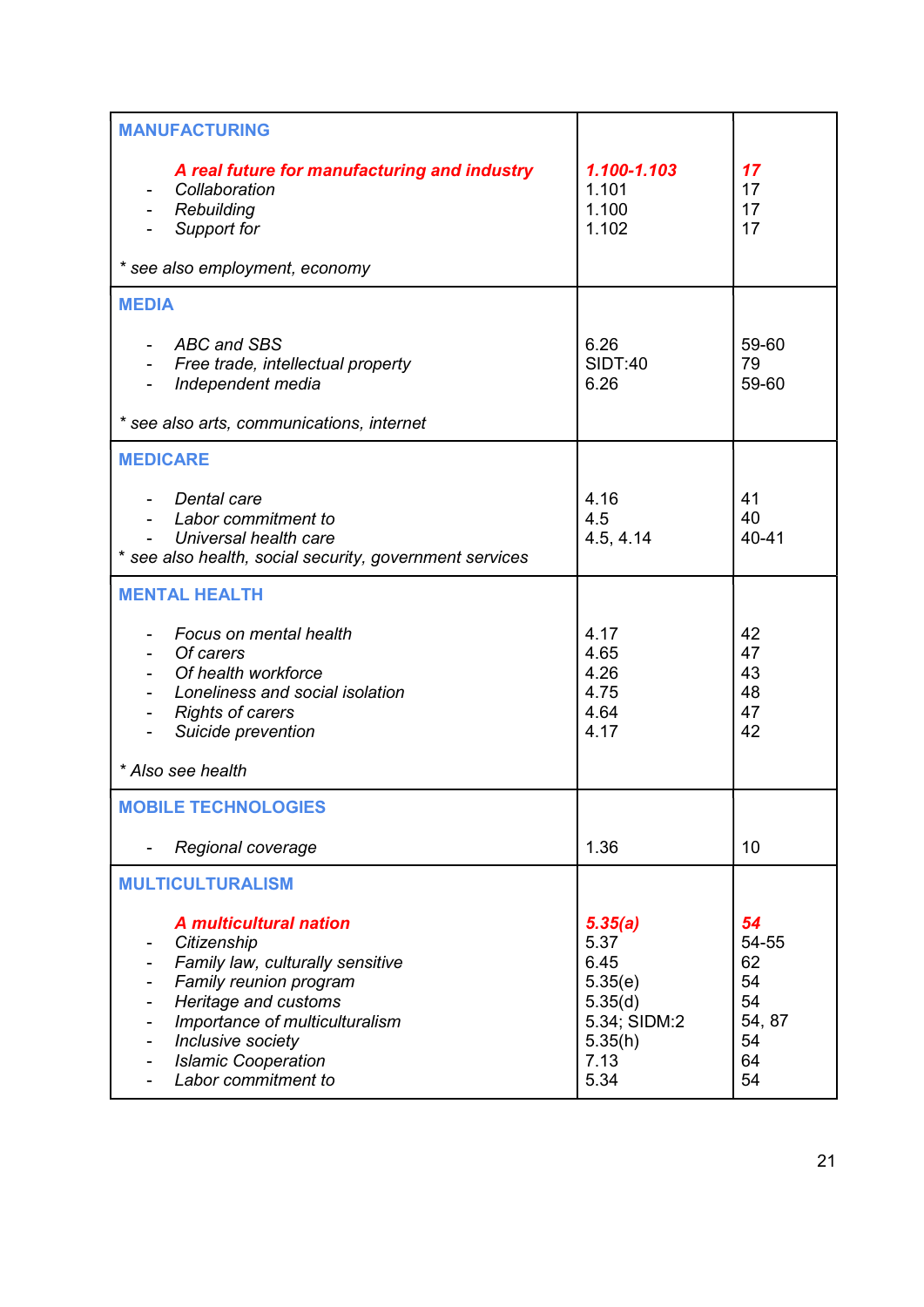| Languages of Indo-Pacific in schools<br>Migrant worker exploitation<br>Migrant participation<br>$\qquad \qquad \blacksquare$<br>Migrant settlement services<br>$\overline{\phantom{a}}$<br>Non-discriminatory migration policy<br>$\qquad \qquad \blacksquare$<br>Opportunities for foreign affairs<br>$\qquad \qquad \blacksquare$<br><b>Racial Discrimination Act</b><br>$\qquad \qquad \blacksquare$<br>Racism: zero-tolerance<br>Representation of CALD communities<br>Support for LGBTIQ+ people from CALD<br>backgrounds<br>* see also immigration, diversity and inclusion, racism | 7.12<br>SIDM:6-9; 30<br>5.35(b); SIDM:3<br>7.53<br>5.35(c)<br>7.7<br>6.28<br>5.36<br>5.35(a)<br>5.30(c)                                | 64<br>87-88, 90<br>54, 87<br>69<br>54<br>64<br>60<br>54<br>54<br>53        |
|-------------------------------------------------------------------------------------------------------------------------------------------------------------------------------------------------------------------------------------------------------------------------------------------------------------------------------------------------------------------------------------------------------------------------------------------------------------------------------------------------------------------------------------------------------------------------------------------|----------------------------------------------------------------------------------------------------------------------------------------|----------------------------------------------------------------------------|
| <b>NORTHERN AUSTRALIA</b><br><b>First Nations</b><br>Regional development<br>* see Regional Australia                                                                                                                                                                                                                                                                                                                                                                                                                                                                                     | 1.65<br>1.64                                                                                                                           | 13<br>13                                                                   |
| <b>NUCLEAR DISARMAMENT</b><br><b>Eradicating biological, chemical and nuclear</b><br>weapons<br><b>Statements in Detail: Nuclear disarmament</b><br><b>Ban Treaty</b><br>Diplomacy, disarmament<br>Eradication<br>Export of uranium, conditions<br>Nuclear powered vehicles<br>$\blacksquare$<br>Nuclear waste<br>$\qquad \qquad \blacksquare$<br>Nuclear weapons<br>Treaty on the Prohibition of Nuclear Weapons<br>Uranium<br>* See also defence, energy, peace, uranium                                                                                                                | 7.34<br><b>SIDN:1-3</b><br>SIDN:3<br>SIDU:5<br>7.34; SIDN:1-2<br><b>SIDU:2-4</b><br>7.20(d)<br>SIDU:6<br>7.20(c)<br>SIDN:2<br>SIDU:1-6 | 67<br>86-87<br>86-87<br>81<br>66,86<br>81<br>65<br>81<br>65<br>86<br>80-81 |
| <b>OLDER AUSTRALIANS</b><br><b>Valuing older Australians</b><br>Age discrimination<br>Age pension<br><b>Digital connectivity</b><br>Dignity and respect<br>Elder abuse<br><b>Financial security</b><br>Homelessness of older women                                                                                                                                                                                                                                                                                                                                                        | 4.38-4.42<br>5.47<br>1.81; 4.40(a)<br>4.47<br>4.38<br>4.42<br>1.80; 4.39                                                               | 44<br>56<br>15, 44<br>45<br>44<br>44<br>15, 44                             |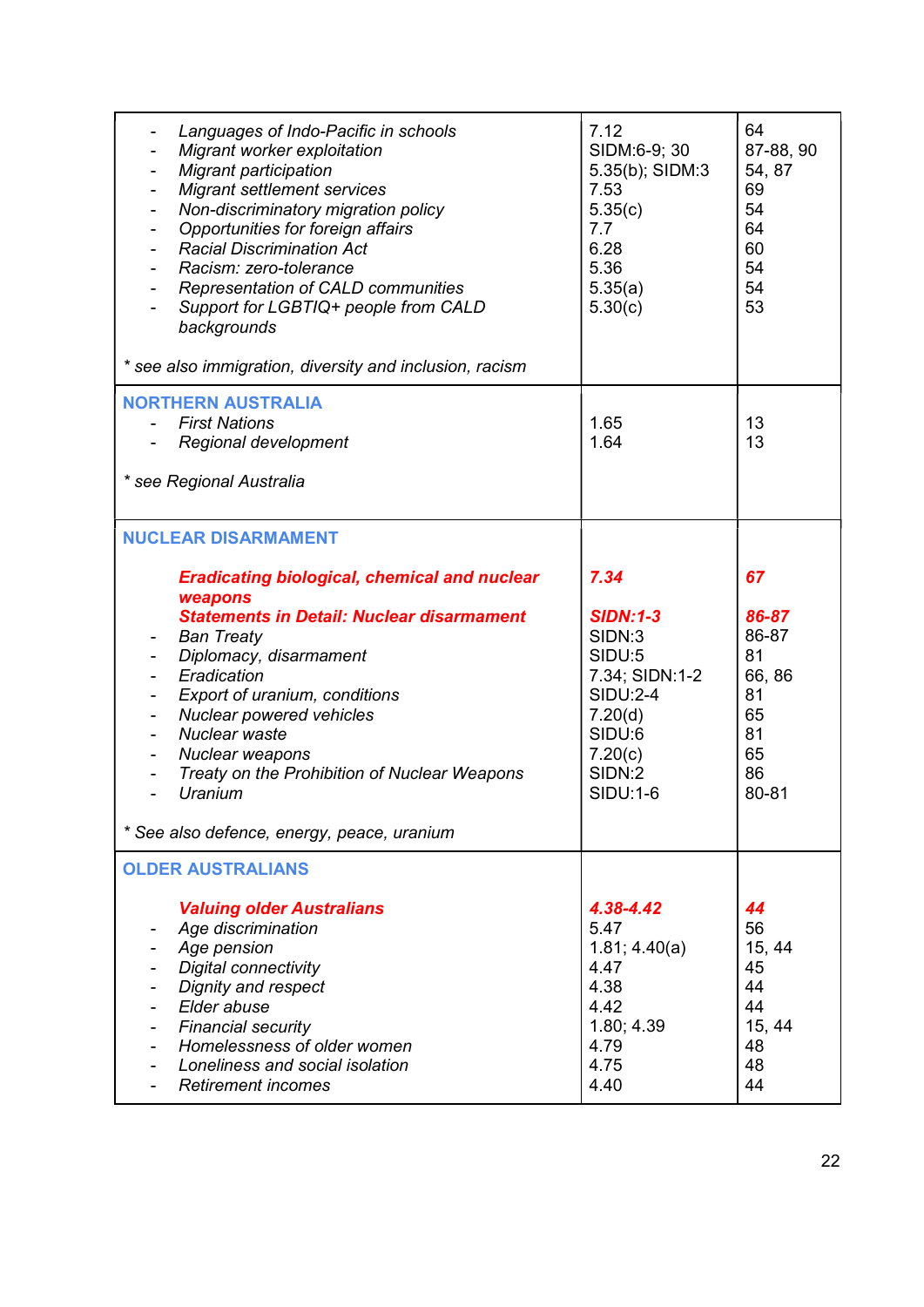| <b>Rights of carers</b><br>Workforce participation                                                                                                                                                                                                                                                                                                                                                                                                                                                                                                                                      | 4.64<br>4.41                                                                                                                                                                                                                                                               | 47<br>44                                                                                                                                |
|-----------------------------------------------------------------------------------------------------------------------------------------------------------------------------------------------------------------------------------------------------------------------------------------------------------------------------------------------------------------------------------------------------------------------------------------------------------------------------------------------------------------------------------------------------------------------------------------|----------------------------------------------------------------------------------------------------------------------------------------------------------------------------------------------------------------------------------------------------------------------------|-----------------------------------------------------------------------------------------------------------------------------------------|
| * see also aged care services, carers, health,<br>superannuation                                                                                                                                                                                                                                                                                                                                                                                                                                                                                                                        |                                                                                                                                                                                                                                                                            |                                                                                                                                         |
| <b>PARENTAL LEAVE</b>                                                                                                                                                                                                                                                                                                                                                                                                                                                                                                                                                                   |                                                                                                                                                                                                                                                                            |                                                                                                                                         |
| Support for<br>۰<br>26 weeks paid parental leave<br>Paid parental leave and partner pay<br>* see also employment, families, gender equality and<br>women, social security                                                                                                                                                                                                                                                                                                                                                                                                               | 2.10(a)<br>2.10(d)<br>4.30                                                                                                                                                                                                                                                 | 22<br>22<br>43                                                                                                                          |
| <b>PEACE</b>                                                                                                                                                                                                                                                                                                                                                                                                                                                                                                                                                                            |                                                                                                                                                                                                                                                                            |                                                                                                                                         |
| <b>Self-reliant defence and peacemaking</b><br><b>Partners for peace and prosperity in our region</b><br>Self reliance<br>* see also defence, foreign affairs, nuclear disarmament                                                                                                                                                                                                                                                                                                                                                                                                      | $7.15 - 7.20$<br>7.21<br>7.15                                                                                                                                                                                                                                              | 64-65<br>65<br>64                                                                                                                       |
| <b>PUBLIC SECTOR</b>                                                                                                                                                                                                                                                                                                                                                                                                                                                                                                                                                                    |                                                                                                                                                                                                                                                                            |                                                                                                                                         |
| A public sector working for Australians<br><b>Statements in Detail: Public sector industrial</b><br><b>relations</b><br>Career support<br>Consolidation<br>consultation<br>Domestic violence<br>Free trade, protections for public sector<br>Funding<br>Ξ.<br>Government as model employer<br>Model employer<br>Oversight<br>Public sector agreements<br>Resourcing<br>Right to political view as private citizen<br>Staffing; diversity<br>Superannuation<br>Support of<br><b>Unions</b><br><b>Workplace Health and Safety</b><br>* see also democratic reform, employment, government | $6.14 - 6.18$<br><b>SIDPS:1</b><br>SIDPS:1<br>SIDPS:1(a)<br>SIDPS:1(d)<br>SIDPS:1(c)<br><b>SIDT:31</b><br>SIDPS:1(I)<br>2.37<br>6.16<br>6.18<br>2.49, SIDPS:1(b)<br>1.106<br>SIDPS:1(h)<br>6.15; 6.17<br>SIDPS:1(n)<br>1.106; 6.14<br>2.52; SIDPS:1(e-<br>g)<br>SIDPS:1(i) | 58-59<br>82-83<br>82-83<br>82<br>82<br>82<br>77<br>83<br>25<br>58<br>59<br>27, 82<br>18<br>82<br>58, 59<br>83<br>18, 58<br>27, 82<br>83 |
| services, unions                                                                                                                                                                                                                                                                                                                                                                                                                                                                                                                                                                        |                                                                                                                                                                                                                                                                            |                                                                                                                                         |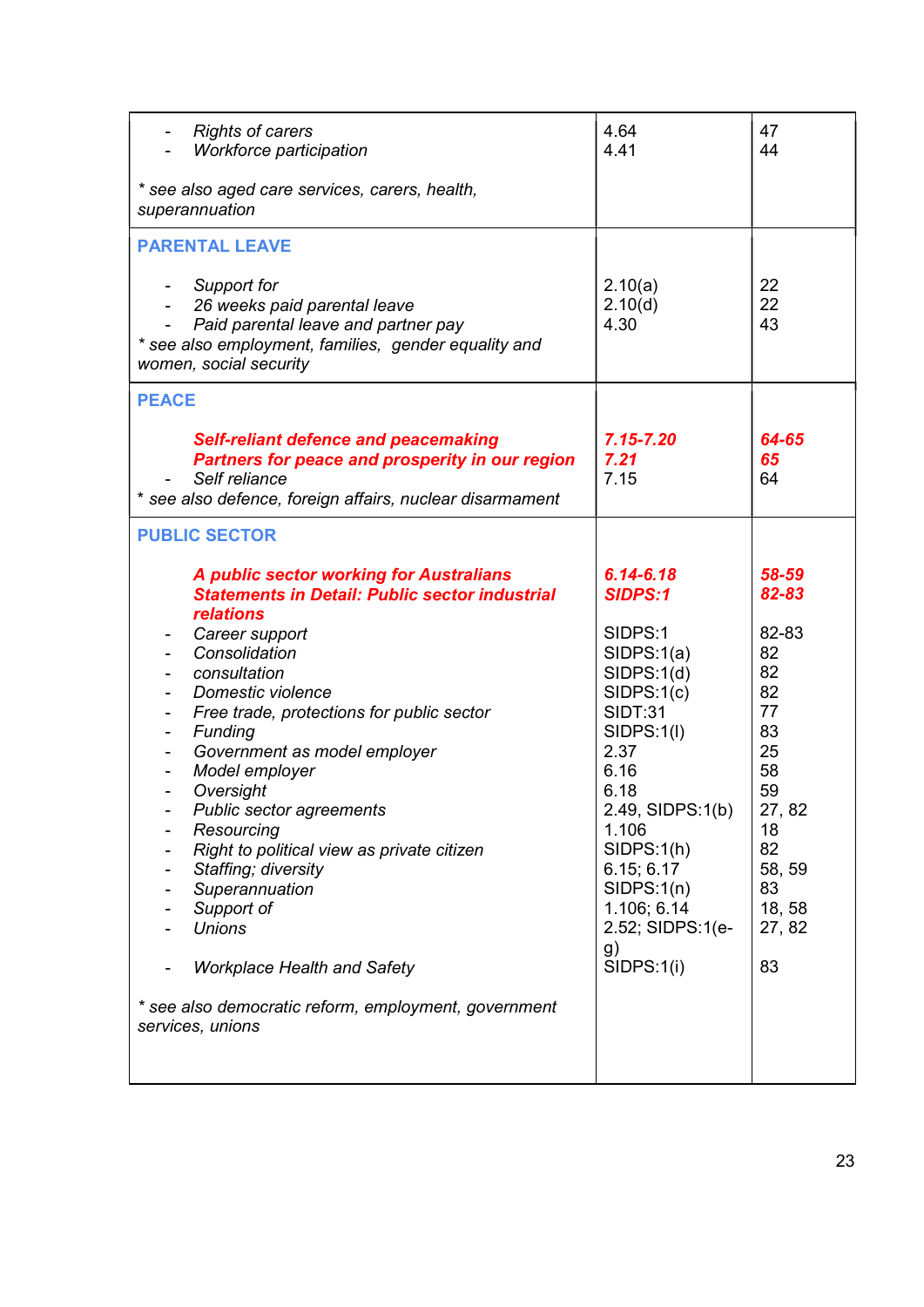| <b>PRIVACY</b>                                                                                                                                                                                                                                                                      |                                                                                                                          |                                                      |
|-------------------------------------------------------------------------------------------------------------------------------------------------------------------------------------------------------------------------------------------------------------------------------------|--------------------------------------------------------------------------------------------------------------------------|------------------------------------------------------|
| <b>Statement in Detail Privacy</b><br>Consumer confidence<br>Labor history<br>Offshore storage<br>Privacy, principles<br><b>Right to privacy</b><br><b>Warrants</b><br>* see also democratic reforms, communications, internet                                                      | <b>SIDP:1-7</b><br><b>SIDP:2-4</b><br>SIDP:4<br>SIDP:6<br>6.29, 7.4<br>SIDP:1<br>SIDP:7                                  | 85-86<br>86<br>86<br>86<br>60, 63<br>85<br>86        |
| <b>PROCUREMENT POLICY</b>                                                                                                                                                                                                                                                           |                                                                                                                          |                                                      |
| <b>First Nations</b><br>Government buying power and priorities                                                                                                                                                                                                                      | 1.103<br>1.103                                                                                                           | 17<br>17                                             |
| <b>PRODUCTIVITY COMMISSION</b>                                                                                                                                                                                                                                                      |                                                                                                                          |                                                      |
| <b>Statement in Detail: Productivity Commission</b><br><b>Review of Productivity Commission</b>                                                                                                                                                                                     | <b>SIDPC: 1</b><br>SIDPC: 1                                                                                              | 81<br>81                                             |
| <b>RACISM</b>                                                                                                                                                                                                                                                                       |                                                                                                                          |                                                      |
| <b>Racial Discrimination Act</b><br>Racism: zero-tolerance                                                                                                                                                                                                                          | 6.28<br>5.36                                                                                                             | 60<br>54                                             |
| * See also multiculturalism, diversity and inclusion                                                                                                                                                                                                                                |                                                                                                                          |                                                      |
| <b>REFUGEES</b>                                                                                                                                                                                                                                                                     |                                                                                                                          |                                                      |
| <b>Strong borders and a strong humanitarian</b><br><i>immigration program</i>                                                                                                                                                                                                       | $7.50 - 7.53$                                                                                                            | 69                                                   |
| <b>Statements in Detail: Australia's humanitarian</b><br>intake, settlement services and refugee<br>assessment                                                                                                                                                                      | <b>SIDAH:1-29</b>                                                                                                        | 91-94                                                |
| <b>Statements in Detail: Australia's Border and</b>                                                                                                                                                                                                                                 | <b>SIDAB:1-19</b>                                                                                                        | 94-95                                                |
| <b>Immigration detention</b><br>Appeals<br>$\qquad \qquad \blacksquare$                                                                                                                                                                                                             | SIDAH:12                                                                                                                 | 92, 94                                               |
| <b>Border security</b>                                                                                                                                                                                                                                                              | 7.5, 7.50;                                                                                                               |                                                      |
| Children in detention<br>Christmas Island<br>Climate refugees, Pacific islands<br>٠<br>Community assessment<br>۰<br>Detention, health and education<br>$\blacksquare$<br>English language tuition<br>$\overline{\phantom{0}}$<br><b>Family reunions</b><br>$\overline{\phantom{0}}$ | <b>SIDAB:1-4</b><br>SIDAB:11; 19<br>SIDAB:4<br><b>SIDM:28</b><br>SIDAB:9<br><b>SIDM:17</b><br>SIDAH:26<br><b>SIDM:14</b> | 63, 69<br>95, 96<br>94<br>90<br>94<br>88<br>93<br>88 |
| Fast track assessment process<br>٠                                                                                                                                                                                                                                                  | SIDAH: 16-17                                                                                                             | 92                                                   |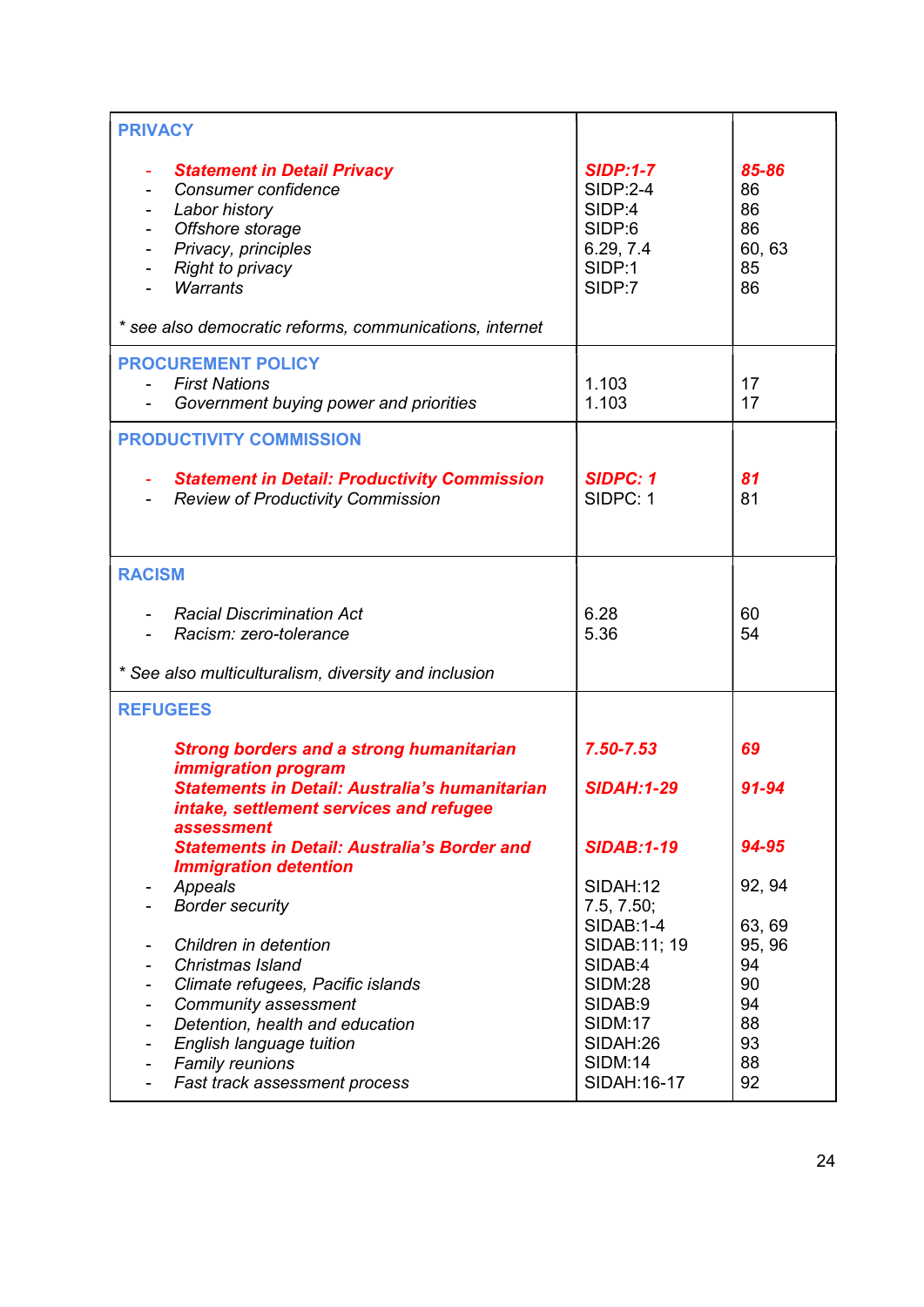|                          | Foreign aid<br>Humanitarian intake                   | SIDM:29<br>SIDM:27;            | 90<br>90, 91 |
|--------------------------|------------------------------------------------------|--------------------------------|--------------|
|                          |                                                      | <b>SIDAH:4-5</b>               |              |
|                          |                                                      | SIDAH: 7-8                     |              |
|                          | International cooperation                            | SIDM:15; 18;<br><b>SIDM:22</b> | 88, 89       |
| $\blacksquare$           | International obligations                            | <b>SIDM:11</b>                 | 88           |
|                          | LGBTIQ+ refugee claims                               | SIDAH:11; 23-24                | 92, 93       |
| $\blacksquare$           | LGBTIQ+ third country                                | SIDAB:13                       | 95           |
|                          | <b>Mandatory detention</b>                           | SIDAB:8;10; 12;<br>$15 - 19$   | 94, 95-96    |
| $\blacksquare$           | <b>Migrant settlement services</b>                   | 7.53                           | 69           |
| $\blacksquare$           | <b>Myanmar</b>                                       | <b>SIDM:25</b>                 | 89-90        |
|                          | Offshore detention                                   | SIDAB:4                        | 94           |
|                          | Permanent protection for refugees                    | SIDAH:1                        | 91           |
|                          | People smuggling                                     | 1.73, 7.51;                    | 14, 69, 89,  |
|                          |                                                      | SIDM:21,24:                    | 94           |
|                          |                                                      | SIDAB:7                        |              |
|                          | Processing times and criteria                        | SIDM:16;                       | 88, 92, 93   |
|                          |                                                      | SIDAH:11, 14-15                |              |
|                          |                                                      | SIDAH: 20-22                   |              |
| $\blacksquare$           | Refugee advocate                                     | SIDAB:6                        | 94           |
|                          | <b>Refugee Convention</b>                            | 7.52; SIDM:12;                 | 69, 88, 91,  |
|                          |                                                      | SIDAH:1-2, 18-19               | 92           |
| $\blacksquare$           | Refugee protections                                  | $5.35(g)$ , $7.52$             | 54,69        |
|                          | <b>Refugee Review Tribunal</b>                       | SIDAH:11                       | 92           |
|                          | Refugee services                                     | SIDAH: 28-29                   | 93, 94       |
|                          | Regional resettlement                                | SIDAB:14                       | 95           |
| $\blacksquare$           | Safety of Life at Sea                                | SIDAB:3                        | 94           |
| $\blacksquare$           | Settlement program                                   | SIDAH:6; 27                    | 93           |
|                          | South-East Asia                                      | SIDM:20,23                     | 89           |
| $\overline{\phantom{0}}$ | <b>Special Envoy for Refugees</b>                    | <b>SIDM:31</b>                 | 91           |
| $\blacksquare$           | <b>Temporary Protection Visas</b>                    | SIDAH: 9-10                    | 91-92        |
|                          | Third country resettlement                           | SIDAH:13;                      | 92,94        |
|                          |                                                      | SIDAB:5<br><b>SIDM:26</b>      | 90           |
|                          | <b>Transit countries</b>                             | <b>SIDM:32</b>                 | 91           |
|                          | <b>United Nations Global Compact</b><br><b>UNHCR</b> | SIDM:19;                       | 93,94        |
|                          |                                                      | SIDAB:5                        |              |
|                          | Values of protection visa policy                     | SIDM:10-13                     | 92           |
|                          |                                                      |                                |              |
|                          | * See also immigration, defence, multiculturalism    |                                |              |
|                          | <b>REGIONAL AUSTRALIA</b>                            |                                |              |
|                          | <b>Developing our regions</b>                        | 1.59-1.65                      | $12 - 13$    |
|                          | Aged care services                                   | 4.48                           | 45           |
|                          | Decentralisation                                     | 1.61                           | 13           |
|                          | Health in the regions                                | 4.11, 4.13                     | 41           |
|                          | Health workforce in regions                          | 4.28                           | 43           |
|                          |                                                      |                                |              |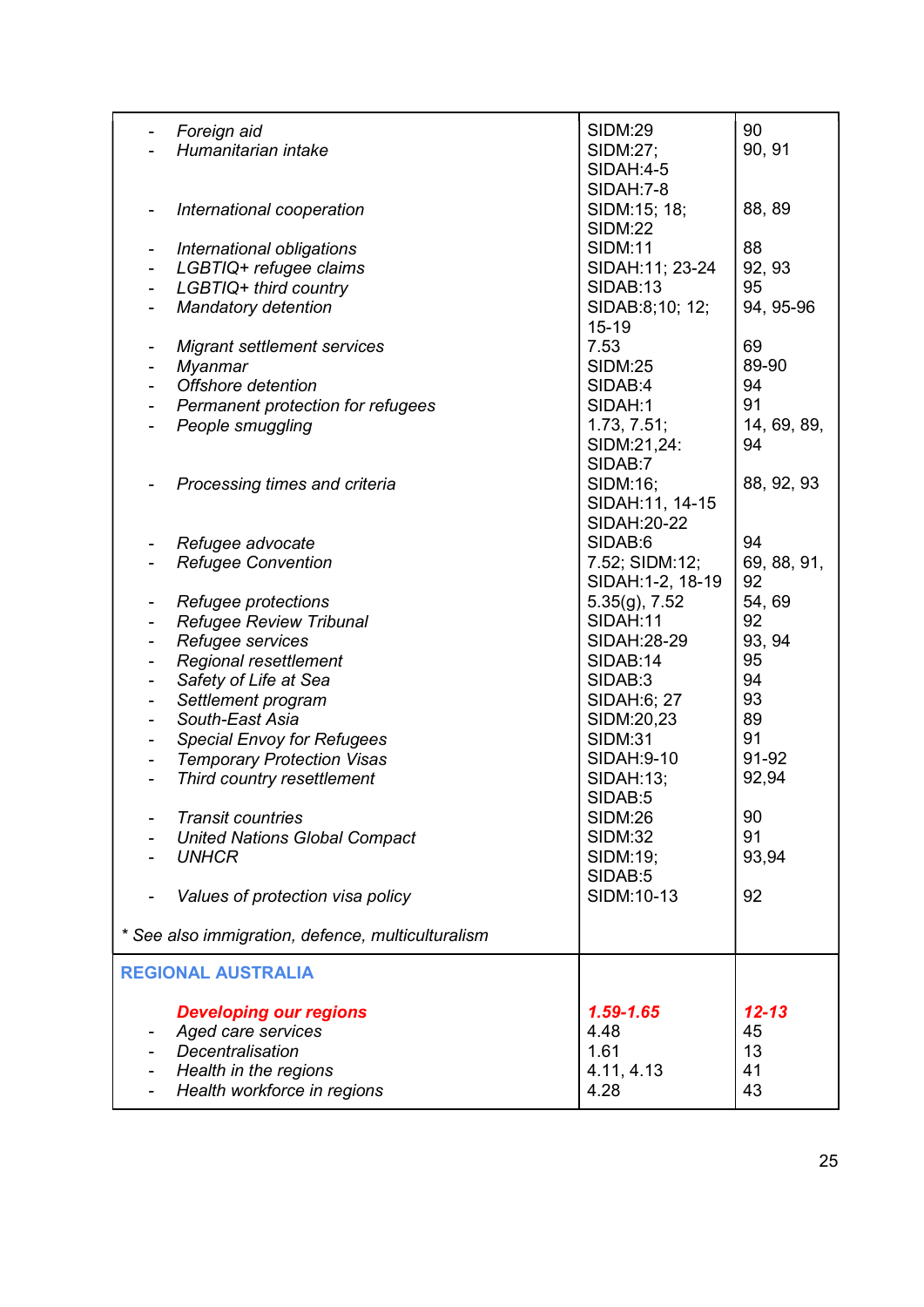| <i><b>Infrastructure</b></i><br>Land sequestration<br>LGBTIQ+ services in regions<br><b>Northern Australia</b><br>Temporary migration<br>Tourism<br>Unemployment<br><b>Universities</b><br>* see infrastructure, Northern Australia                                                                                                                                      | 1.63<br>3.59<br>5.30(c)<br>1.64<br>1.71<br>1.112<br>1.60<br>2.75               | 13<br>38<br>53<br>13<br>14<br>19<br>12<br>31       |
|--------------------------------------------------------------------------------------------------------------------------------------------------------------------------------------------------------------------------------------------------------------------------------------------------------------------------------------------------------------------------|--------------------------------------------------------------------------------|----------------------------------------------------|
| <b>RELIGIOUS FREEDOM</b><br><b>Freedom of thought, conscience and religion</b><br>Freedom of religion<br><b>Religious protections</b><br><b>Religious vilification</b><br>* see also democratic reform, diversity and inclusion                                                                                                                                          | 5.41<br>5.41<br>5.43<br>5.42                                                   | 55<br>55<br>55<br>55                               |
| <b>REPUBLIC</b><br><b>Australian Republic</b><br>* see also democratic reform                                                                                                                                                                                                                                                                                            | 6.8                                                                            | 58                                                 |
| <b>RESEARCH AND DEVELOPMENT</b><br>and NDIS<br>New low pollution energy - research<br>Public investment to strengthen<br><b>Universities</b><br>* see also education, science, universities                                                                                                                                                                              | 4.61<br>3.26<br>1.27<br>2.77                                                   | 46<br>34<br>9<br>31                                |
| <b>RESOURCES</b><br><b>Resources for the nation</b><br><b>Ecological extraction</b><br><b>Export gas production</b><br><b>Fishing and supertrawlers</b><br>Industry transition to combat climate change<br>Minerals, resources and energy industries<br>Minimising resource consumption<br>Sustainable use of resources<br>* see also energy, fishing, forestry, uranium | 1.109-1.110<br>1.109(a)<br>1.109(g)<br>3.69(b)<br>1.14<br>1.109<br>3.43<br>3.3 | 18-19<br>19<br>19<br>39<br>33<br>18-19<br>37<br>32 |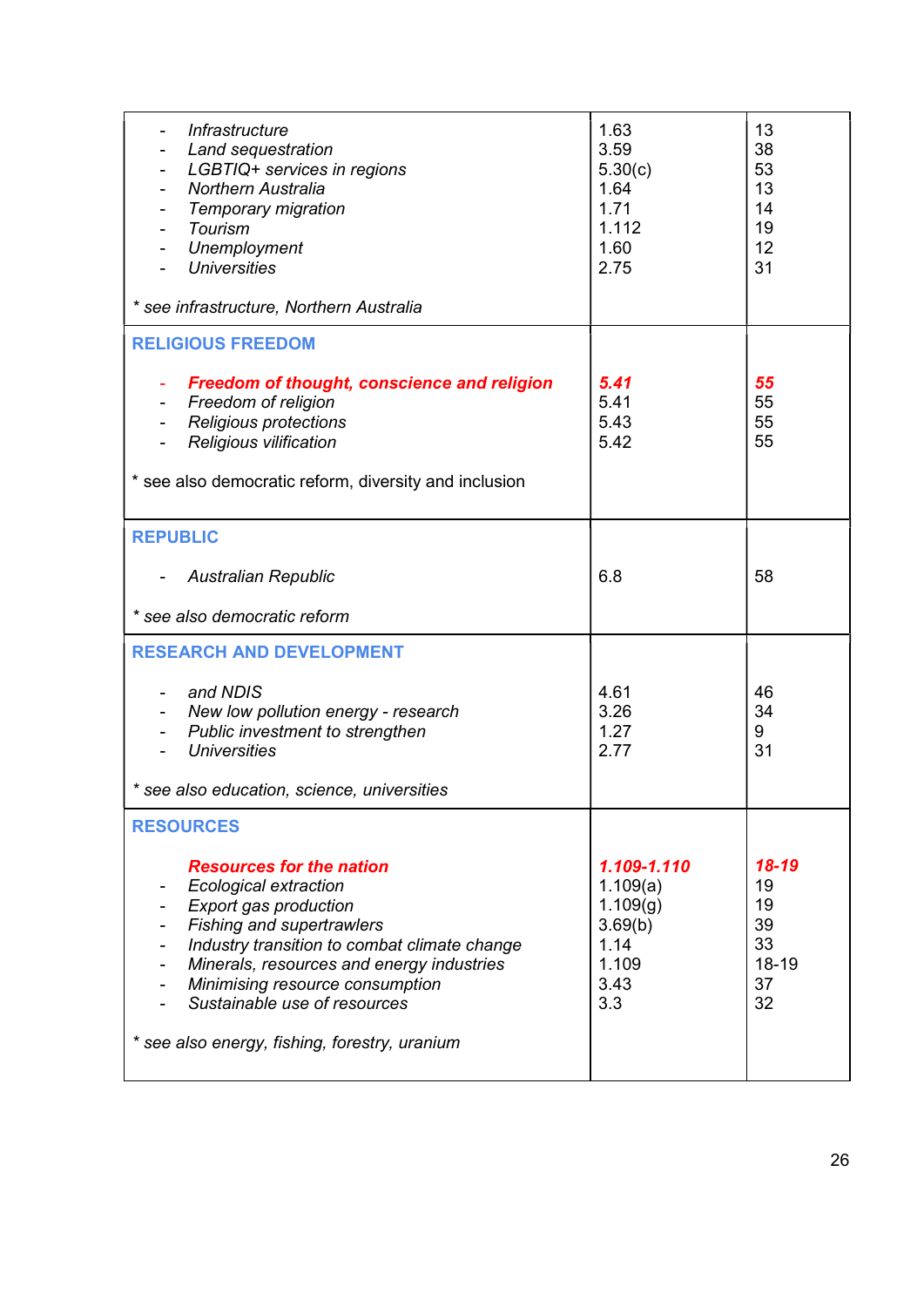| <b>SCIENCE AND INNOVATION</b><br>agriculture<br>As economic driver<br>- Cross-sector collaboration<br>Science and research agencies<br><b>STEM workforce</b><br>* see also climate change, energy, environment, research<br>and development | 1.108(h)<br>1.26<br>1.28<br>1.32<br>1.31 | 18<br>9<br>9<br>10<br>9 |
|---------------------------------------------------------------------------------------------------------------------------------------------------------------------------------------------------------------------------------------------|------------------------------------------|-------------------------|
| <b>SERVICES SECTOR</b><br>A strong services sector                                                                                                                                                                                          | 1.104-1.108                              | $17 - 18$               |
| Carers and growth in services sector<br>Employment                                                                                                                                                                                          | 1.105<br>1.104                           | 18<br>17                |
| * see also employment, public sector, social security                                                                                                                                                                                       |                                          |                         |
| <b>SEXUAL AND REPRODUCTIVE HEALTH</b><br><b>Statement in Detail: Sexual and Reproductive</b>                                                                                                                                                | <b>SIDSRH:1-3</b>                        | 85                      |
| <b>Health</b>                                                                                                                                                                                                                               |                                          |                         |
| <b>Barriers to access</b><br>Contraceptives                                                                                                                                                                                                 | SIDSRH:1<br>SIDSRH:3(a)                  | 85<br>85                |
| Education                                                                                                                                                                                                                                   | SIDSRH:3<br>4.21                         | 85                      |
| <b>Reproductive Health</b><br><b>Right to choose</b><br>$\frac{1}{2}$                                                                                                                                                                       | SIDSRH:2                                 | 42<br>85                |
| Safe access zones and termination services                                                                                                                                                                                                  | SIDSRH:3(b)                              | 85                      |
| * see also gender equality and women, health                                                                                                                                                                                                |                                          |                         |
| <b>SHIPPING AND SEAFARERS</b>                                                                                                                                                                                                               |                                          |                         |
| <b>Statements in Detail: Seafarers</b>                                                                                                                                                                                                      | <b>SIDS:1</b>                            | 81-82                   |
| Australian flagged fleet<br>Seafarer workforce                                                                                                                                                                                              | SIDS:1<br><b>SIDS:1</b>                  | 81-82<br>81-82          |
| <b>Shipping</b>                                                                                                                                                                                                                             | 1.58                                     | 12                      |
| * see also employment, resources, trade, unions                                                                                                                                                                                             |                                          |                         |
| <b>SMALL BUSINESS</b>                                                                                                                                                                                                                       |                                          |                         |
| <b>Building a dynamic and vibrant business sector</b>                                                                                                                                                                                       | 1.92-1.96                                | 16                      |
| Cooperatives<br>Support for                                                                                                                                                                                                                 | 1.95<br>1.93                             | 16<br>16                |
| Competitiveness                                                                                                                                                                                                                             | 1.94                                     | 16                      |
| * see also economy, employment                                                                                                                                                                                                              |                                          |                         |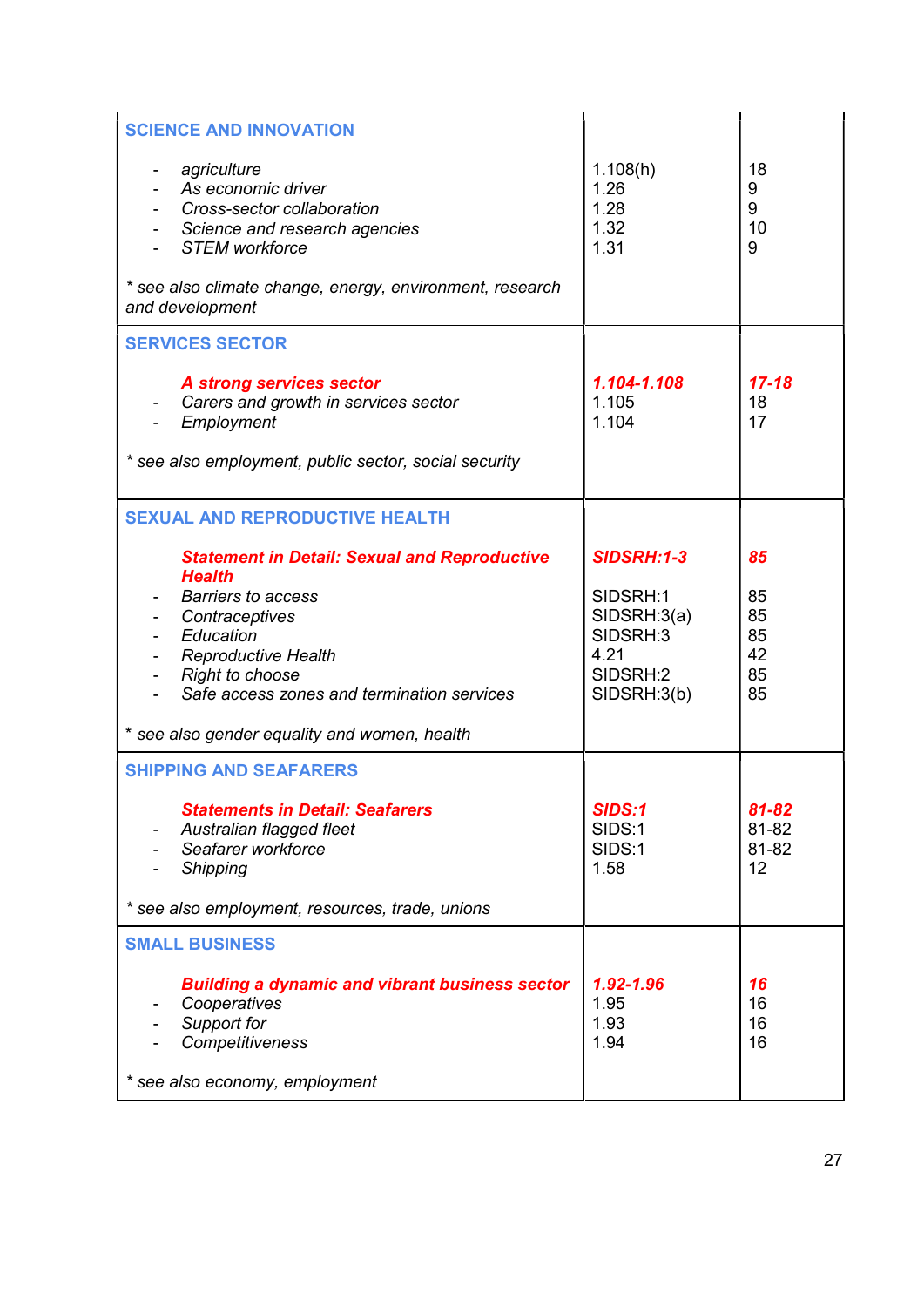| <b>SOCIAL SECURITY</b>                                                                                                                                                                                                                                                                                                                                                                                                                                                    |                                                                                                                                                  |                                                                                                            |
|---------------------------------------------------------------------------------------------------------------------------------------------------------------------------------------------------------------------------------------------------------------------------------------------------------------------------------------------------------------------------------------------------------------------------------------------------------------------------|--------------------------------------------------------------------------------------------------------------------------------------------------|------------------------------------------------------------------------------------------------------------|
| A fair social security system<br><b>Age Pension</b><br>$\qquad \qquad \blacksquare$<br>Carers payment<br>Dignity of job seekers<br>Disability support pension<br><b>Families</b><br>History of<br>Poverty<br>$\overline{\phantom{0}}$<br>Support of<br>* see also community sector, economy, services sector                                                                                                                                                              | 4.68-4.75<br>4.71<br>4.67<br>4.73<br>4.67<br>4.72<br>4.70<br>4.74<br>4.3, 4.68                                                                   | 47-48<br>47<br>47<br>48<br>47<br>47<br>47<br>48<br>40, 47                                                  |
| <b>SPORT</b>                                                                                                                                                                                                                                                                                                                                                                                                                                                              |                                                                                                                                                  |                                                                                                            |
| <b>Sport for all</b><br><b>Discrimination</b><br>Doping and integrity<br>Excellence<br>Local sports clubs<br>$\blacksquare$<br>Participation                                                                                                                                                                                                                                                                                                                              | 1.114-1.117<br>1.115<br>1.117<br>1.116<br>1.114<br>1.115                                                                                         | 19-20<br>20<br>20<br>20<br>19-20<br>20                                                                     |
| <b>SUPERANNUATION</b>                                                                                                                                                                                                                                                                                                                                                                                                                                                     |                                                                                                                                                  |                                                                                                            |
| <b>Dignity and security in retirement</b><br>٠<br><b>Board composition</b><br>Closing the Gap: First Nations participation<br>Corporate collapse protections<br>Protecting superannuation system<br><b>Fair Entitlements Guarantee</b><br>Fee relief for carers<br>funds<br>Gender gap<br>guarantee rate<br>guarantee enshrined in NES<br><b>National Employment Standards</b><br><b>Public sector workers</b><br><b>Taxation of</b><br>Universal and compulsory<br>Women | 1.80-1.91<br>1.91<br>5.19(k)<br>2.38<br>1.82<br>2.38(e)<br>1.88<br>1.83<br>1.88<br>1.85<br>1.86<br>2.15<br>SIDPS:1(n)<br>1.84<br>4.40(b)<br>2.18 | $15 - 16$<br>16<br>52<br>25<br>15<br>25<br>$15 - 16$<br>15<br>15<br>15<br>15<br>23<br>83<br>15<br>44<br>23 |
| * see also social security, older Australians                                                                                                                                                                                                                                                                                                                                                                                                                             |                                                                                                                                                  |                                                                                                            |
|                                                                                                                                                                                                                                                                                                                                                                                                                                                                           |                                                                                                                                                  |                                                                                                            |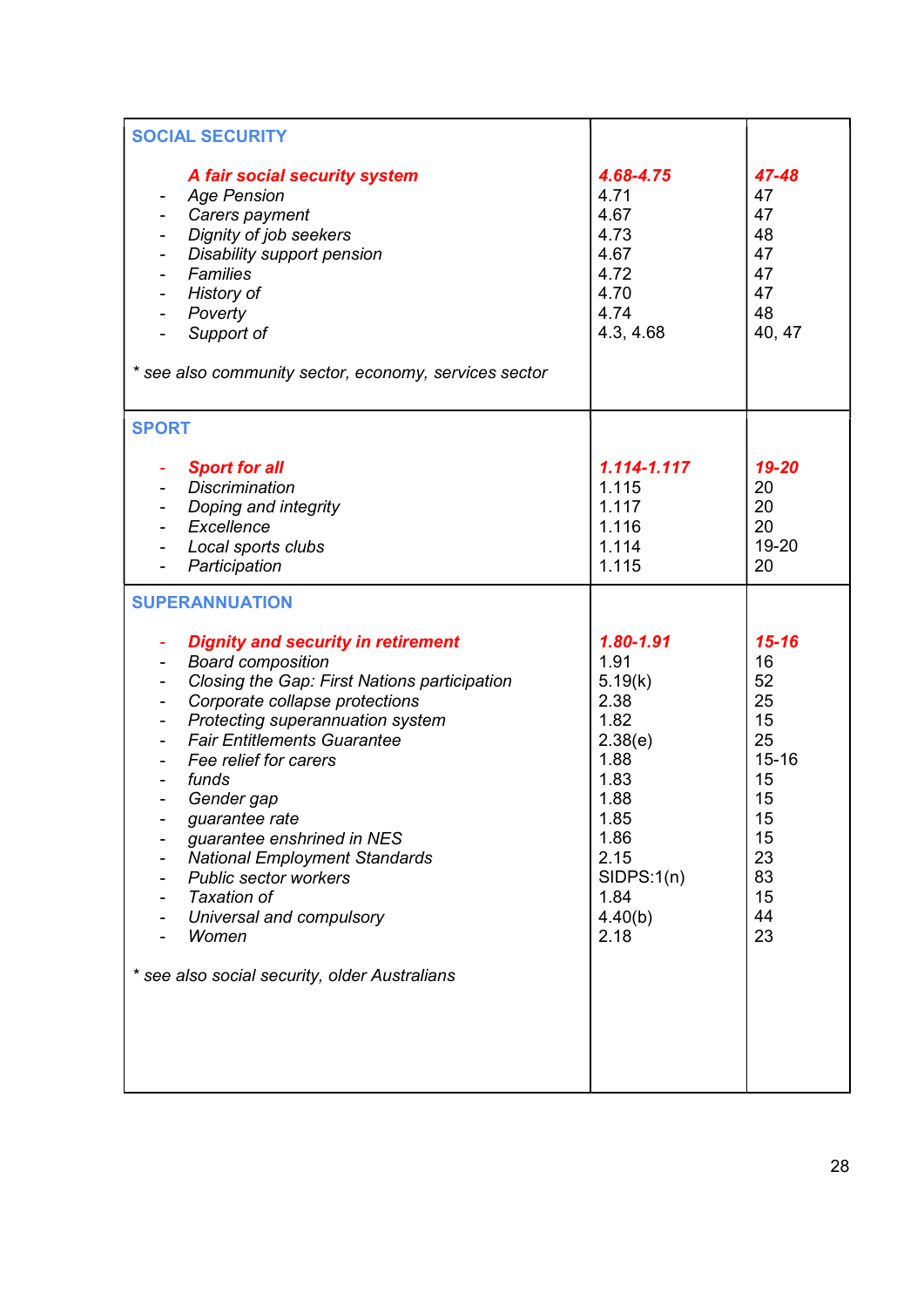| <b>TAXATION</b>                           |                    |                |
|-------------------------------------------|--------------------|----------------|
| Multinational corporations tax            | 1.14               | 7              |
| Progressive tax system                    | 1.13               | $\overline{7}$ |
| Taxing superannuation                     | 1.84               | 15             |
| * see also economy                        |                    |                |
| <b>TECHNOLOGY</b>                         |                    |                |
| As economic driver                        | 1.29               | 9              |
| Productivity                              | 1.30               | 9              |
| Social and economic justice               | 1.29               | 9              |
| * see also research and development       |                    |                |
| <b>TOURISM</b>                            |                    |                |
| <b>Growing tourism</b>                    | 1.111-1.113        | 19             |
| <b>First Nations</b>                      | 1.113              | 19             |
| <b>Regional tourism</b>                   | 1.112              | 19             |
| support of                                | 1.111              | 19             |
| * see also employment, Regional Australia |                    |                |
| <b>TERRITORIES</b>                        |                    |                |
| <b>Statement in Detail Territories</b>    | <b>SIDTR:1</b>     | 85             |
| Governance                                | SIDTR: 1           | 85             |
| <b>Rights</b>                             | SIDTR: 1           | 85             |
| * see also democratic reforms             |                    |                |
| <b>TRADE</b>                              |                    |                |
| More trade to create jobs and prosperity  | $1.39 - 1.41$      | 10             |
| <b>Statement in detail: trade</b>         | <b>SIDT:1-79</b>   | 71-79          |
| Animal cruelty an illegal export<br>۰     | 3.52               | 37             |
| <b>APEC</b>                               | <b>SIDT:13</b>     | 73             |
| Asian Development Bank                    | <b>SIDT:44</b>     | 79             |
| Cairns Group                              | SIDT:14(b)<br>3.52 | 73<br>37       |
| and endangered species<br>Free trade      |                    |                |
| Anti-dumping                              | SIDT:19-21         | 75             |
| Asbestos                                  | <b>SIDT:45</b>     | 79             |
| <b>Business</b><br>$\sim$                 | $SIDT:14(e-f)$     | 73             |
| Conditions<br>$\overline{\phantom{0}}$    | 1.41, SIDT:7       | 10, 72         |
| Consultation<br>$\blacksquare$            | <b>SIDT:15</b>     | 73             |
| consumer protection                       | <b>SIDT:23</b>     | 75             |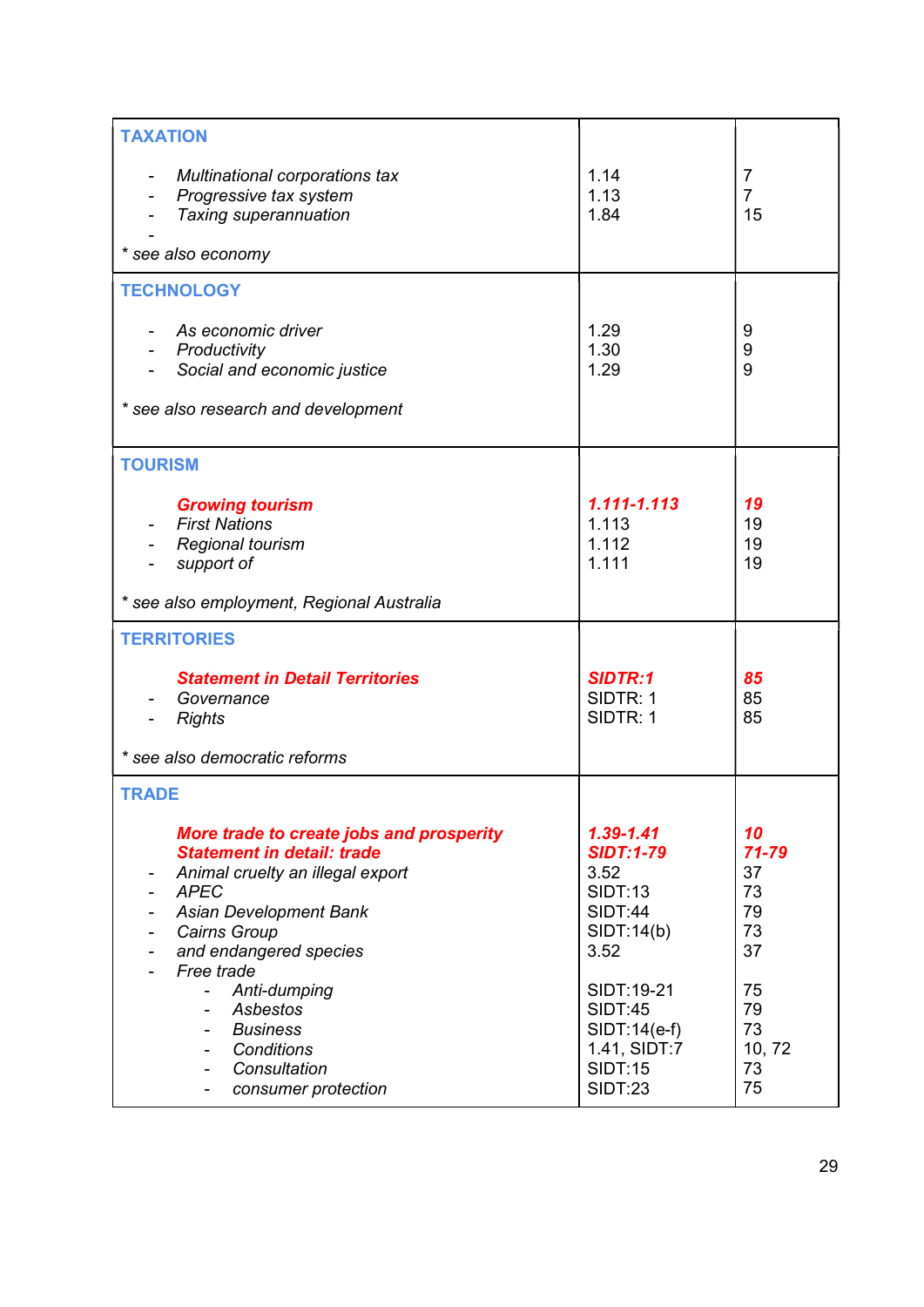| democratic principles<br>developing nations                                                                                                                                                                                                                                                                                                                                                                                                                                                                        | <b>SIDT:33</b><br>SIDT:4; SIDT:41-<br>42                                                                                                                                                             | 77<br>71,79                                                                                |
|--------------------------------------------------------------------------------------------------------------------------------------------------------------------------------------------------------------------------------------------------------------------------------------------------------------------------------------------------------------------------------------------------------------------------------------------------------------------------------------------------------------------|------------------------------------------------------------------------------------------------------------------------------------------------------------------------------------------------------|--------------------------------------------------------------------------------------------|
| Environment<br>$\overline{a}$<br>Forestry<br>-<br>intellectual property<br>-<br><b>Investor State Dispute Settlement</b><br>$\qquad \qquad \blacksquare$<br>Labour standards                                                                                                                                                                                                                                                                                                                                       | <b>SIDT:43</b><br><b>SIDT:27</b><br><b>SIDT:40</b><br>SIDT:34-35<br>SIDT:10; SIDT:25;<br>SIDT:37-39                                                                                                  | 79<br>76<br>79<br>77-78<br>72, 76, 78                                                      |
| Modern slavery<br>$\overline{\phantom{a}}$<br>Multilateral agreements<br>۰<br><b>Non-tariff barriers</b><br>$\qquad \qquad \blacksquare$<br><b>Pharmaceutical Benefits Scheme</b><br>$\qquad \qquad \blacksquare$<br><b>Principles</b><br>$\qquad \qquad \blacksquare$<br>Privatisation<br>$\qquad \qquad \blacksquare$<br><b>Protections</b><br>$\blacksquare$<br><b>Public service</b><br>$\qquad \qquad \blacksquare$<br>Support for workers<br>Temporary workers<br><b>Trade barriers</b><br>Transparency<br>۰ | <b>SIDT:24</b><br>1.39<br>SIDT:14(g)<br><b>SIDT: 32</b><br>1.8, 1.9, SIDT:14<br><b>SIDT:36</b><br><b>SIDT:19</b><br><b>SIDT:31</b><br>SIDT:3<br>SIDT:28-29<br>SIDT:14(d)<br>SIDT:12,<br>SIDT:17(a-f) | 76<br>66,71<br>73<br>77<br>6, 7, 73<br>78<br>75<br>77<br>71<br>76-77<br>73<br>72, 73, 74   |
| <b>Unions</b><br>G <sub>20</sub><br>$\overline{\phantom{a}}$<br>Labor history<br>Labour market protections<br>Land sequestration<br>Open economy<br>Trade as vehicle to meet global challenges<br>$\overline{\phantom{a}}$<br>Trade in the Asia and Indo-Pacific regions<br>$\overline{a}$<br><b>Trans-Pacific Partnership</b><br>-<br>Uranium export<br>۰<br><b>World Trade Organisation</b>                                                                                                                      | SIDT:16; SIDT:18<br>7.22; SIDT:37-38<br>SIDT:1<br>2.41<br>3.59<br>7.24, SIDT:6<br>7.25<br>7.23, SIDT:2<br><b>SIDT:13</b><br><b>SIDU:2-4</b><br>7.22, SIDT:5<br>SIDT:14(a);<br>SIDT:18; SIDT: 36      | 66, 78-79<br>71<br>26<br>38<br>66, 71<br>66<br>66,71<br>73<br>66,71<br>80-81<br>73, 74, 78 |
| <b>TRANSPORT</b>                                                                                                                                                                                                                                                                                                                                                                                                                                                                                                   |                                                                                                                                                                                                      |                                                                                            |
| <b>Modernising our transport networks</b><br>Active transport (cycling and walking)<br>Airports and impacts on residents<br>Aviation jobs<br><b>Aviation safety</b><br><b>Aviation White Paper</b><br>High speed rail<br>Road safety<br>* Also see aviation, infrastructure                                                                                                                                                                                                                                        | 1.49-1.58<br>1.52<br>1.57<br>1.56<br>1.55<br>1.54<br>1.51<br>1.53                                                                                                                                    | $11 - 12$<br>12<br>12<br>12<br>12<br>12<br>12<br>12                                        |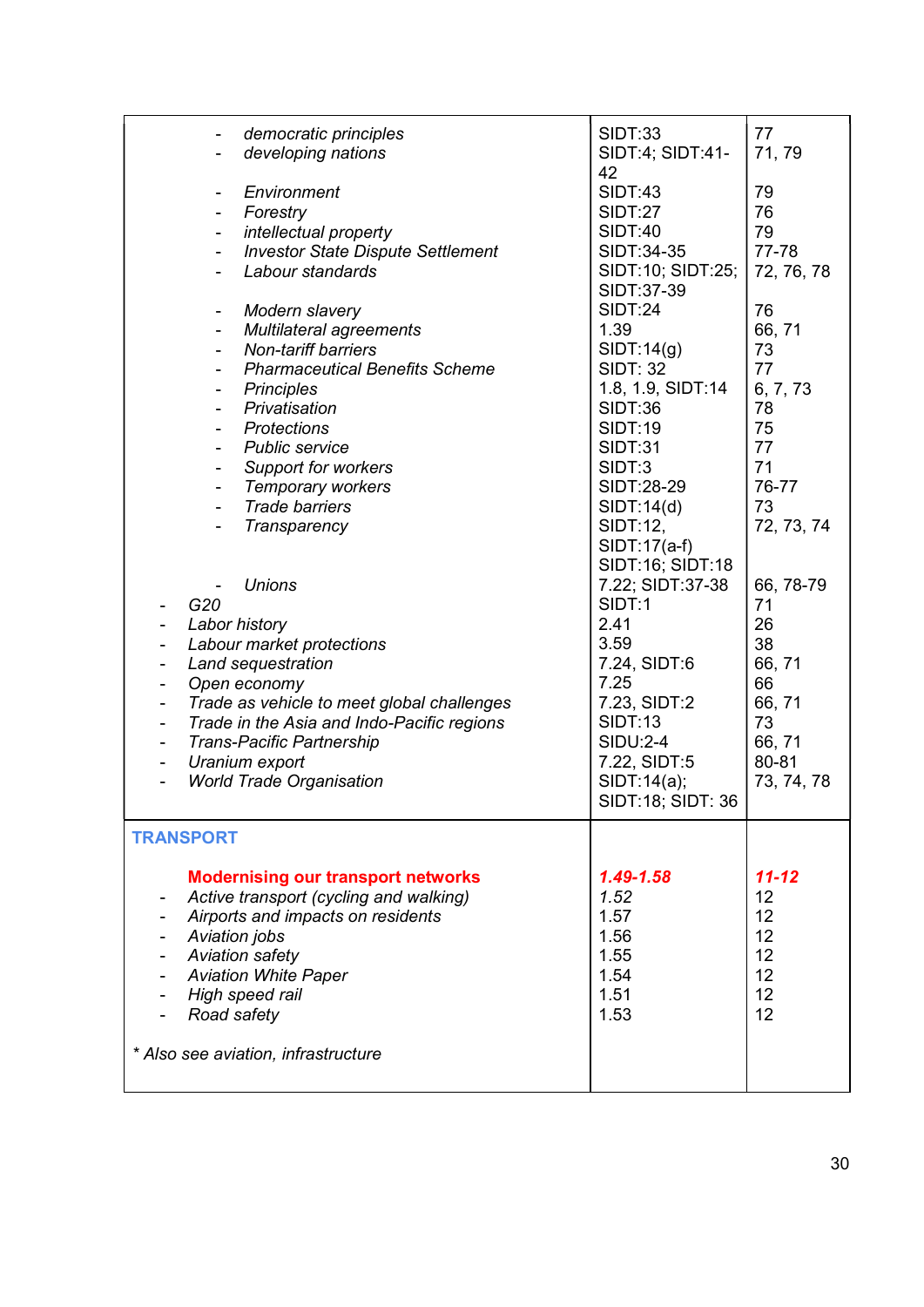| <b>UNIONS</b>                                                                                                                                                                                                                                                                                                                                               |                                                                                                    |                                                                 |
|-------------------------------------------------------------------------------------------------------------------------------------------------------------------------------------------------------------------------------------------------------------------------------------------------------------------------------------------------------------|----------------------------------------------------------------------------------------------------|-----------------------------------------------------------------|
| <b>Defending the right to organise</b><br>Collaboration between unions and employers<br>Free trade, union participation<br>International treaties<br><b>And Labor history</b><br><b>Migrant exploitation</b><br><b>Public sector</b><br><b>Rights of workers</b><br><b>Right to organise</b><br>Safe at work<br>* see also employment, industrial relations | $2.45 - 2.52$<br>1.18<br>SIDT:37-39<br>2.46, 7.27<br>2.1<br>SIDM:9<br>2.52<br>2.27<br>2.45<br>2.42 | 27<br>8<br>78-79<br>27,66<br>21<br>88<br>27<br>24<br>27<br>26   |
| <b>UNIVERSITIES</b>                                                                                                                                                                                                                                                                                                                                         |                                                                                                    |                                                                 |
| <b>Stronger universities</b><br>Deregulation - opposition to<br>Equal access<br>Excellence<br><b>HECS/HELP</b><br>Importance of<br>International students<br>Research<br>Student income support<br><b>Student services funding</b><br>* see education, research and development, young people                                                               | 2.74-2.78<br>2.76(a)<br>2.76<br>2.75<br>2.76(b)<br>2.74<br>2.75<br>2.77<br>2.76(c)<br>2.78         | $30 - 31$<br>31<br>31<br>31<br>31<br>30<br>31<br>31<br>31<br>31 |
| <b>URANIUM</b>                                                                                                                                                                                                                                                                                                                                              |                                                                                                    |                                                                 |
| <b>Statement in Detail Uranium</b><br><b>Disarmament</b><br><b>First Nations</b><br>Export, India and other nations<br><b>National parks</b><br>Nuclear waste<br>Uranium mining and export                                                                                                                                                                  | <b>SIDU:1-6</b><br>SIDU:5<br>SIDU:1(d)<br><b>SIDU:2-4</b><br>SIDU:1(e)<br>SIDU:6<br>SIDU:1         | 80<br>81<br>80<br>80-81<br>80<br>81<br>80                       |
| * see also nuclear disarmament, energy, resources, trade                                                                                                                                                                                                                                                                                                    |                                                                                                    |                                                                 |
| <b>VOCATIONAL TRAINING</b>                                                                                                                                                                                                                                                                                                                                  |                                                                                                    |                                                                 |
| <b>Quality vocational education and skill</b><br>development<br>Apprenticeships<br>Apprenticeship wages<br><b>Costs for students</b>                                                                                                                                                                                                                        | $1.66 - 1.73$<br>1.69<br>1.70<br>1.72                                                              | 29-30<br>30<br>30<br>30                                         |